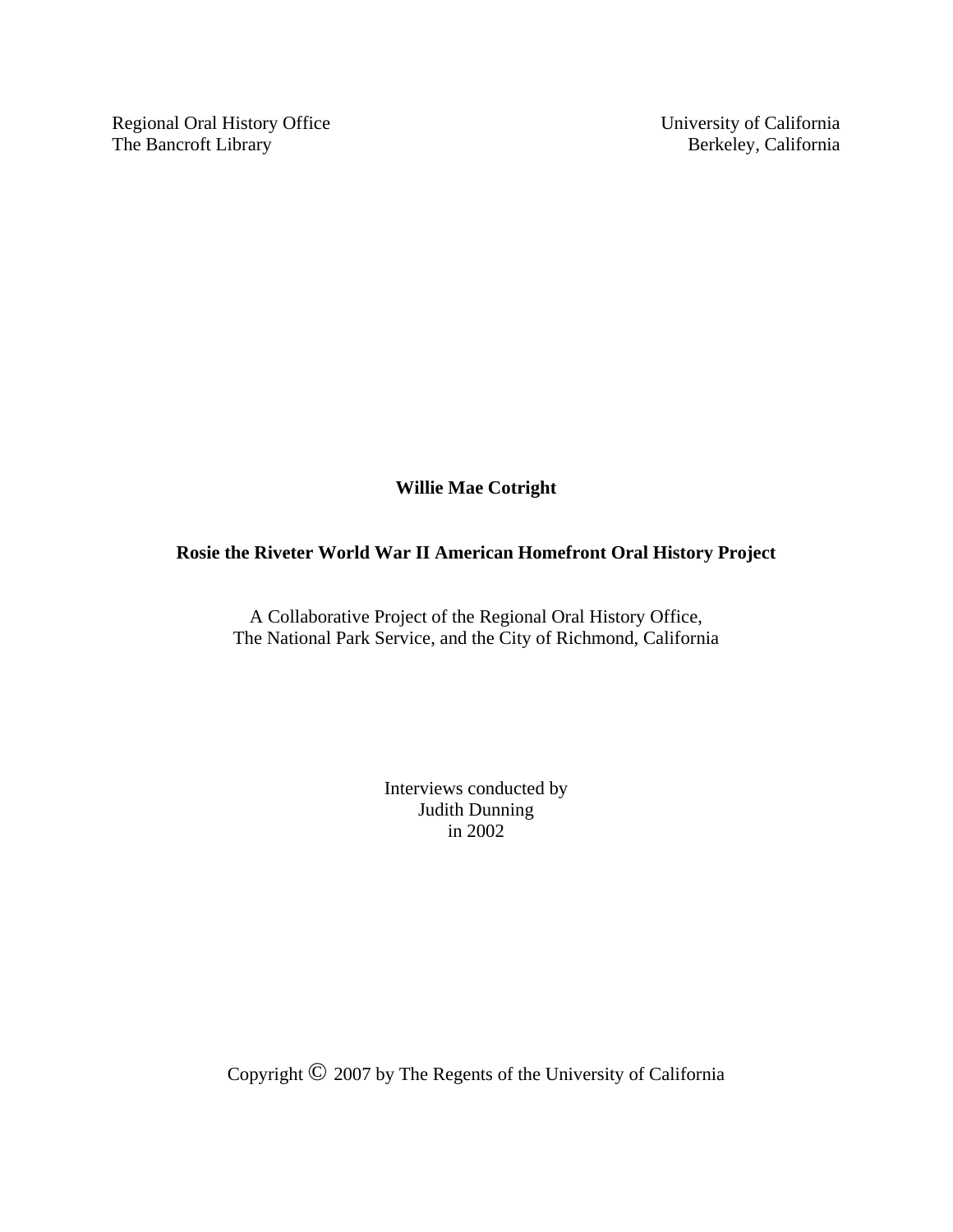Since 1954 the Regional Oral History Office has been interviewing leading participants in or well-placed witnesses to major events in the development of Northern California, the West, and the nation. Oral History is a method of collecting historical information through tape-recorded interviews between a narrator with firsthand knowledge of historically significant events and a well-informed interviewer, with the goal of preserving substantive additions to the historical record. The tape recording is transcribed, lightly edited for continuity and clarity, and reviewed by the interviewee. The corrected manuscript is bound with photographs and illustrative materials and placed in The Bancroft Library at the University of California, Berkeley, and in other research collections for scholarly use. Because it is primary material, oral history is not intended to present the final, verified, or complete narrative of events. It is a spoken account, offered by the interviewee in response to questioning, and as such it is reflective, partisan, deeply involved, and irreplaceable.

\*\*\*\*\*\*\*\*\*\*\*\*\*\*\*\*\*\*\*\*\*\*\*\*\*\*\*\*\*\*\*\*\*

All uses of this manuscript are covered by a legal agreement between The Regents of the University of California and Willie Mae Cotright, dated December 13, 2002. The manuscript is thereby made available for research purposes. All literary rights in the manuscript, including the right to publish, are reserved to The Bancroft Library of the University of California, Berkeley. No part of the manuscript may be quoted for publication without the written permission of the Director of The Bancroft Library of the University of California, Berkeley.

Requests for permission to quote for publication should be addressed to the Regional Oral History Office, The Bancroft Library, Mail Code 6000, University of California, Berkeley, 94720-6000, and should include identification of the specific passages to be quoted, anticipated use of the passages, and identification of the user.

It is recommended that this oral history be cited as follows:

Rosie the Riveter World War II American Homefront Oral History Project: An Oral History with Willie Mae Cotright conducted by Judith Dunning, 2002, Regional Oral History Office, The Bancroft Library, University of California, Berkeley, 2007.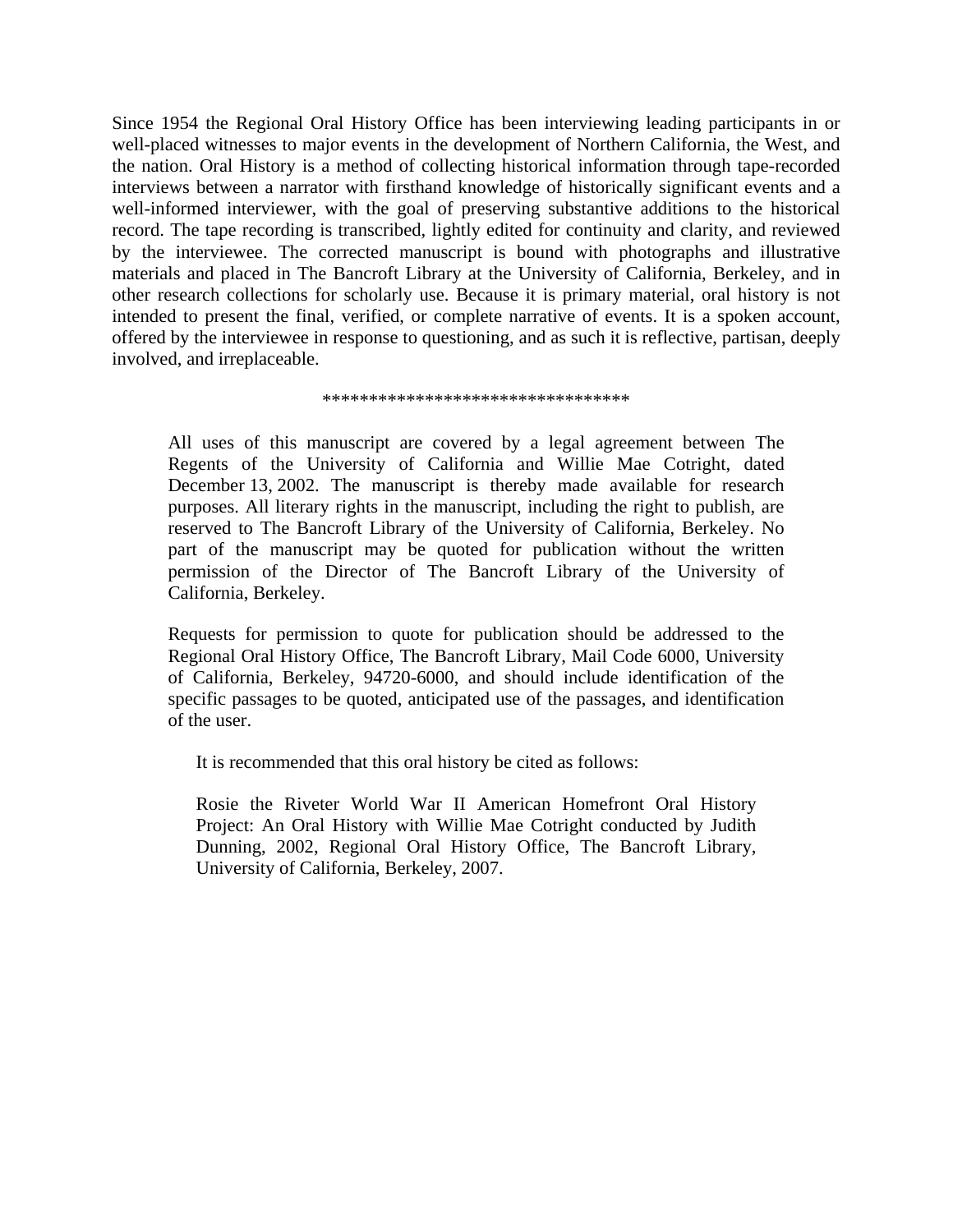### **Discursive Table of Contents**—**Willie Mae Cotright**

# [Begin Audio File Cotright1 12-13-02.wav]

### 00:00:06

Born April 11, 1913 in Barham, Louisiana. -- Parents and grandparents born in Louisiana. -- Memories of family life growing up on farm close to relatives and neighbors in Louisiana -- Description of mother and wearing high-heeled shoes working at home. -- Story of horse that froze after falling in a well during winter. -- Father died in the service in World War I and stepfather built house where family lived -- Going to Baptist Young Peoples Union (BYPU) service on Sundays at the Bethlehem Baptist Church. -- Return to Louisiana for family reunions and seeing changes in rural area of Louisiana where family lived. -- Raised sisters, responsible for washing, starching and ironing clothes. -- Ran away during high school to get married then returned to finish high school at age fifteen.

#### 00:15:00

Story of eloping to Texas to be married. -- Early school education and love of reading history and newspapers. -- Second marriage, to Otis Cotright and move to California. -- Importance of unions in getting a job in California.

#### 00:30:05

Training in the shipyard as a welder for good pay -- Migrating to California on crowded buses and trains and crossing the Mason-Dixon line. --Sharing an apartment with shipyard workers on day and night shifts. -- Housing shortages and difficulty of getting an apartment alone with husband because he did not work in shipyard.

#### 00:45:50

Description of Richmond during and after the war. -- Worked as a hairdresser after the war. -- Opening Cotright corner grocery and liquor store with husband in Richmond. -- Description of running one of first black-owned businesses in Richmond in a racially mixed neighborhood for thirty years.

[begin audio file Cotright2 12-13-02 (with Webster).wav] 00:00:03

Mr. Webster, friend from Louisiana whose brother was married to sister, joins interview. -- Running the store seven days a week. -- Purchasing fresh produce from Leu Produce and selling high quality groceries. -- Involvement in city council and life membership in National Association for the Advancement of Colored People (NAACP). -- Working with NAACP to elect George Livingston, first African American mayor of Richmond. -- Story of first African American clerk in Richmond.

#### 00:15:14

Member of Black Chamber of Commerce. -- Population changes in Richmond after the war and people moving to other regions of the country. -- Historic importance of Richmond because of shipyards and shipbuilding in the war -- Closing of shipyards and pollution of bay from shipyards. -- Concerns about Chevron and other refineries, air pollution and high incidence of asthma. -- Fishing in the bay.

#### 00:30:11

Mr. Webster's memories of World War II and bombings. -- Current community issues in Richmond and importance of education.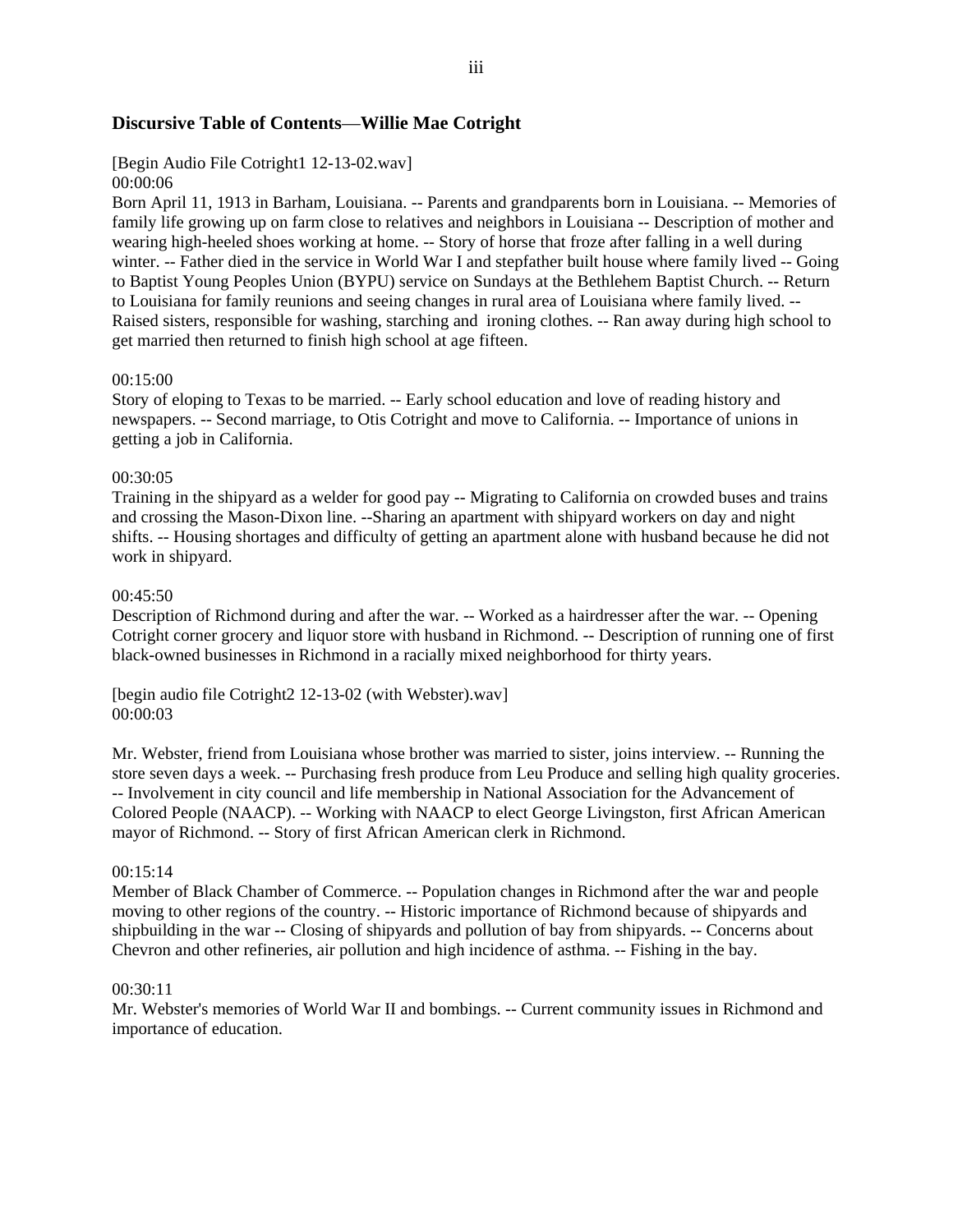Interview with Willie Mae Cotright and Mr. Webster Interviewer: Judith Dunning [Interview #1: December 13, 2002] [Begin Audio File Cotright1 12-13-02.wav]

00:00:06

# **Dunning:**

Good morning. Today is December 13, 2002. We're doing an interview with Mrs. Willie Mae Cotright, in Richmond, California. My name is Judith Dunning.

00:00:20 **Cotright:**  My name is Willie Mae Cotright.

00:00:25 **Dunning:**  Mrs. Cotright, what year were you born?

00:00:28 **Cotright:**  April 11, 1913.

00:00:32 **Dunning:**  Where were you born?

00:00:33 **Cotright:**  Barham, Louisiana.

00:00:36 **Dunning:**  Do you know where your parents were born?

00:00:40 **Cotright:**  Glendy, Louisiana.

00:00:48 **Dunning:**  And how about your grandparents? Do you know where they were born?

00:00:55 **Cotright:**  A town, Toro, California.

00:00:59 **Dunning:**  Oh, so they were from California. Your grandparents were born in California.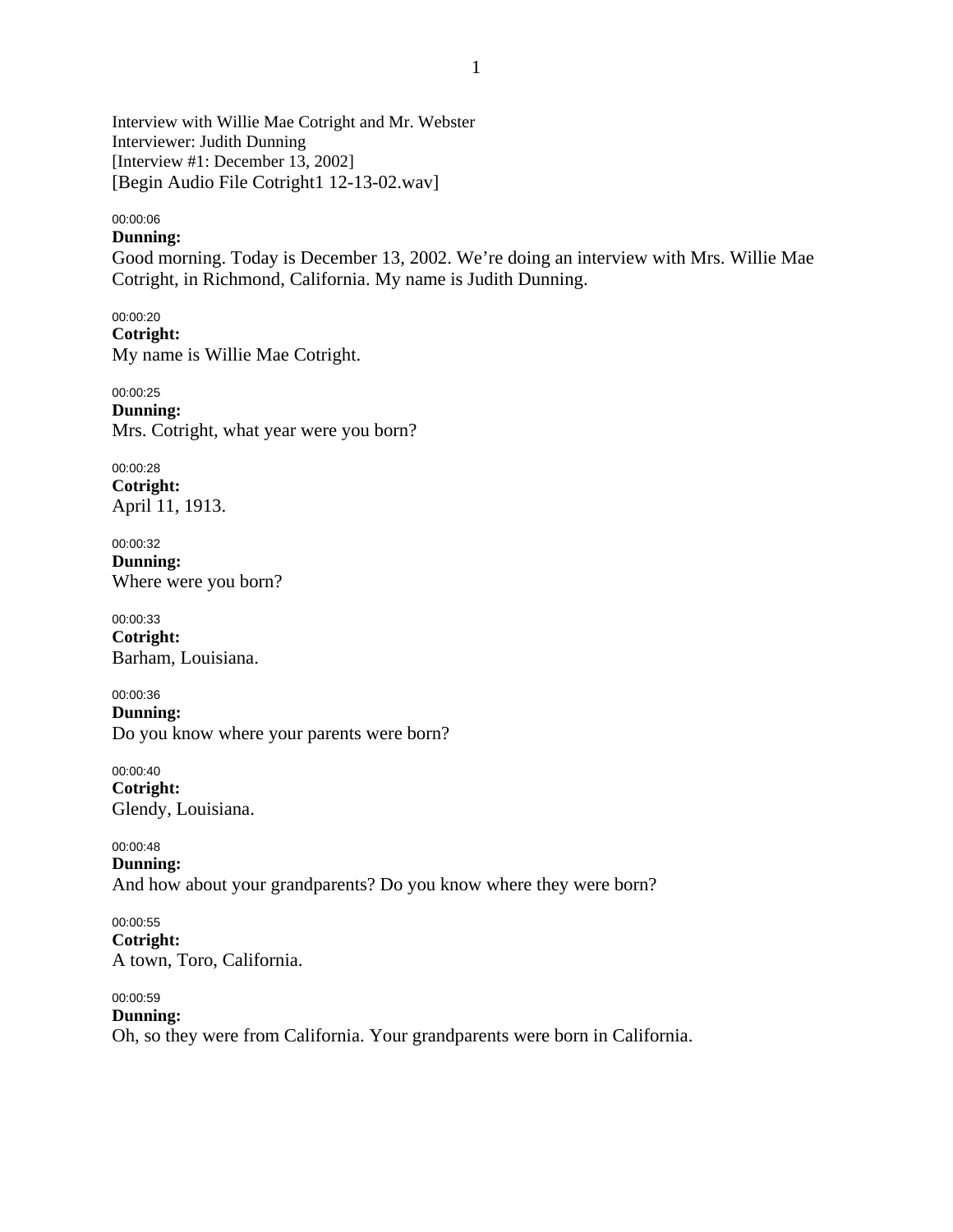00:01:01

**Cotright:** 

I'm sorry. Not California, Louisiana.

#### 00:01:05 **Dunning:**

Louisiana, okay. I thought, well, there's a story we should get.

00:01:08 **Cotright:**  [laughter] No, Louisiana.

### 00:01:11

### **Dunning:**

Now, do you remember any stories that your parents or grandparents told you about their life when they were growing up? Did they talk about their childhood?

00:01:24

### **Cotright:**

Well, mostly they were raised on the farm. They would talk about farm life.

00:01:32 **Dunning:**  Farm life in Louisiana.

00:01:33 **Cotright:**  In Louisiana, yes.

### 00:01:37

**Dunning:**  And so your parents, they came from a farm. They lived on a farm when they were growing up?

00:01:42 **Cotright:**  When they were growing up.

00:01:44

**Dunning:**  Oh, okay. How many sisters and brothers were in your family when you were growing up?

00:01:50 **Cotright:**  Three sisters, no brothers.

00:01:54 **Dunning:**  What was your place in the family?

00:02:00 **Cotright:**  I was the oldest one.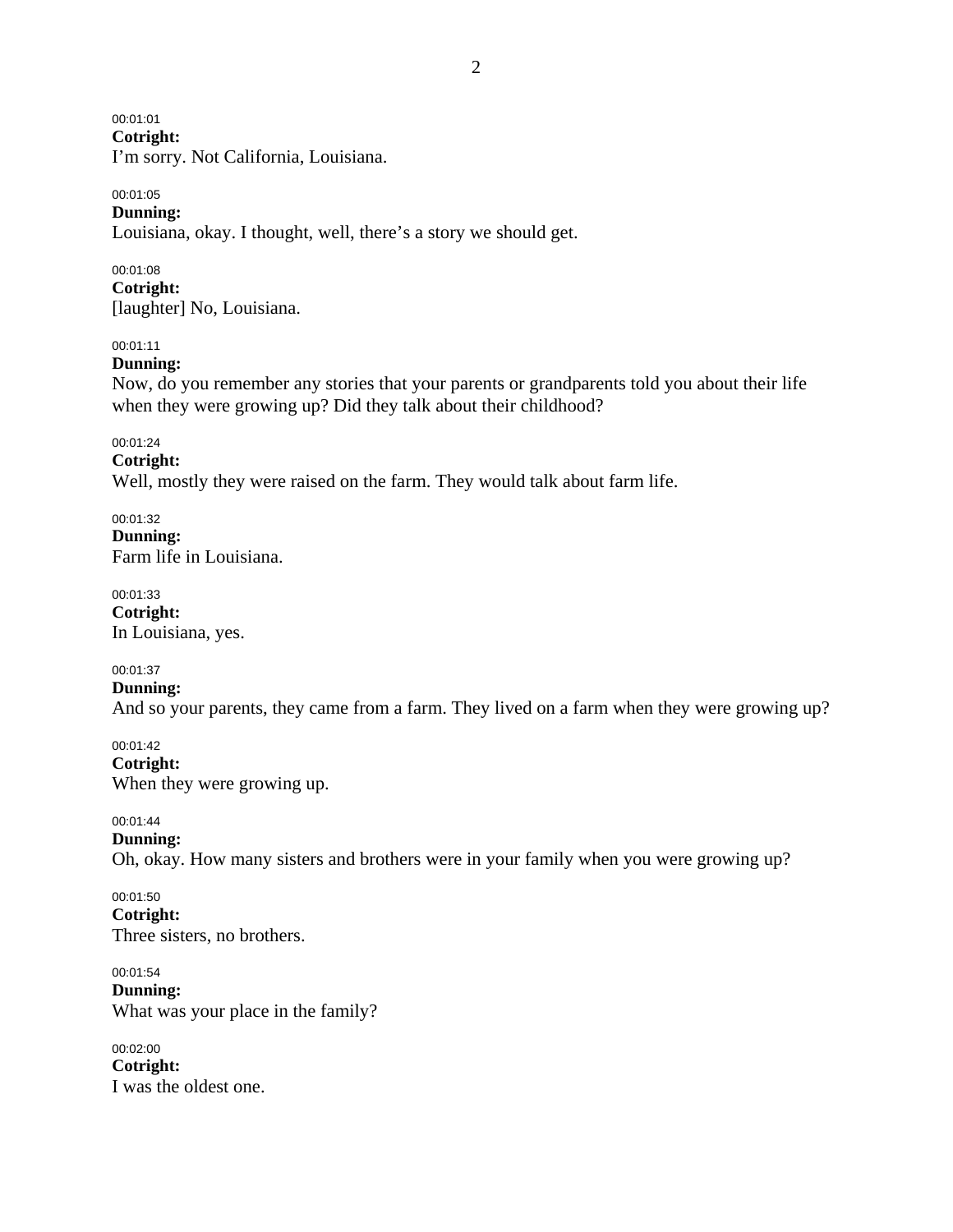# 00:02:01

**Dunning:** 

You were the oldest daughter. So you probably had a lot of jobs, being the oldest daughter.

### 00:02:06

**Cotright:**  Yes, I did. [laughs]

### 00:02:11

### **Dunning:**

What do you remember about your childhood home? Do you still have a memory of what it looked like?

### 00:02:18

### **Cotright:**

Yes, I still remember just growing up. During that time, no bathroom. We had to go to the outhouse.

### 00:02:29

**Dunning:** 

How far was the outhouse from your house?

00:02:34

**Cotright:**  Oh, about as far from here to outside. It was close.

00:02:40 **Dunning:**  Not too far.

00:02:41 **Cotright:**  Not too far.

00:02:43 **Dunning:**  Was it a wood house?

00:02:44 **Cotright:**  Wood.

#### 00:01:32 **Dunning:**  A wood house.

00:01:32 **Cotright:**  Yes.

00:01:32 **Dunning:**  Did anyone in your family build the house?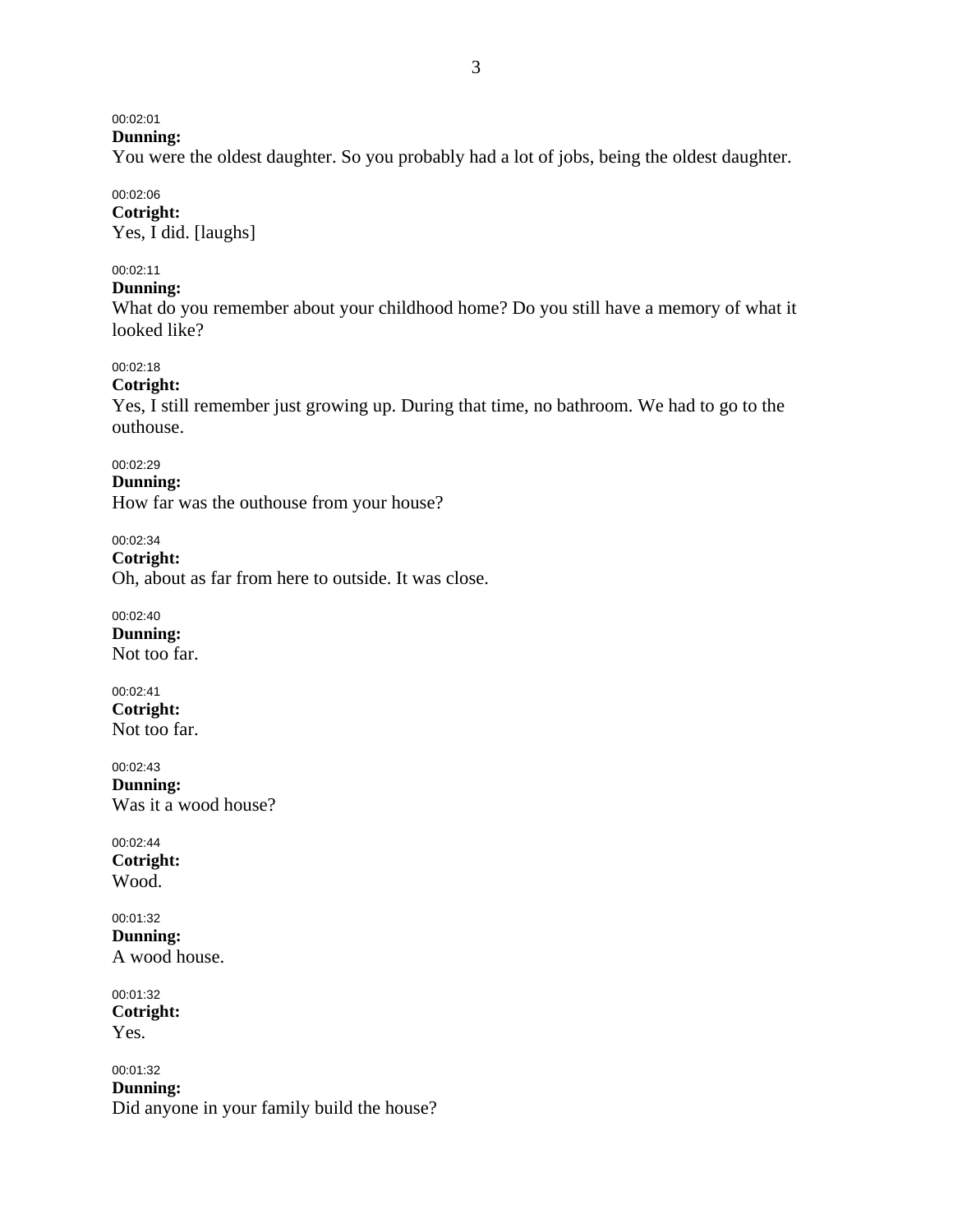00:01:32 **Cotright:**  Yes, my stepfather.

#### 00:01:32

#### **Dunning:**

Oh, your stepfather. Did you have much land around your home?

#### 00:01:32

### **Cotright:**

About as much as this here.

#### 00:01:32

#### **Dunning:**

Oh, okay. I'm trying to get an idea of was it a neighborhood, were you close to other neighbors…

#### 00:03:21

#### **Cotright:**

Yes. Oh, yes. Growing up, yes. Next-door neighbors, and so forth.

### 00:03:27

#### **Dunning:**

Okay. When I talked to Mr. Webster yesterday, he talked about his first home in Louisiana, and that all around him were his relatives. His cousins in one house, and other cousins in another house. Did you have your relatives close by?

#### 00:03:42

### **Cotright:**

Yes, I had. Most all of my relatives was close, yes.

#### 00:03:50

#### **Dunning:**

I'm going to ask you a little bit about your mother. How would you describe her? What did she look like?

#### 00:04:05

### **Cotright:**

I would describe her as, my mother was not quite as tall as I am, but she was really, really neat. She would wear—even cleaning house—high-heeled shoes. The house we had was built up high, and you could go under the house. [tape interruption]

### 00:05:00

#### **Dunning:**

Mr. Webster, whom we interviewed yesterday, just came in, and he's going to sit along in the dining room and listen to you. You two are very good friends. I'm going to pick up where we were before. You were describing your mother. You said she was a neat woman, and who wore high-heeled shoes all the time.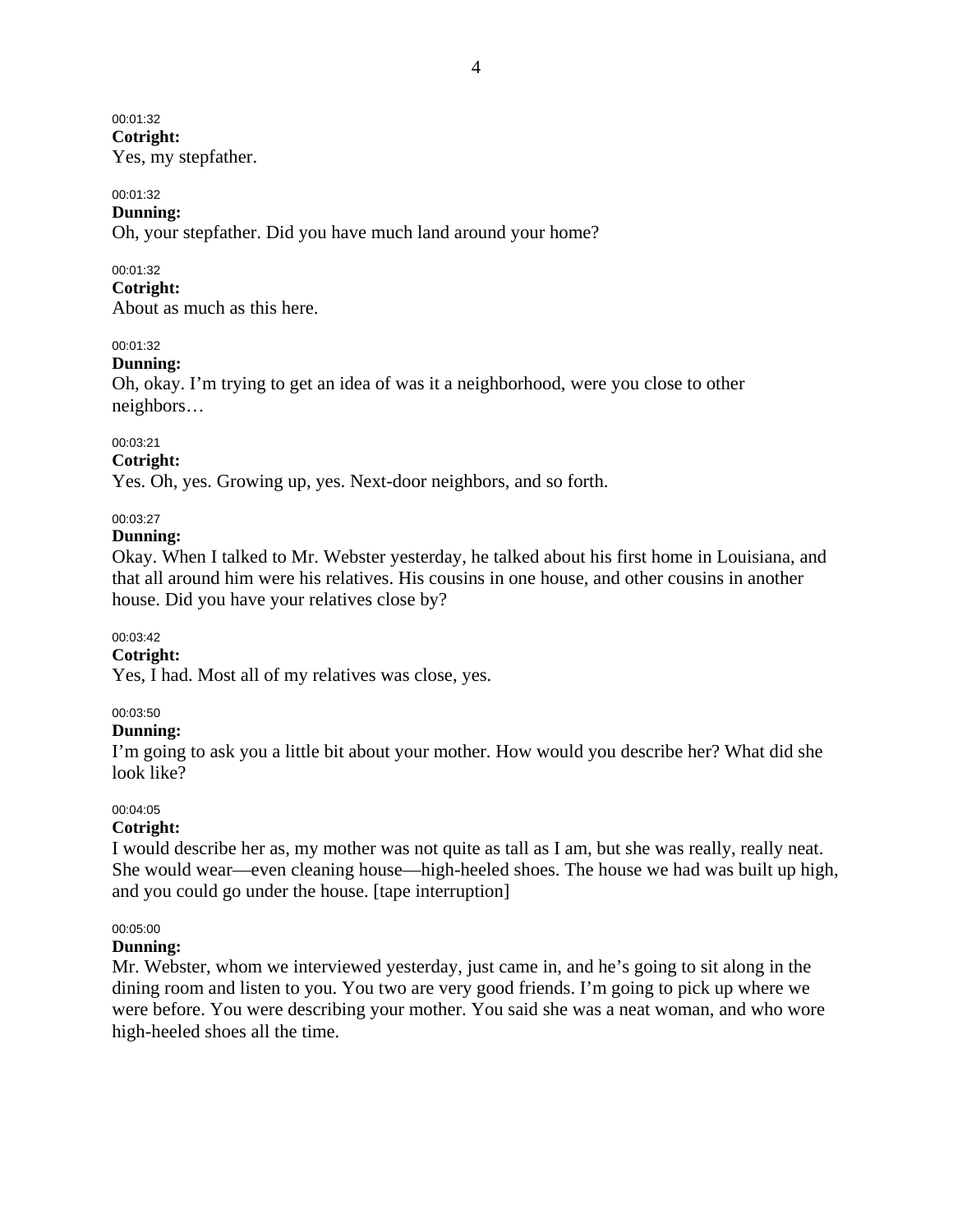### 00:05:21

### **Cotright:**

All the time. The house was built up high. You know, you could go under the house. She would even go right under the house with high-heeled shoes. She wore high heels all the time. I remember when she first started getting sick, my niece brought her out here. She had on some low-heeled shoes. First time I had seen my mother in low-heeled shoes.

#### 00:06:03

### **Dunning:**

So she did all her work with her high-heeled shoes.

### 00:06:05

**Cotright:**  All her work, in her heels.

#### 00:06:12

#### **Dunning:**

Can you tell me a typical day for your mother when all the sisters were living at home? Things you remember her doing the most?

#### 00:06:30

#### **Cotright:**

Well, the most, you know, getting her children ready for school and church, mostly.

#### 00:06:37

### **Dunning:**

Did she have chores on the farm? Did you have any animals that you had to take care of, or big gardens?

#### 00:06:51

#### **Cotright:**

We had a dog, and during this time we had a stepfather. I remember well, we had a horse in the yard. It was snowing real bad. In Louisiana, we get snow every year around Christmastime.

#### 00:07:23

#### **Dunning:**

Snow, and lots of ice? Did you get a lot of ice?

#### 00:07:25

### **Cotright:**

Some. We had a well. Some way or another, that horse fell in that well, and when we woke up the next morning, he was froze.

### 00:07:40

**Dunning:** 

Oh. That would make a big impression on you.

00:07:43 **Cotright:**  Yes. [laughs]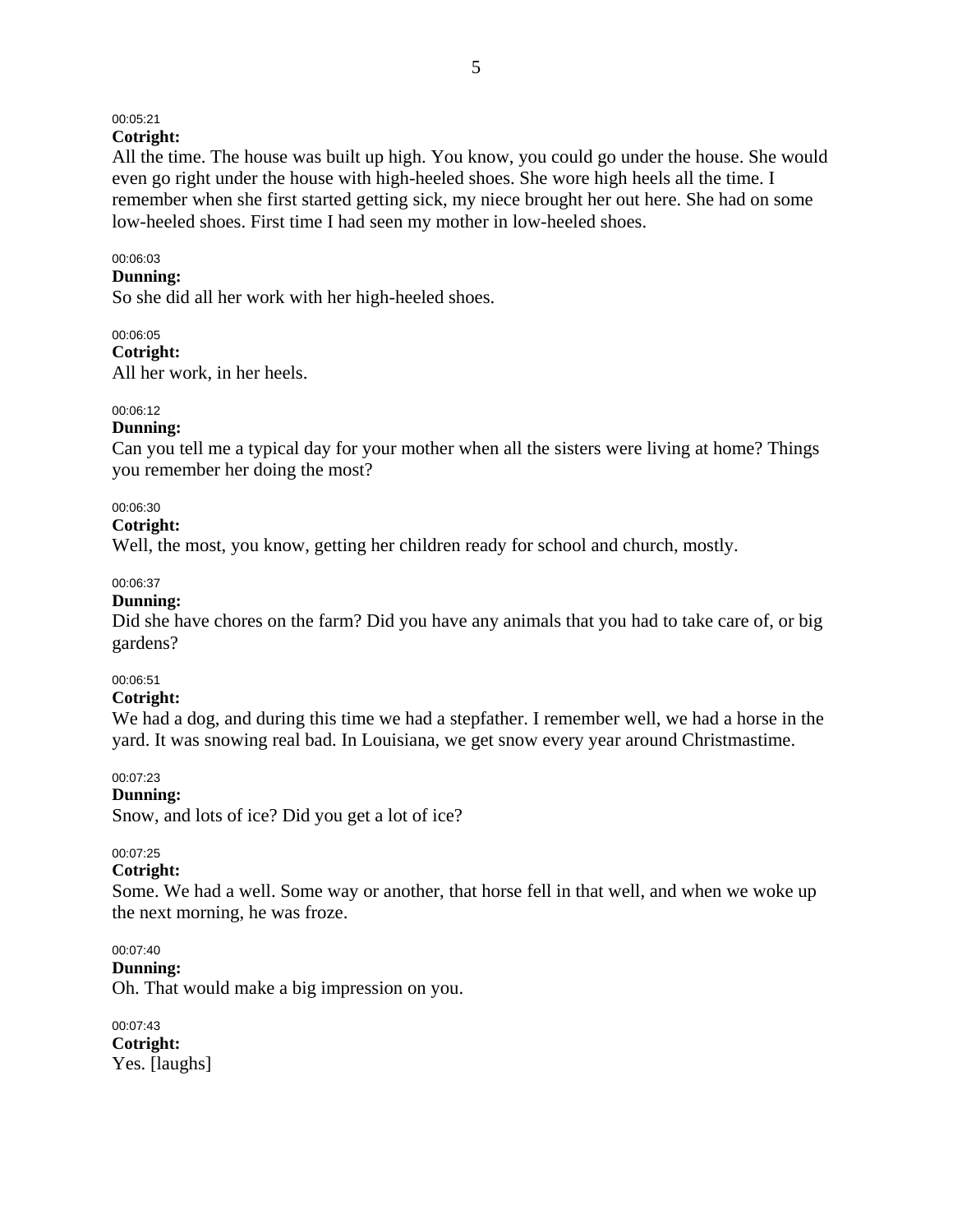00:07:44

**Dunning:** 

Must have been hard to get him out of the well.

00:07:48 **Cotright:** 

Yes. Froze.

00:07:51

**Dunning:** 

Now, you mentioned your stepfather. How old were you when he came into your life?

00:07:58 **Cotright:** 

Let's see. I must have been about maybe twelve or thirteen.

00:08:08 **Dunning:**  What do you remember about your birth father?

00:08:14 **Cotright:**  Nothing, because he died in the service.

00:08:22 **Dunning:**  What was his name?

00:08:24 **Cotright:**  {Oscar Gilbert?}

00:08:27 **Dunning:**  Did he live at home with you ever?

00:08:31 **Cotright:**  I was a baby when he left and went to the army. Not a baby, but small.

00:08:38 **Dunning:**  So this was during World War I?

00:08:40 **Cotright:**  Yes.

00:08:45 **Dunning:** 

Okay. A little bit back to your mother. What do you think are some of your mother's best qualities?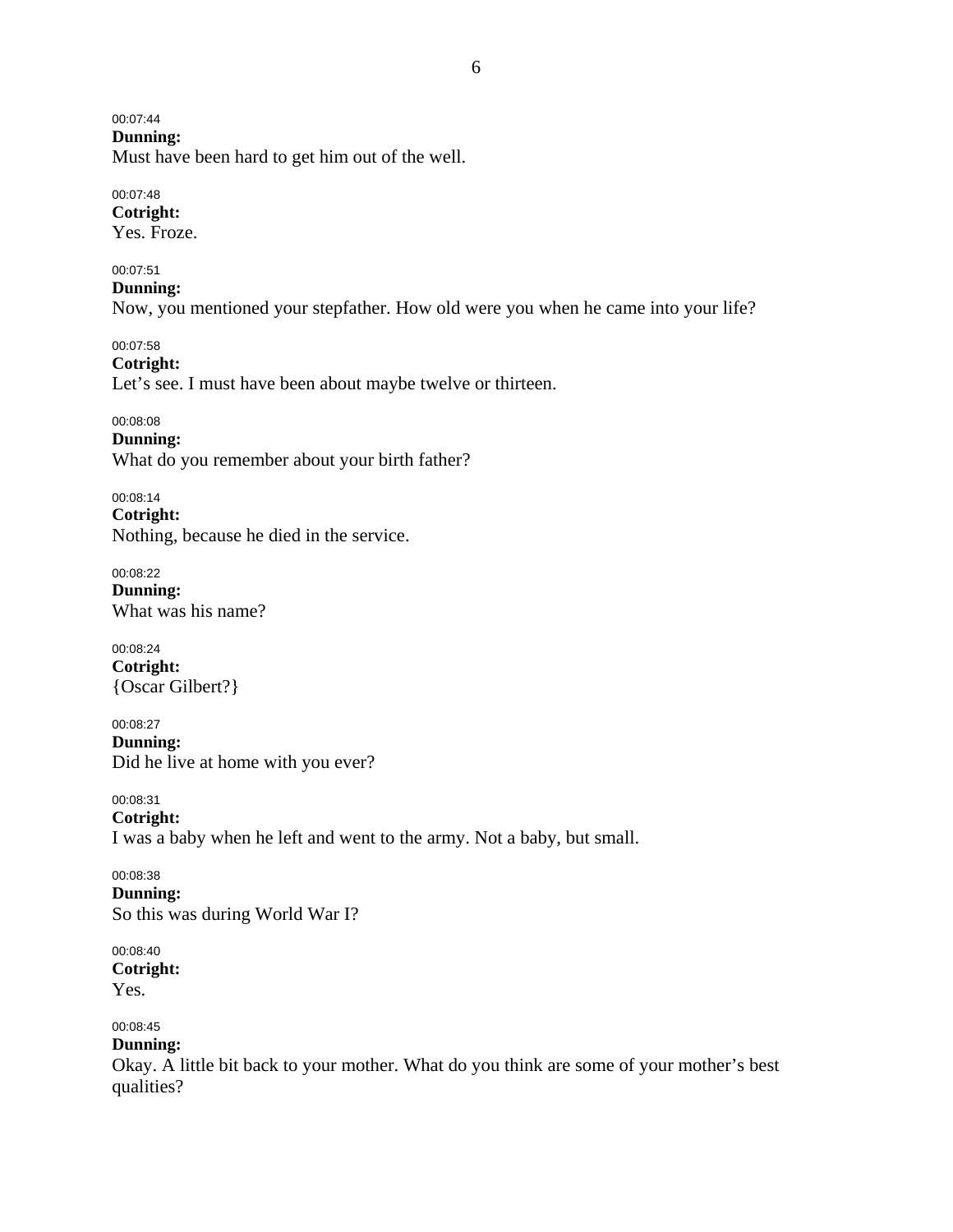00:08:53

**Cotright:** 

Mostly was going to church and doing church activities.

#### 00:09:04 **Dunning:**

Church, was that a big part of your life growing up?

#### 00:09:07 **Cotright:**

Yes.

00:09:08 **Dunning:**  How often would you go?

### 00:09:10

**Cotright:** 

We had to go every Sunday to Sunday school, and then church service, and then BYPU [Baptist Young Peoples Union] service. You know about that?

00:09:28 **Webster:**  Yes.

00:09:30 **Dunning:**  Tell us about it. What is that?

# 00:09:32

# **Cotright:**

Well, the BYPU service, they were like the kids, they would teach them. We had service and they would teach them. The pastor would teach them the Bible.

00:09:47 **Dunning:** 

What was the name of your church?

00:09:51 **Cotright:**  Star of Bethlehem Baptist Church.

00:09:56 **Dunning:**  Was it a large congregation?

00:10:01 **Cotright:**  Not too large during the early years, but it's grew, grew, grew.

00:10:08

**Dunning:**  Was that the church you went to through your whole childhood?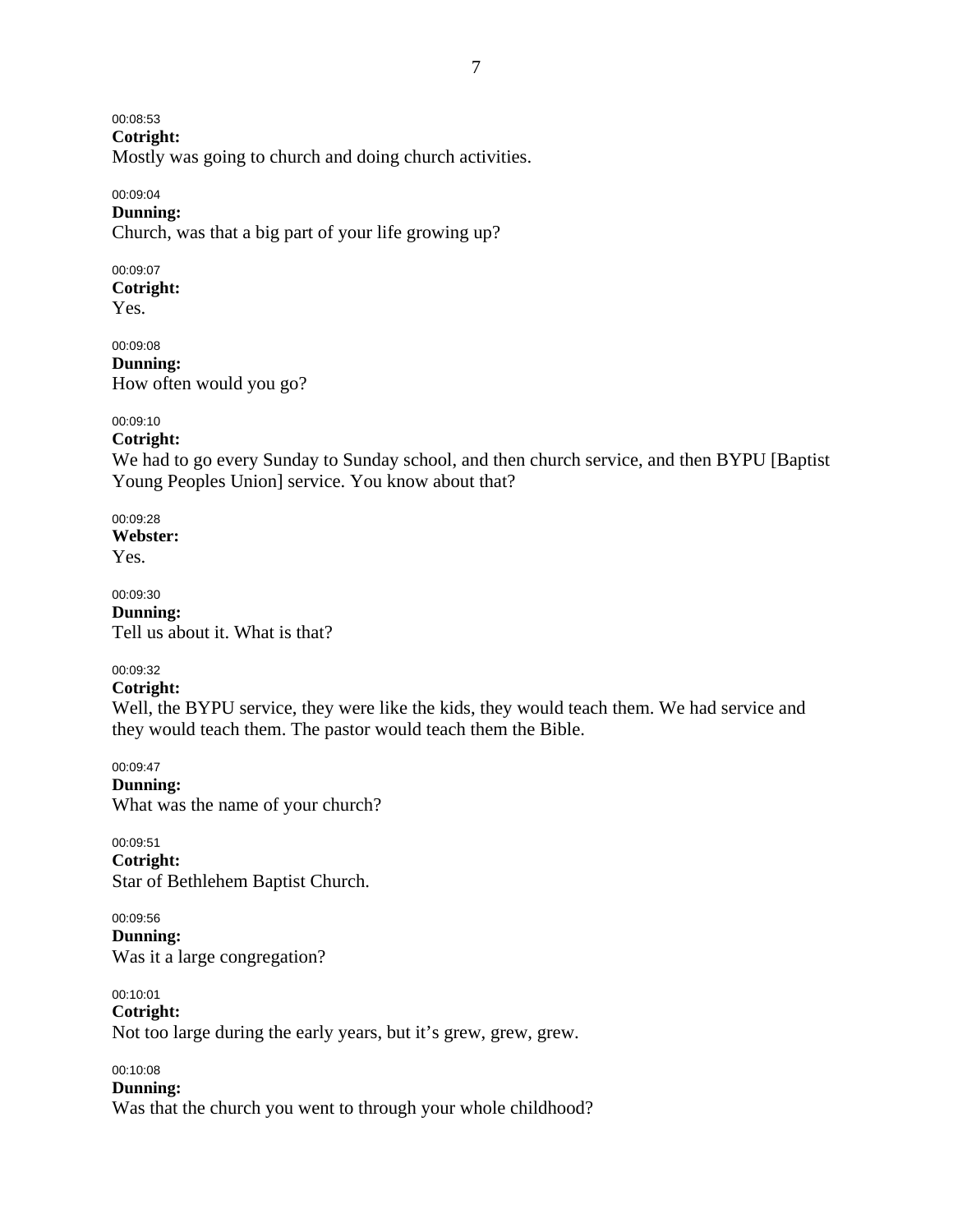00:10:13

**Cotright:** 

As long as I was in [DeRidder?]. And I still go back. That's my church; I still go back.

#### 00:10:19

### **Dunning:**

When was the last time you went back?

### 00:10:25

### **Cotright:**

July last year. We have a family reunion, and I went back.

00:10:30

### **Dunning:**

So you still have a lot of family there?

00:10:33

### **Cotright:**

I only have one niece left there. All of them came out to California.

00:10:43

### **Dunning:**

How do you find it when you go back? What does it seem like to you?

00:10:46 **Cotright:**  Nothing like it used to be.

#### 00:10:48 **Dunning:**  Really? In what way?

### 00:10:50

**Cotright:** 

Well, a lot of the older people there moved away. Nobody's there to take care of property and everything. It has grown up. It's just like a wilderness.

### 00:11:11

**Webster:**  A wilderness.

#### 00:11:12

**Dunning:**  Oh, a wilderness.

### 00:11:13

### **Cotright:**

Yes, something like that now. He went not long ago. He could witness to that.

#### 00:11:22

# **Webster:**

Squirrels, and everything. There's one of them 'coons and everything, climbing the trees. When I grew up, everybody just about had a pecan tree or a hickory nut tree, one of them. Now, in every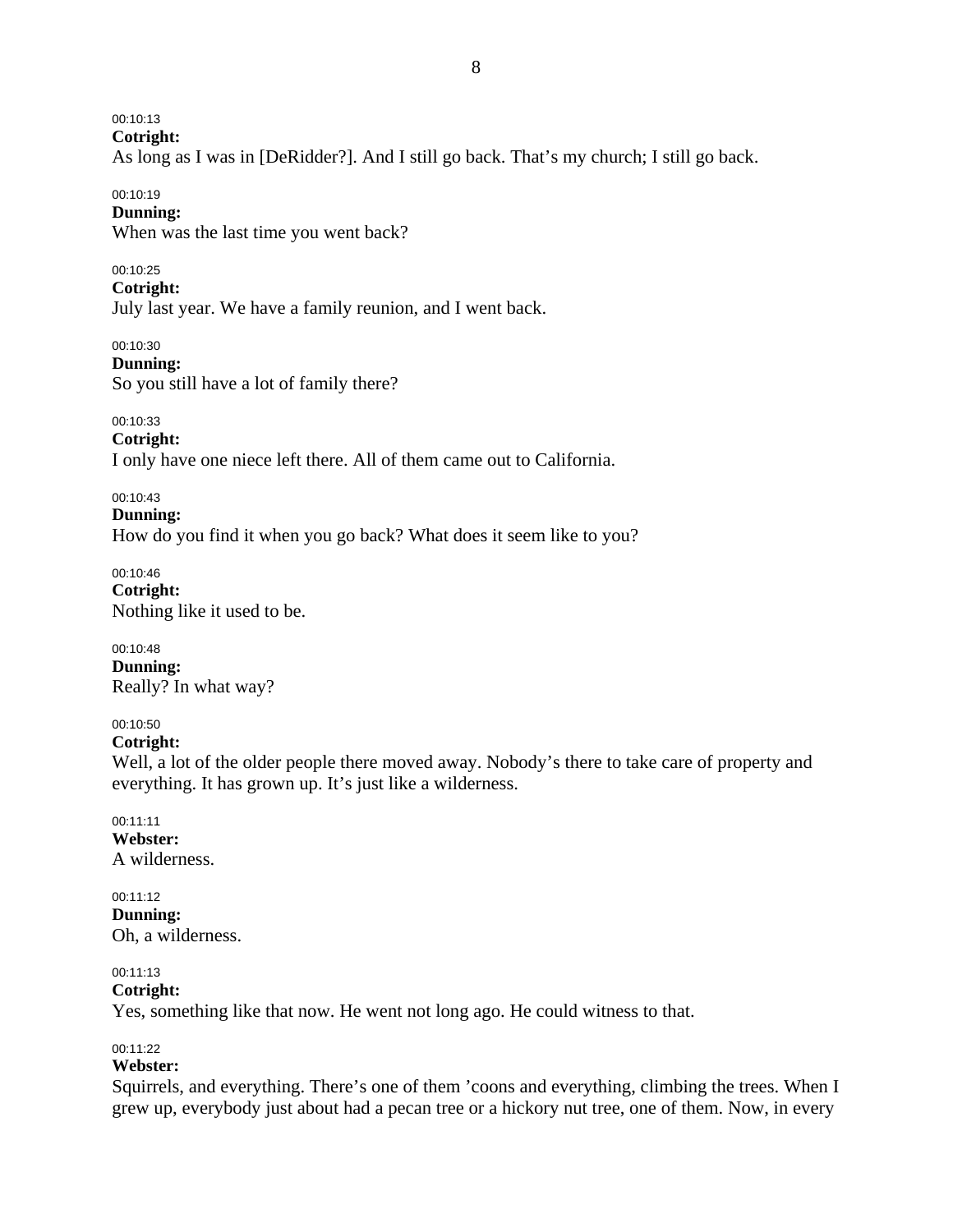yard, just about, there's a bunch, but they done tore the houses down, because there wasn't nobody there to take care of them. There's very few houses in the neck of the woods that we grew up in.

#### 00:11:56

### **Dunning:**

Oh, okay, because most areas you hear about get more built up, but it sounds like this area went the opposite direction.

#### 00:12:04

#### **Cotright:**

No, they didn't build up there.

#### 00:12:10

### **Dunning:**

You mentioned that you were the oldest daughter. Now, what were your chores? You probably had a lot of responsibilities.

00:12:17

#### **Cotright:**

I did. A lot. I had to try to raise my sisters. Of my sisters, I'm the smartest one. They didn't like to work. I had to do most of the work. [laughs] During that time, the girls would wear starched dresses. We never could wear, you know, "wash and wear."

00:12:49

### **Dunning:**

Right. No sweat clothes then. No sweat pants.

### 00:12:53

### **Cotright:**

And I had to wash all those girls'—two little sisters—I had to wash all their clothes and iron all their clothes. And we had, like, starch. We had to starch the dresses. And I'm the one that would keep them looking clean.

00:13:13

#### **Dunning:**

So you were responsible for keeping everybody dressed.

00:13:15 **Cotright:**  Yes.

00:13:18 **Dunning:**  Would you sew the clothes, or buy them?

00:13:22 **Cotright:**  Well, my mother would either knit or sew them.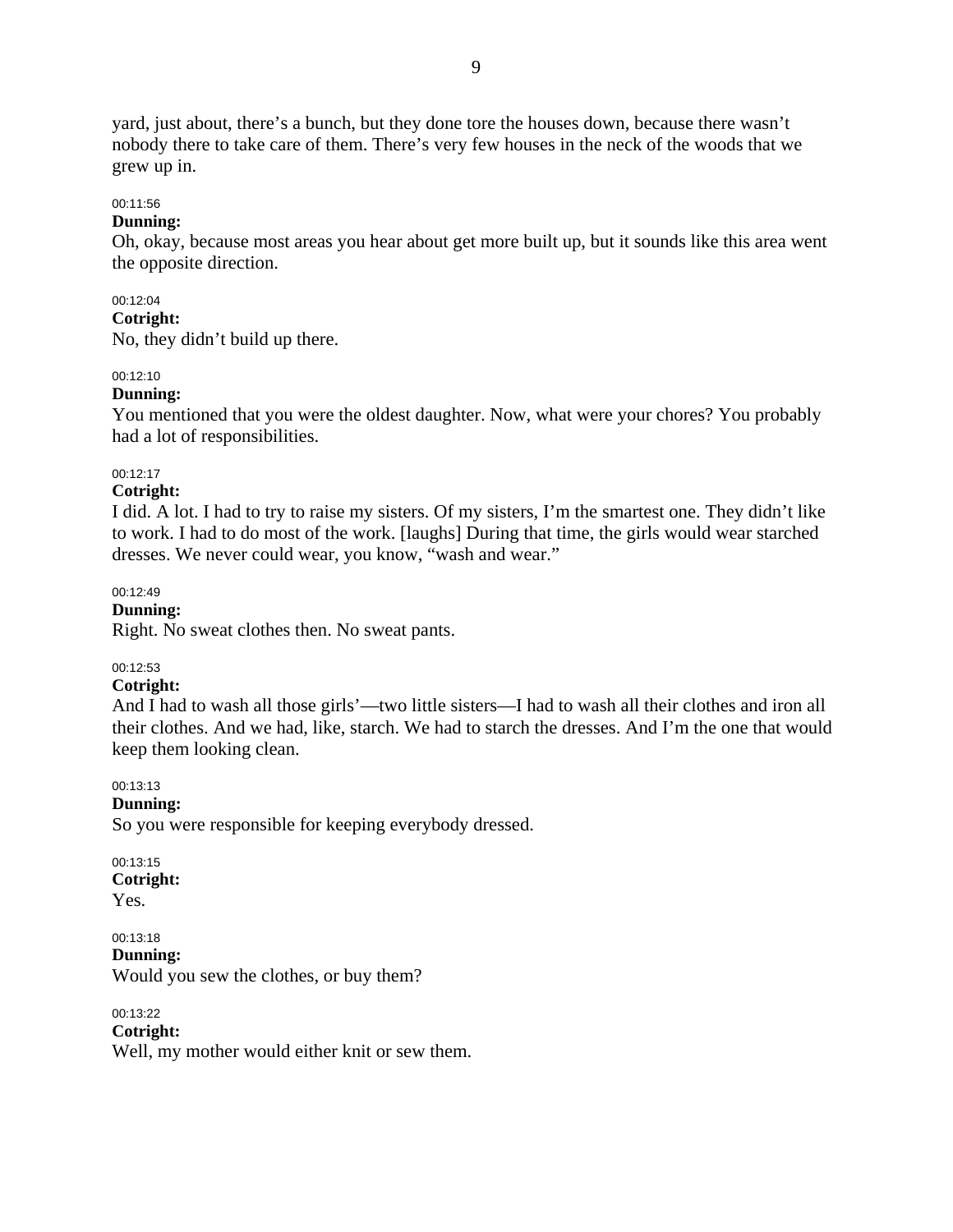00:13:29

**Dunning:**  Tell me about your schooling.

### 00:13:34

### **Cotright:**

I finished high school, but during that time, before I finished high school, I ran away and got married. When I came back, I came back and then I went and finished school.

00:14:00 **Dunning:**  How old were you at that time?

00:14:07 **Cotright:**  I was young, about fifteen.

00:14:12

**Dunning:**  Was that pretty common at that time, to get married young?

00:14:16 **Cotright:**  No, it wasn't.

00:14:20 **Dunning:**  What'd your family think of it?

00:14:23 **Cotright:**  They didn't think…[laughs]

00:14:27 **Dunning:**  It didn't go over too big?

00:14:29 **Cotright:** 

No, it was so funny. My cousin, she helped me get ready. I was going to catch the train, going to meet my husband. She helped me, all that time, to get ready. And then, after I got on the train, she went back crying and telling my mother, but I had gone.

00:14:56 **Dunning:**  What was your husband's name?

00:15:00 **Cotright:**  {Robert Singleton?}.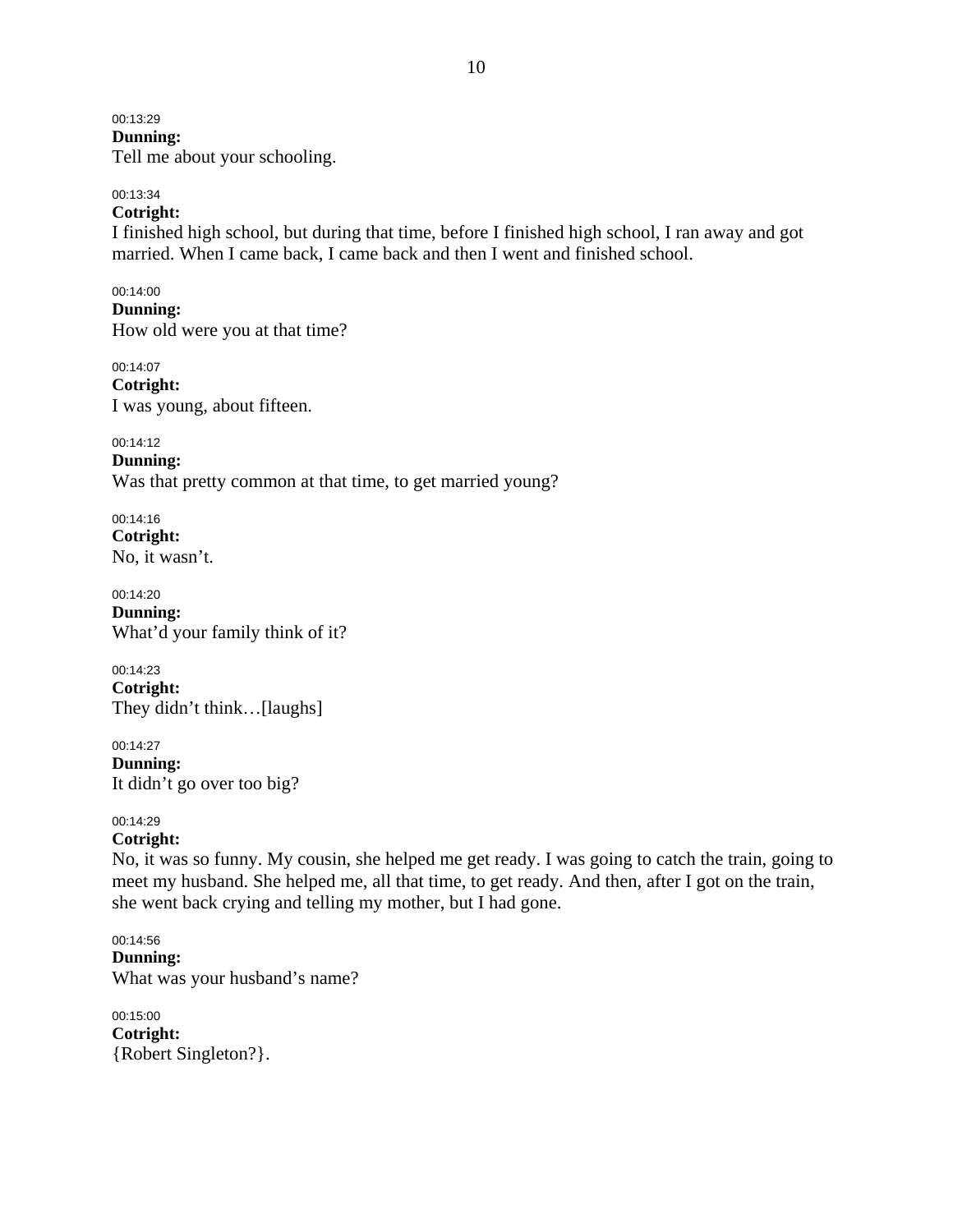00:15:01 **Dunning:**  Was he from your town?

00:15:03 **Cotright:**  Yes.

00:15:06 **Dunning:**  Did your other sisters expect you to get married young?

00:15:10 **Cotright:**  Nobody.

00:15:11 **Dunning:**  So you eloped.

00:15:13 **Cotright:**  Yes. Ran away.

00:15:16 **Dunning:**  Where'd you run away to?

00:15:18 **Cotright:**  Texas.

00:15:19 **Dunning:**  Why'd you choose Texas?

00:15:23 **Cotright:**  Well, my husband had been working down in Texas, so that's why I was going there.

00:15:31 **Dunning:**  Was he a little bit older than you?

00:15:34 **Cotright:**  He was about the same age.

00:15:42 **Dunning:**  At which point did you come back and face your family?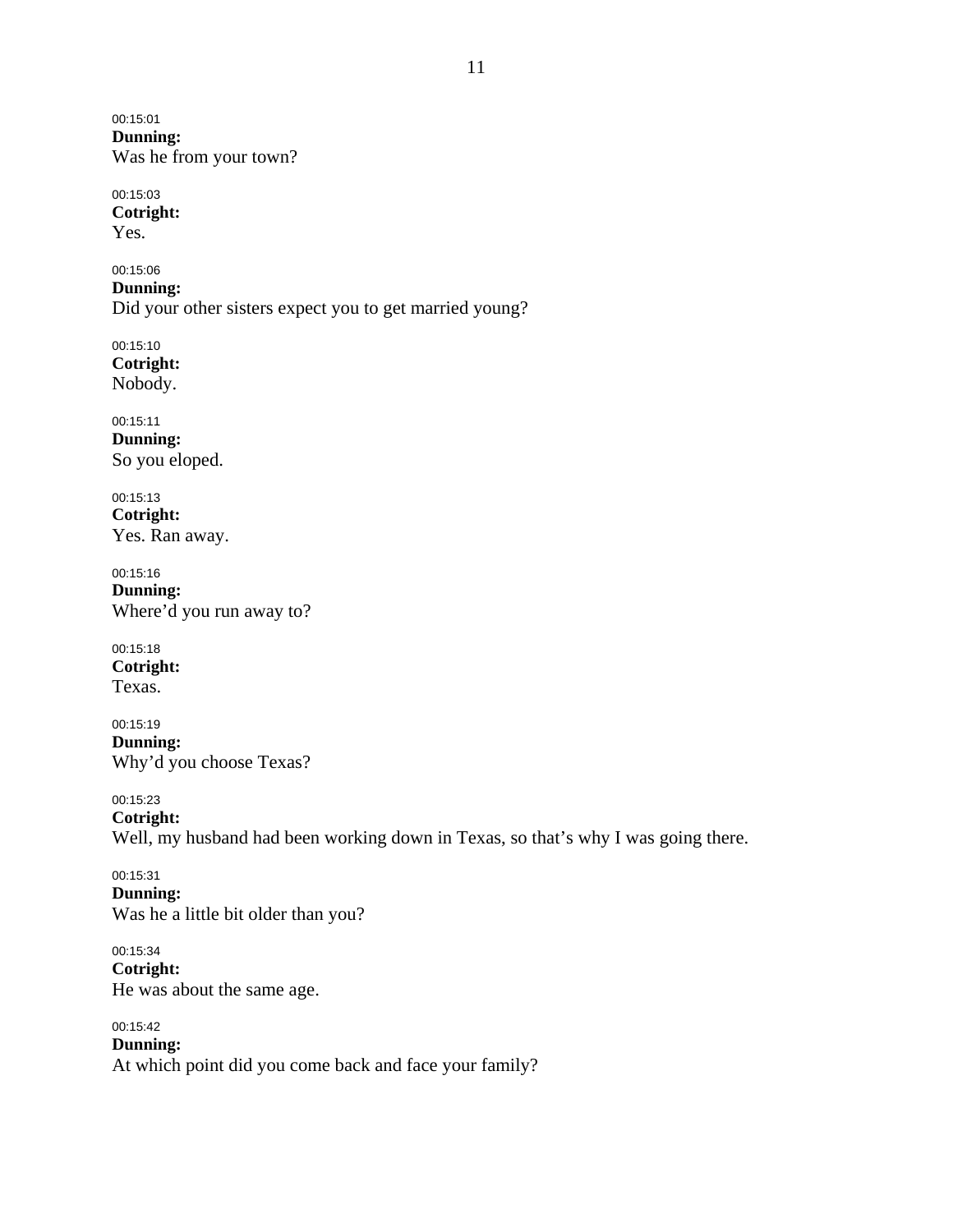# 00:15:49

**Cotright:** 

My mother had the police to meet me at that train, when I got off the train in Texas.

### 00:16:00

### **Dunning:**

She didn't waste any time, did she?

### 00:16:03

### **Cotright:**

It was so funny. The police say, "That's her," because she had described everything that I wore. [laughs] When I got off the train, the police say, "That's her." I said, "What happened?" I was shocked. So he told me. They were going to put me right back on that train, back to my mother, but I talked them into letting me speak to my pastor. They called him to the phone, and I told him what I had done and everything, and to talk to my mother and to see if it was okay for us to get married. So he did. He talked to her, and said, "Well, you might as well."

### 00:17:04

### **Dunning:**

Where was your husband-to-be at that time? Was he waiting for you at the train station?

00:17:10

**Cotright:** 

No. He had to come to the town down where I was.

00:17:15

**Dunning:** 

Oh, okay. So you traveled back together to Texas?

00:17:20

### **Cotright:**

No, I came back alone. 'Cause we got married in Texas.

00:17:28

**Dunning:** 

How was your reception when you came back to Louisiana?

00:17:32

**Cotright:** 

Well, they all were glad to see me. [laughs]

### 00:17:37

**Dunning:** 

What was the period of time you were gone?

00:17:43 **Cotright:**  No more than a year.

00:17:46

**Dunning:** 

That long? You stayed away for a year.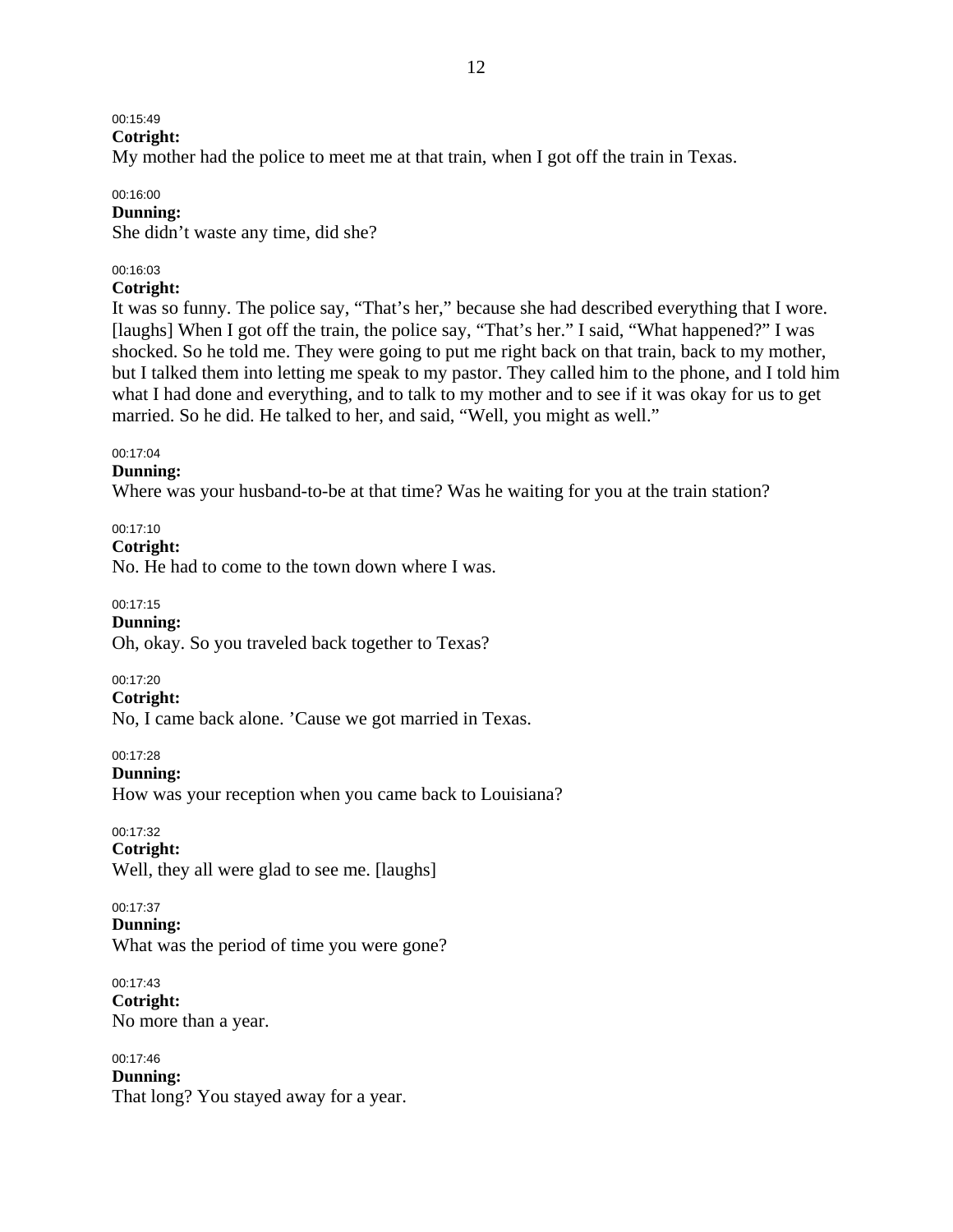# 00:17:47 **Cotright:**

Yes.

# 00:17:54

### **Dunning:**

Oh, okay. At that point when you came back, did your husband join you in Louisiana? Did he come back?

00:18:04

**Cotright:** 

I came alone. He finally came.

00:18:07 **Dunning:**  Did you live with family?

00:18:10 **Cotright:** 

Yes.

### 00:18:12

#### **Dunning:**

This started off because I was asking you about your schooling. So then you came back and you finished high school?

00:18:18 **Cotright:** 

I did.

### 00:18:21

### **Dunning:**

If you don't mind backtracking a little bit, I'm wondering if you could tell me about your first experiences in school. What schools you went to, and if there were any favorite subjects you had, and teachers.

### 00:18:40

### **Cotright:**

My principal, {A. Leventon?}, he was the principal for a long, long time there. I asked him if I could come back, you know, married. I didn't know how it was going to be, got married and go back to school, but he said, "Sure. You can come back to school." So I went back to school and finished.

### 00:19:06

### **Dunning:**

Was that the same school that you went to from like the first grade?

00:19:13

### **Cotright:**

No, in the first grade we was in another town. Moved to DeRidder.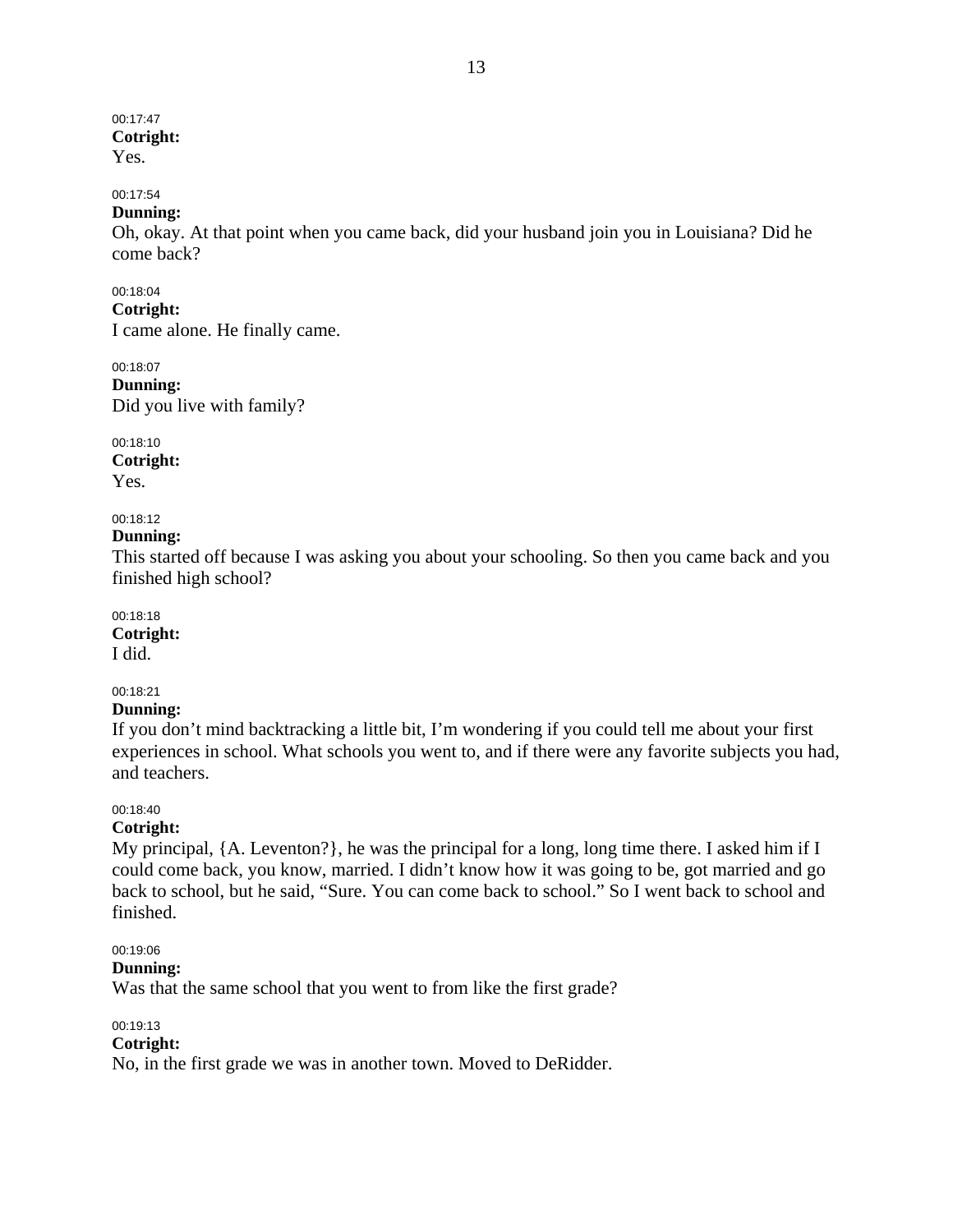### 00:19:23

### **Dunning:**

Do you have any recollection of those very early school days?

#### 00:19:28

### **Cotright:**

Well, the early days, it was just like—during that time they didn't teach like now. The teacher, she would go over your lesson and explain things to you, arithmetic and all that. But during those times is nothing like now.

### 00:19:56

#### **Dunning:**

What do you see that's the biggest difference between then and now?

### 00:20:01

### **Cotright:**

A lot is different, because during that time, when you finished twelfth grade, you could teach. Not now; you can't do that.

#### 00:20:22

**Dunning:** 

How do you feel about the kind of education you got?

00:20:26 **Cotright:**  Wonderful. I feel wonderful.

00:20:30 **Dunning:**  You learned to read and write, and…

00:20:33 **Cotright:** 

Yes.

#### 00:20:35

### **Dunning:**

Yesterday, when we were talking to Mr. Webster, he said his favorite subject was history. Did you have a favorite subject?

00:20:46

### **Cotright:**

My favorite subject was—well, I liked history. I like to read a lot.

#### 00:20:59

### **Dunning:**

Was there any particular part of history you liked to study?

### 00:21:10

### **Cotright:**

What I was really interested in was learning the things in the world. What's going on, what had happened. I was interested in that.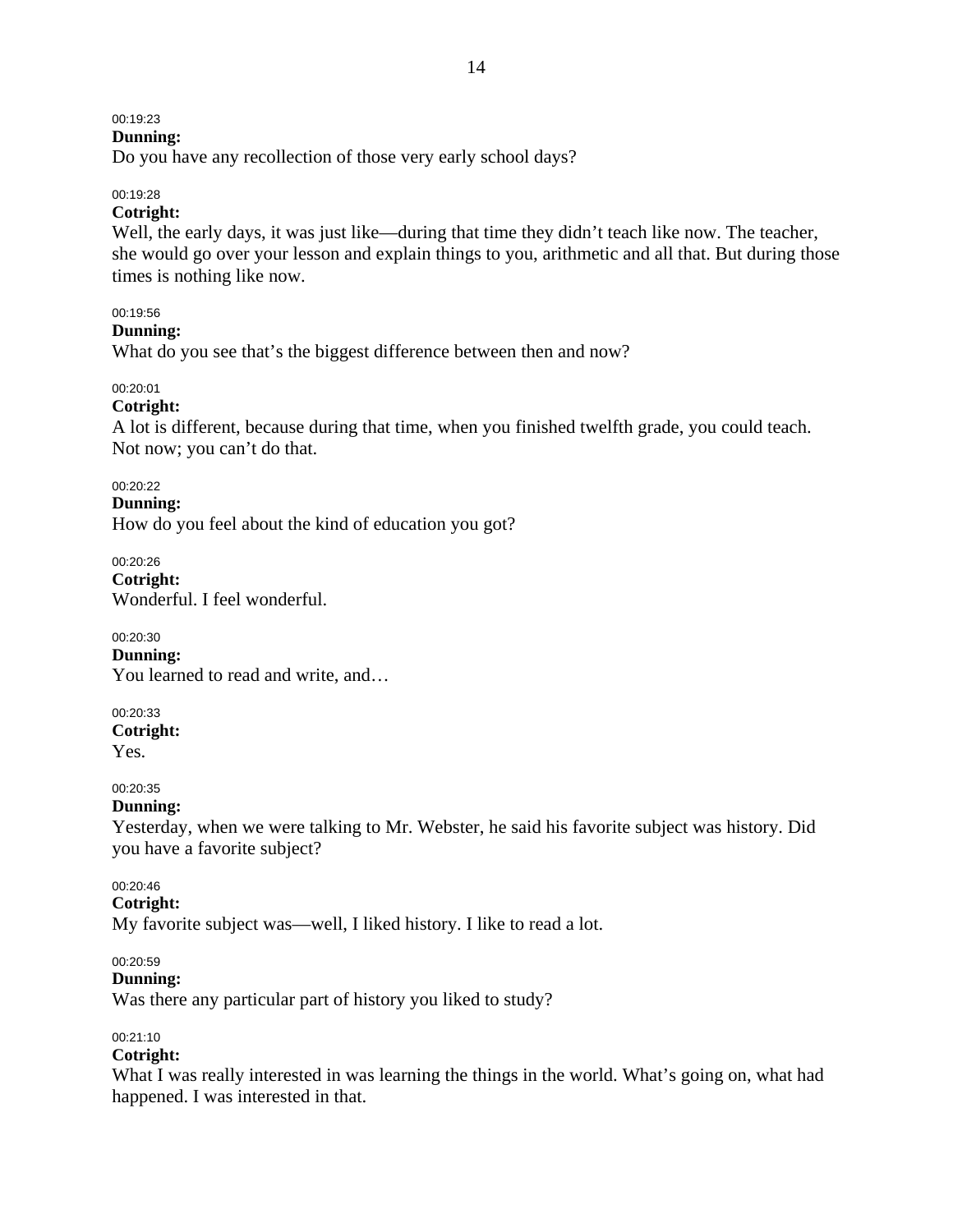### 00:21:20

### **Dunning:**

Did much information about the world—how did you get it at that time? There wasn't TV. Some radio. Was there a town newspaper that you were able to get?

### 00:21:36

### **Cotright:**

Yes, we had newspapers. We would read newspapers. We had a little newsboy came around every day with the paper. So that's how I got the news, from the paper.

### 00:21:54

**Dunning:** 

So your family took the paper.

00:21:56 **Cotright:** 

Yes.

# 00:22:00

**Dunning:** 

How about your sisters? Did they go to the same schools that you went to?

00:22:03 **Cotright:** 

Yes.

# 00:22:11

# **Dunning:**

When you were a teenager, did you have ambitions or dreams about what you thought your life would be like? Things that you wanted to do?

### 00:22:24

### **Cotright:**

Yes, I always did want to be able to teach the kids. Teach how to live and do things like that. That was my ambition.

00:22:41 **Dunning:**  Were you able to do that?

# 00:22:43

**Cotright:**  Some. Some of them, I did.

### 00:22:49

### **Dunning:**

Do you think there are certain things your parents wanted you to do in your life?

### 00:22:56

### **Cotright:**

In those days, the older days, they would think of getting your education. That's it, mostly.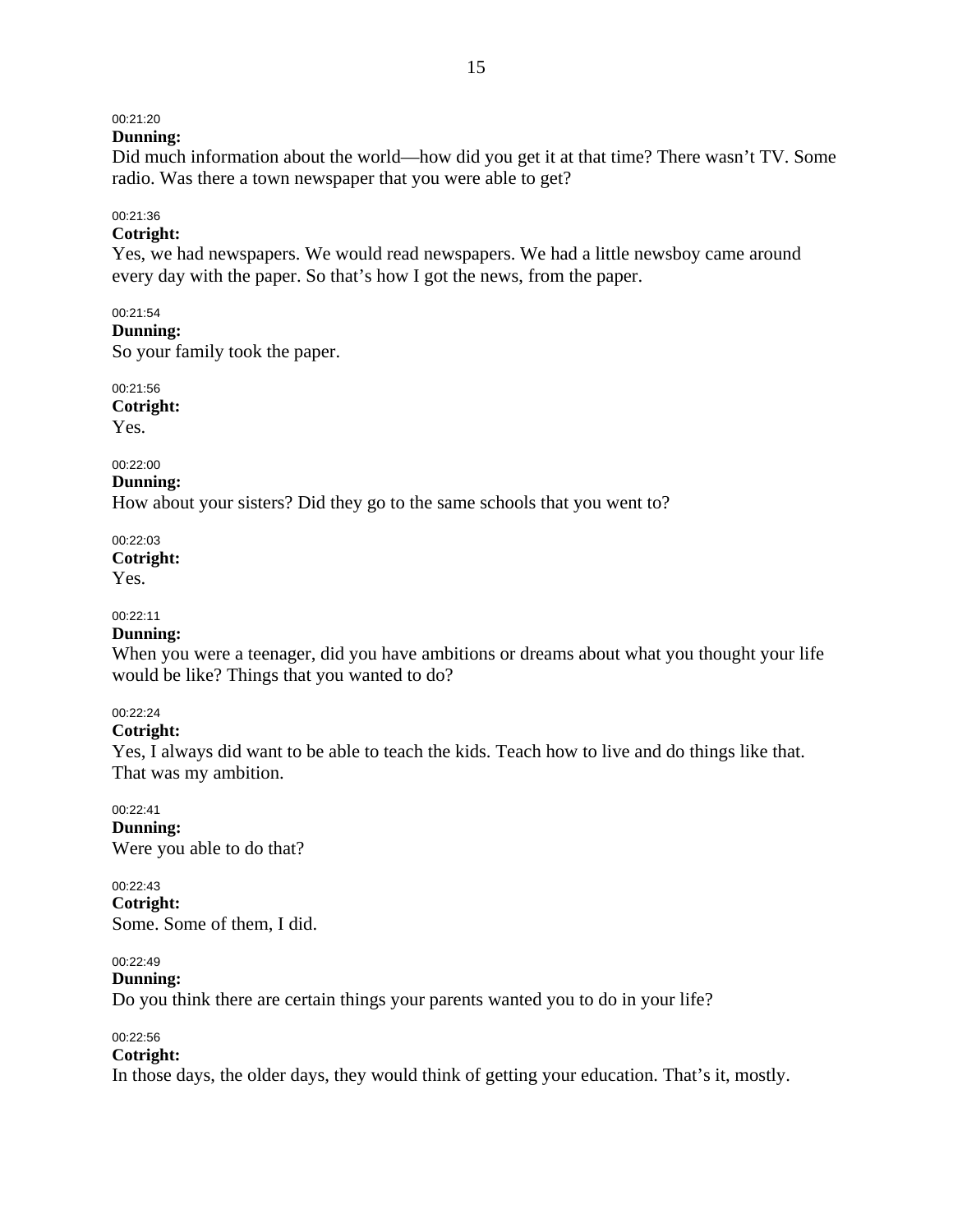#### 00:23:08 **Dunning:**

That's real important.

#### 00:23:09 **Cotright:**

Yes, the education.

### 00:23:11

### **Dunning:**

Mr. Webster said the same thing yesterday, that education was very, very important to him.

### 00:23:17

### **Cotright:**

Yes, that's exactly what they wanted.

### 00:23:24

### **Dunning:**

When you think about your childhood, are there certain memories that you enjoy reliving? Do you think about certain periods of time when you were a child?

### 00:23:41

### **Cotright:**

Yes, coming up—raising, coming up—I think about that. I always did want to have a goal. In my life, that's what I always wanted.

#### 00:24:07 **Dunning:**

You had ambitions.

# 00:24:09 **Cotright:**

Yes.

#### 00:24:12 **Dunning:**  And how about your young husband?

00:24:16

#### **Cotright:**

Well, not any ambitions that I know. Uh uh.

### 00:24:22

**Dunning:** 

Was he your first husband, or did you have one husband?

# 00:24:26 **Cotright:**

First. He was the first one.

### 00:24:34

**Dunning:** 

So you married him when you were about fifteen. How long were you two married?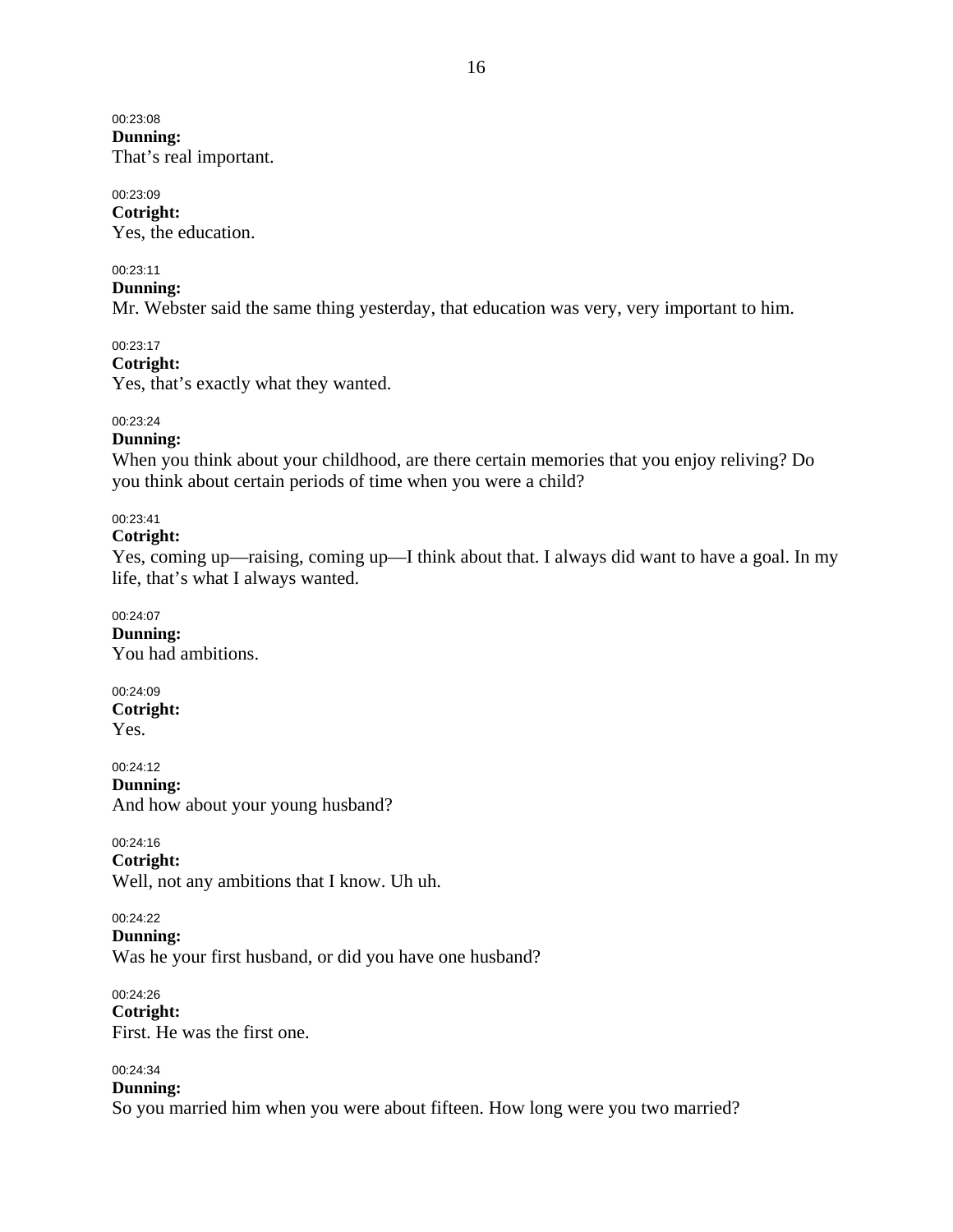00:24:46

**Cotright:**  Oh, maybe about three years.

# 00:24:55 **Dunning:**

What happened?

# 00:24:58

**Cotright:** 

Well, he wasn't exactly what I wanted for a husband. No.

00:25:13

### **Dunning:**

In today's life, you'd probably date him, rather than get married.

# 00:25:23

**Cotright:**  Oh, yes.

# 00:25:29

**Dunning:**  At what point did you come to California?

# 00:25:40

**Cotright:**  Well, then I went to the second husband then, when I came to California.

### 00:25:43

**Dunning:**  What was his name?

# 00:25:45

### **Cotright:**

Otis Cotright. During that time, the shipyards—you know, they were building those ships. A lot of people migrated from Louisiana to California, because they wanted to get that big money. They weren't used to getting big money. You work, work, sometimes for not much a day.

### 00:26:17 **Webster:**  [laughs] Fifty, seventy-five cents a day.

# 00:26:19

### **Cotright:**

A day. And coming to California, that was a big thing.

### 00:26:26

# **Dunning:**

I had heard—maybe it was mistaken, what I heard—I heard that you came in the thirties. But you didn't come until the shipyard era? Until the forties?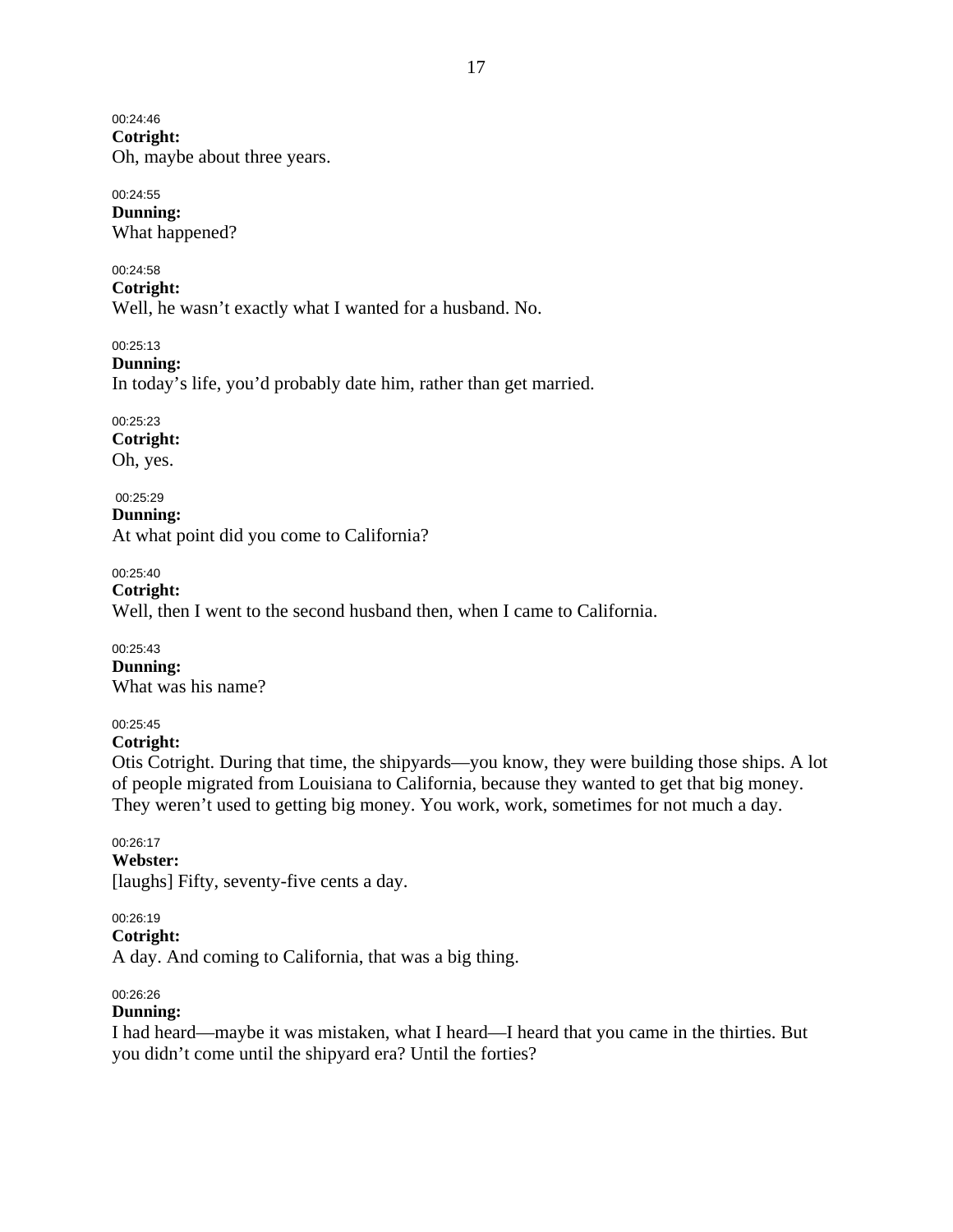00:26:41 **Cotright:**  I worked in the shipyards.

#### 00:26:43 **Dunning:**

But when did you first come to California?

### 00:26:46

**Cotright:**  In '30, '34, I think.

### 00:26:50

**Dunning:** 

Okay, so you came before the big shipyard period in the early forties.

### 00:26:57

**Cotright:** 

Well, during that time—I don't know exactly. But anyway, I started working at the shipyard when I first got here.

### 00:27:07

### **Dunning:**

Oh, okay. Is that what brought you to California, the thought of working in the shipyard?

### 00:27:18

### **Cotright:**

No, not the shipyard. It was, in other words, you hear about "California, California." You could live so much better, better, better. So some people would come out, and they didn't like California. They said you had to buy a job. [laughs] But the thing was, they had to get in the union. I guess they were thinking that's why they had to buy the job.

### 00:27:50

**Dunning:** 

To get into the union.

### 00:27:53

**Cotright:** 

No, they think you had to buy a job to work. But it was only you had to get in the union to work.

#### 00:28:02 **Dunning:**  Did you get into the union?

00:28:05 **Cotright:** 

Yes, I had to get into the union.

00:28:09 **Dunning:**  And this was during the shipyard.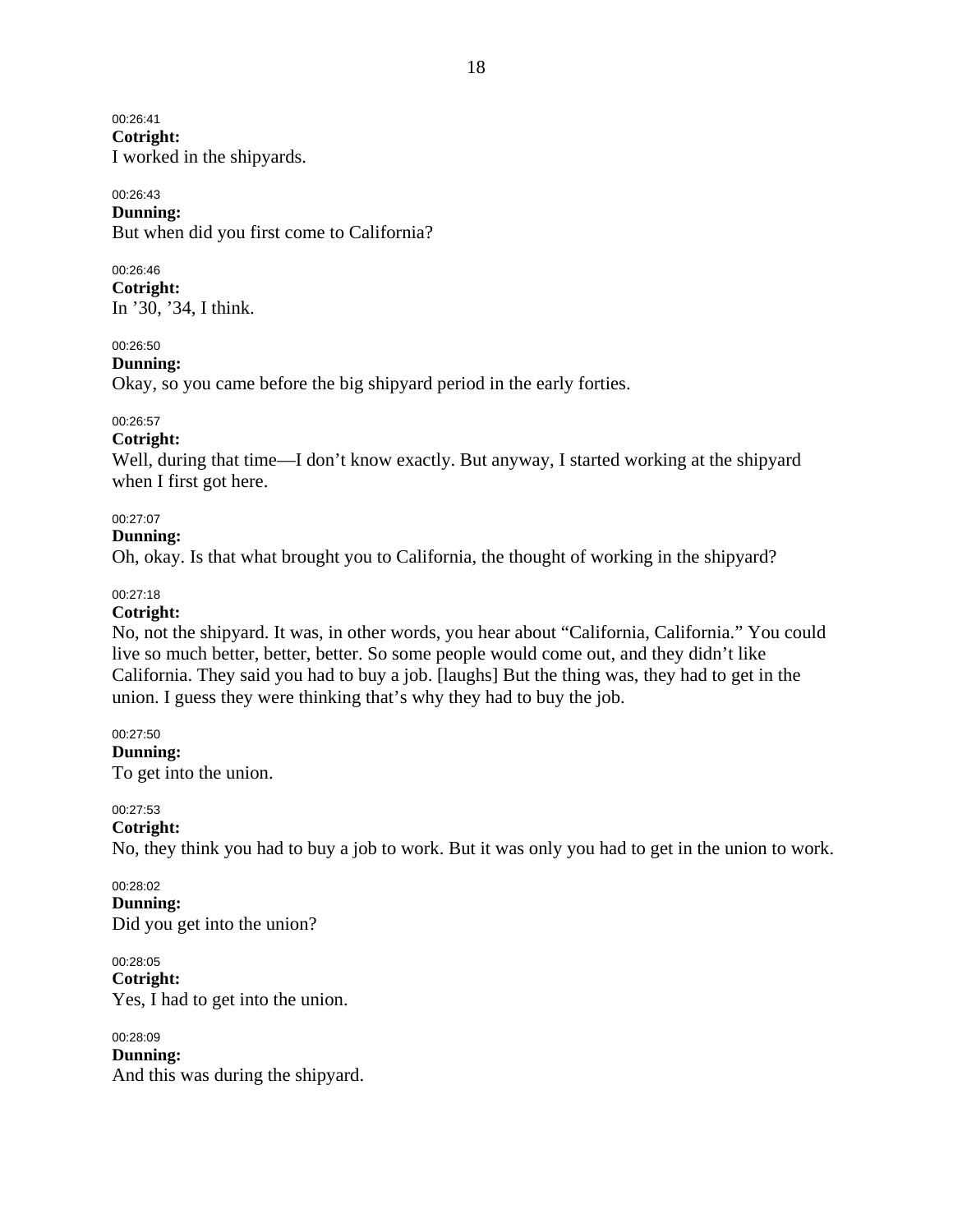00:28:12

**Cotright:** 

Shipyard, yes. I was on deck when they launched that first ship.

### 00:28:22

### **Dunning:**

So you were there right at the beginning.

### 00:28:24

**Cotright:** 

Right at the beginning.

#### 00:28:27

#### **Dunning:**

Tell me what you remember about getting your job, and then what your first job was.

#### 00:28:35

#### **Cotright:**

The first job was the welder on that ship, making that ship. We worked on that ship and worked on that until we launched it. That's the first ship that went out.

### 00:28:53

#### **Dunning:**

Do you remember the training that you had?

### 00:28:55

#### **Cotright:**

Yes. They were teaching how to weld. Like the cracks and things, how you had to—I said "sew 'em up"—but you had to weld them together.

#### 00:29:17

#### **Dunning:**

Do you recall how long the training was that you had?

#### 00:29:22

#### **Cotright:**

It wasn't like a training. When you applied for a job, you had somebody we called a leaderman over you. They would teach you how to work.

### 00:29:42

#### **Dunning:**

So there was probably a lot of on-the-job training.

#### 00:29:44 **Cotright:**  Yes.

# 00:29:48

# **Dunning:**

Were you in the first group of people who came? Because the population of Richmond went from twenty-three thousand to a hundred and twenty-five thousand in a couple of years. Were you among the first people who arrived from the South to work in the shipyards?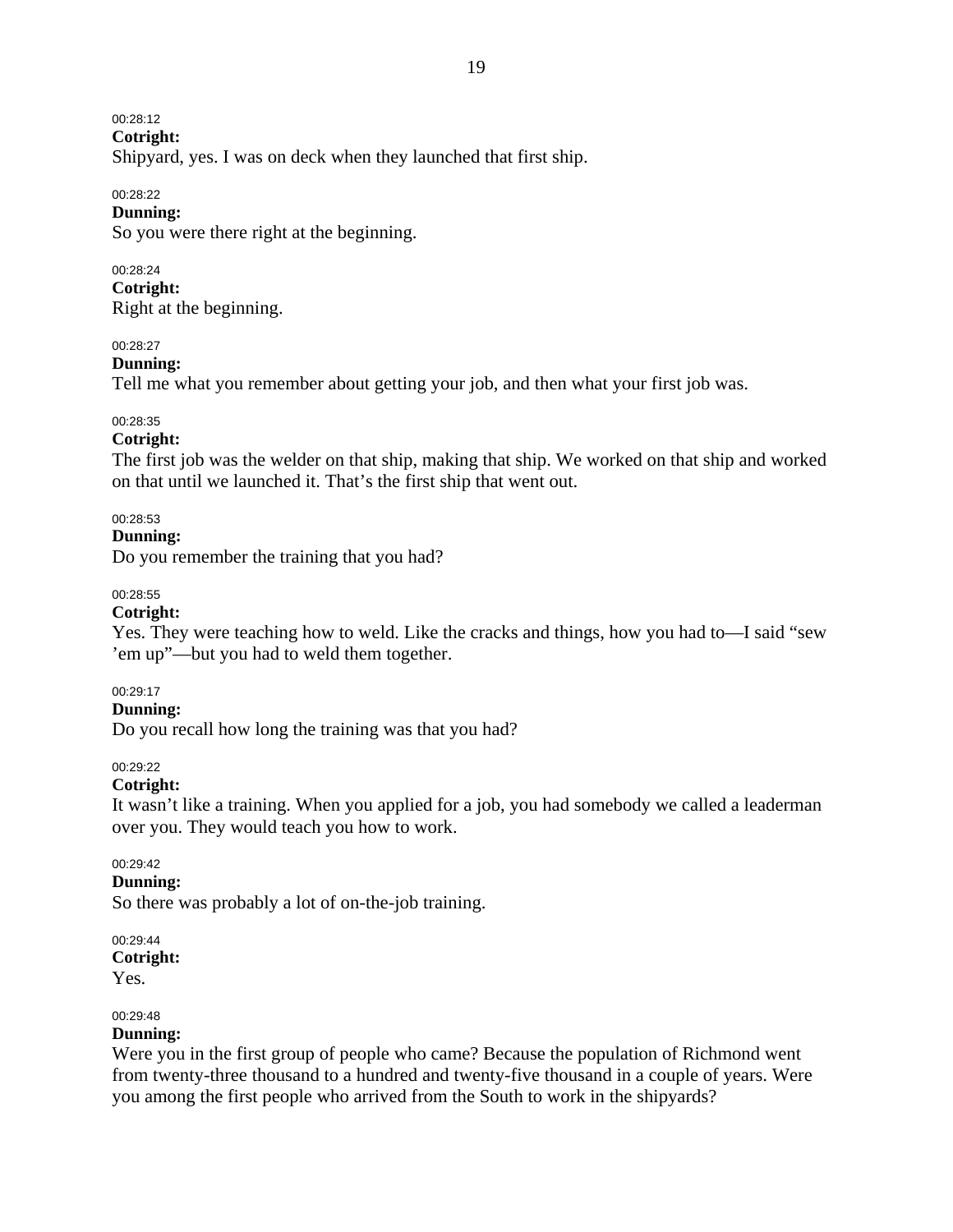# 00:30:05

# **Cotright:**

I was one of the first ones to arrive. That's why we came to California.

### 00:30:16

### **Dunning:**

Going back to Louisiana a little bit, I know that they would send leaflets to people and they'd post them in the bus stations and in the post office. Do you remember when you first heard about the opportunities in California?

### 00:30:39

### **Cotright:**

I came in '43, too, maybe '42. You know, they were saying about California: it's so great, you could do so much, make so much money and everything.

### 00:31:01

### **Dunning:**

And it's sunny all the time… [laughs]

### 00:31:04

### **Cotright:**

[laughs] And I wanted that, you know. 'Cause we used to work... What did y'all work for, a day?

### 00:31:17

#### **Webster:**

To come out here? When he was working out here?

### 00:31:22

### **Cotright:**

Home, back home. How much you making then?

00:31:26

**Webster:** 

Oh, about a dollar and a quarter, dollar and a half.

### 00:31:30

### **Cotright:**

Something like that a day. We were doing that, and we were hearing how much in California we could make, so everybody wanted to come to California to live better.

#### 00:31:43 **Dunning:**

Do you remember your trip to California, how you got here?

#### 00:31:48 **Cotright:**  I sure do. [laughs]

#### 00:31:52 **Dunning:**  Tell us about it.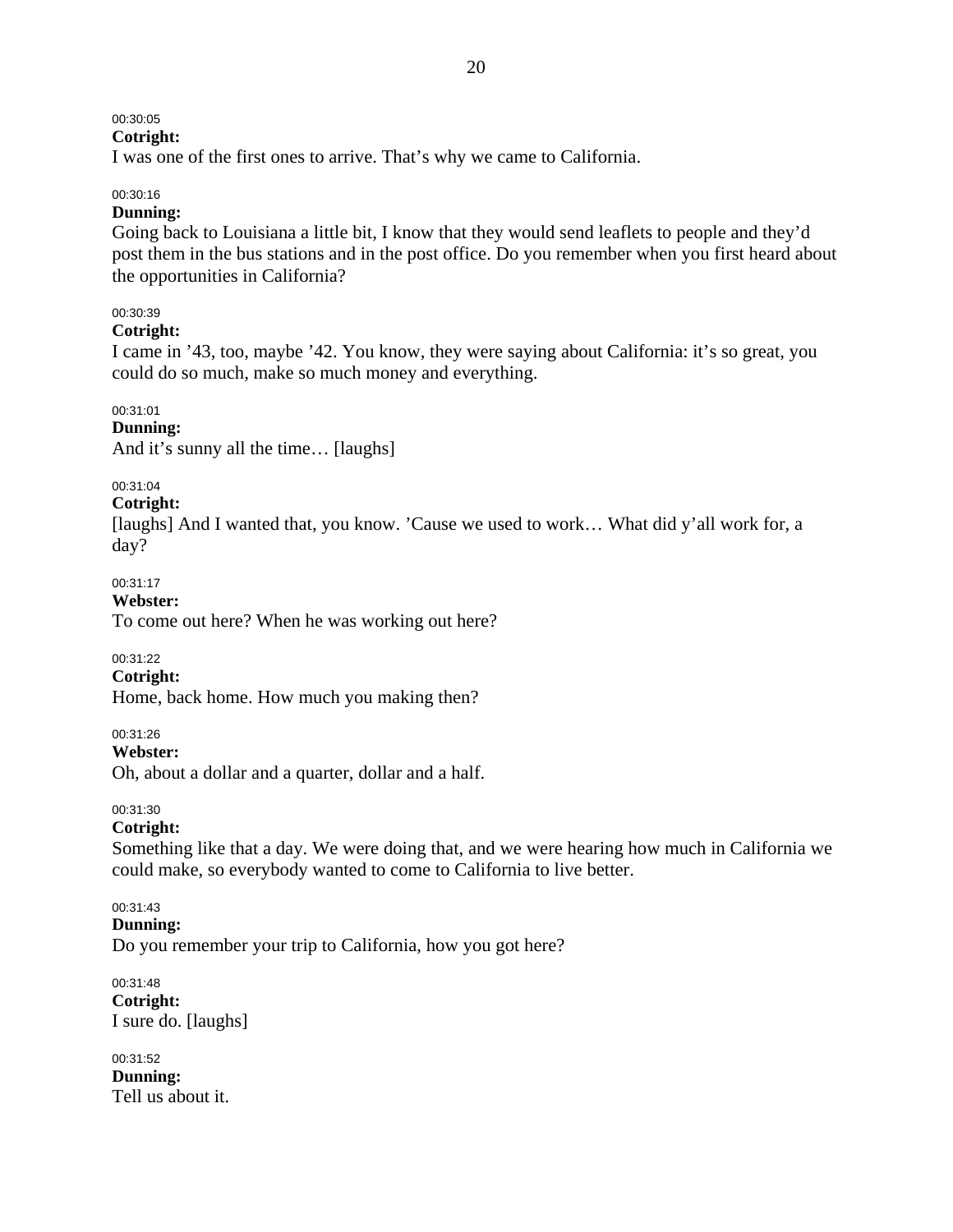# 00:31:57

**Cotright:** 

[laughs] The first trip, let me see, what did we do? We caught a bus going to Lake Charles, and then from Lake Charles we got the train coming out.

### 00:32:17

# **Dunning:**

Was it filled with people coming out to California to work in the shipyards?

### 00:32:22

### **Cotright:**

Filled. I mean, sometimes they didn't have enough room for everybody. They had to wait 'till the next day, or some other time.

### 00:32:35

### **Dunning:**

Would that take a couple of days, three days or so on the train?

### 00:32:39

**Cotright:**  I think about four days, maybe five.

00:32:45

**Dunning:** 

What was the atmosphere in the train?

### 00:32:50

### **Cotright:**

Well, during that time they had the—you heard of the Mason-Dixon line?

### 00:32:56

### **Webster:**

Yes. That's when everything from El Paso, Texas, that white and black didn't ride in the same car. After you passed El Paso, then everybody rode in the same car.

00:33:11

### **Dunning:**

You knew that before you got on the train?

### 00:33:15

### **Cotright:**

Yes, we knew that before we got on.

00:33:22 **Dunning:**  Were there white Southerners also going at the same time?

00:33:25 **Cotright:**  Yes.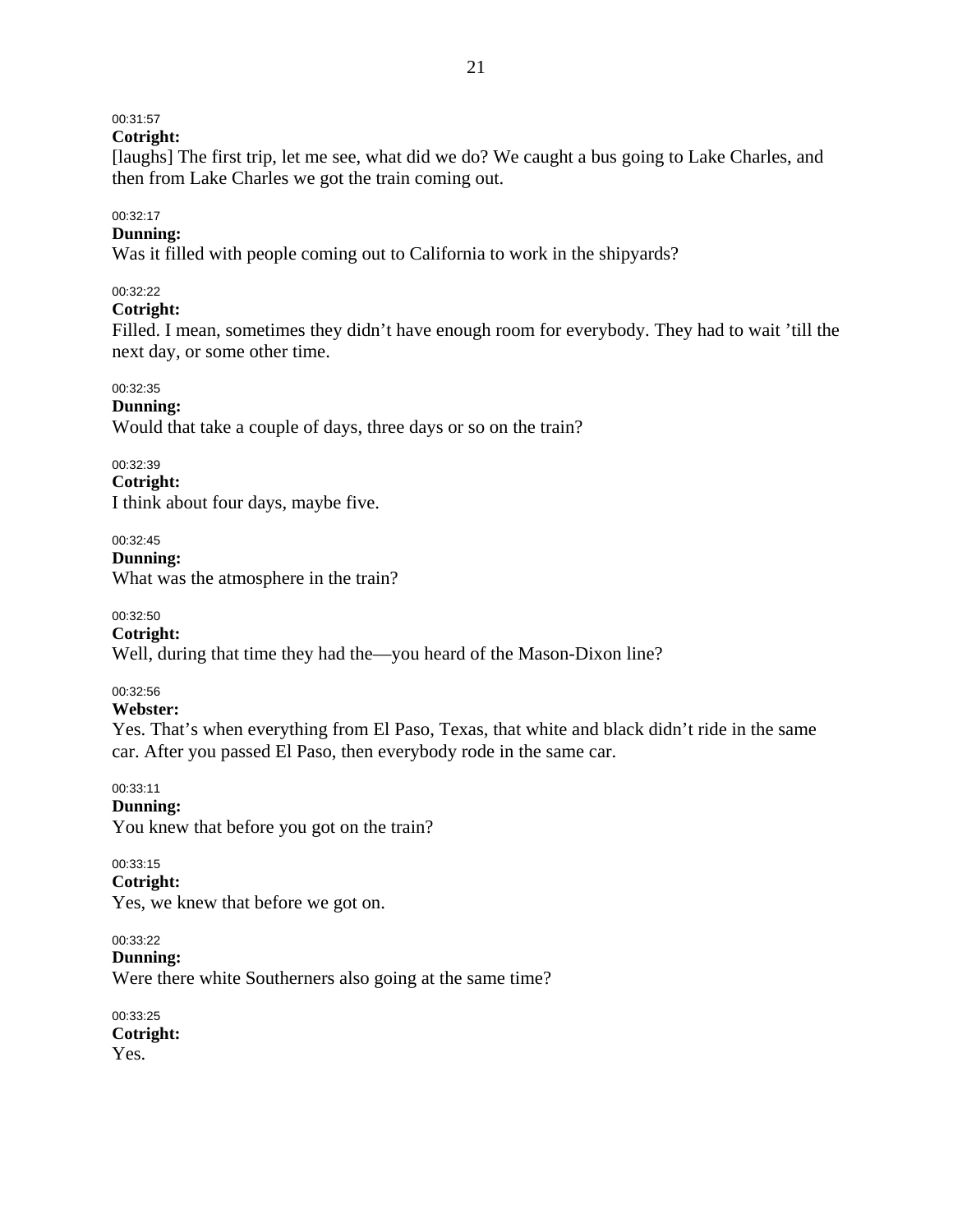### 00:33:28

### **Dunning:**

Well, it seems like there must have been some excitement in the air, as well. People traveling, people leaving their home, and the opportunities that await.

# 00:33:39

### **Cotright:**

The opportunity. That's what it was, just the opportunity. That we had, at least the blacks had, coming out. Be able to do things we had never been used to. Having more.

### 00:34:00

#### **Dunning:**

When you left Louisiana, did you leave with the feeling that you weren't coming back?

### 00:34:07

### **Cotright:**

When I left there, I had the feeling I never did want to go back to live. I'd like to go to visit, like I do now, but never to live. I never wanted to go back to live.

#### 00:34:29

#### **Dunning:**

And when you arrived here, what happened?

00:34:35 **Cotright:**  Disappointed. [laughs]

00:34:37 **Dunning:**  In what ways?

#### 00:34:43

### **Cotright:**

When I got off that little dinky train and looked, I could look out and—you know, I was thinking I was going to California, a big, big city. I didn't know we had to build that city up. I was thinking all the time of big—I was so disappointed. I didn't know we had to work on it and build it and build it. Like now, I have seen so many: El Cerrito hills, and all that built up all around. People have nice homes, and everything. But during that time, we were working in the shipyard. If the man wasn't working in the shipyard, well, you couldn't get a place to live. So anyway, his brother—

#### 00:35:49

**Dunning:** 

Mr. Webster's brother.

### 00:35:51

### **Cotright:**

His brother and another friend came together. They was working at the shipyard, so they was able to get an apartment. So we had four people living in that apartment. Some would go to work at night, and when they get off, the one working days, they'd switch. The one working nights would go to sleep.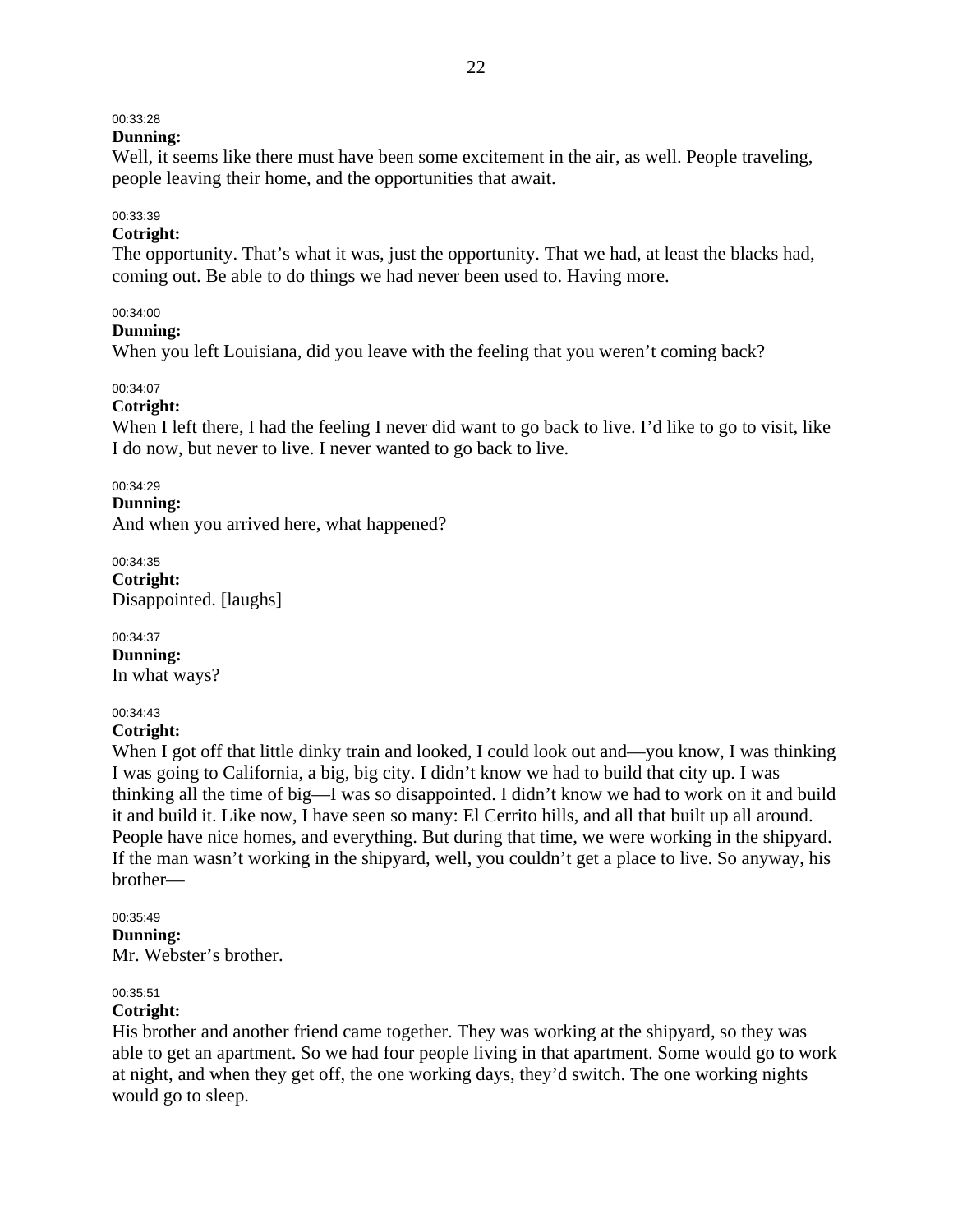# 00:36:18

#### **Dunning:**

I've heard about those beds that were warm all the time. Someone would get out, and someone else would come in.

### 00:36:23

**Cotright:**  That's what we did.

### 00:36:25

**Dunning:** 

Did your husband come out at the same time?

### 00:36:31

### **Cotright:**

No. He had heard so many things about California, this and that, he said, "Well, I'm going to let you go." Me and his mother. "I'm going to let you all go out. I know I'll get the right information." It's so funny. My first check, I sent it back to him to let him know that everything was okay. [laughs]

00:37:02

#### **Dunning:**

That was the information he needed. How soon did he join you?

00:37:06 **Cotright:**  Oh, about three months.

00:37:13

**Dunning:** 

In those three months that you were here, how did you get settled in?

### 00:37:20

#### **Cotright:**

During that time, we weren't far from the shipyards. I worked in Number Two Yard. It wasn't too far from where I lived.

00:37:31 **Dunning:**  What area did you live on?

00:37:34 **Cotright:**  I lived…

00:37:40 **Webster:**  Was it Seaport [Avenue]?

00:37:43 **Dunning:**  Was it near Canal?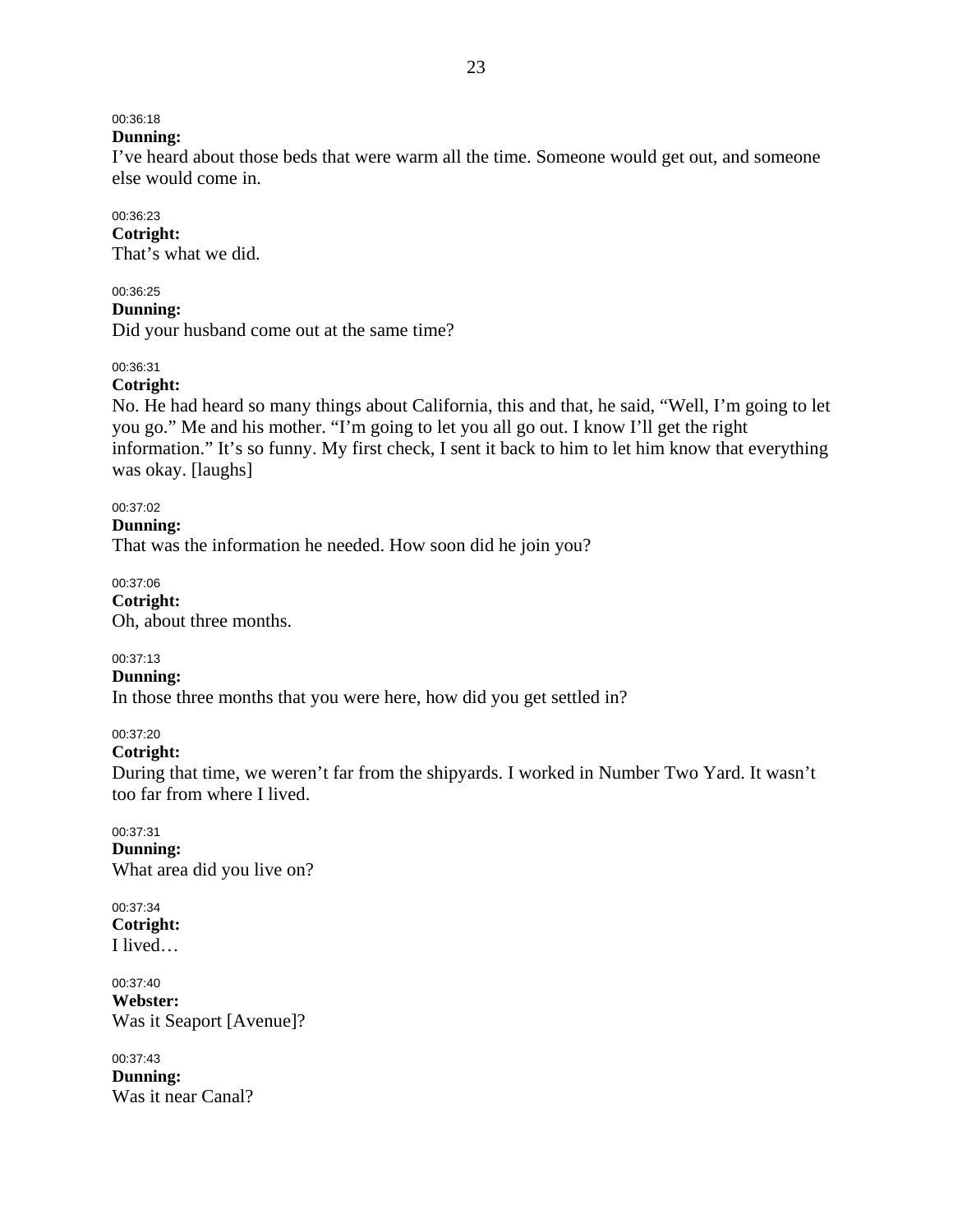# 00:37:46

### **Cotright:**

No, no. We did live near Canal later, but this was—the freeway, this freeway, what do they call it? Nimitz Freeway?

### 00:37:54

# **Dunning:**

Yes, right over by there. But it was right in Richmond? The apartment was in Richmond?

### 00:38:03

### **Cotright:**

Yes. They used to have a little—I forgot the name—a little train. They would transport people from San Francisco.

### 00:38:09

**Dunning:** 

The Key [System] route?

# 00:38:11

**Cotright:** 

Yes. The Key train. That was our only transportation, that Key train, because during that time we couldn't buy cars and anything. [laughs]

00:38:25

### **Dunning:**

And even if you did, you couldn't get gas.

00:38:27 **Cotright:**  No.

### 00:38:30

**Dunning:** 

So what was your schedule like in the shipyards? Which shift were you on?

00:38:36 **Cotright:**  Number two.

00:38:40 **Dunning:**  What were your hours?

00:38:43 **Cotright:**  Let me see. I guess around eight to four, I think. Something like that.

00:38:53 **Dunning:**  What was the work like for you?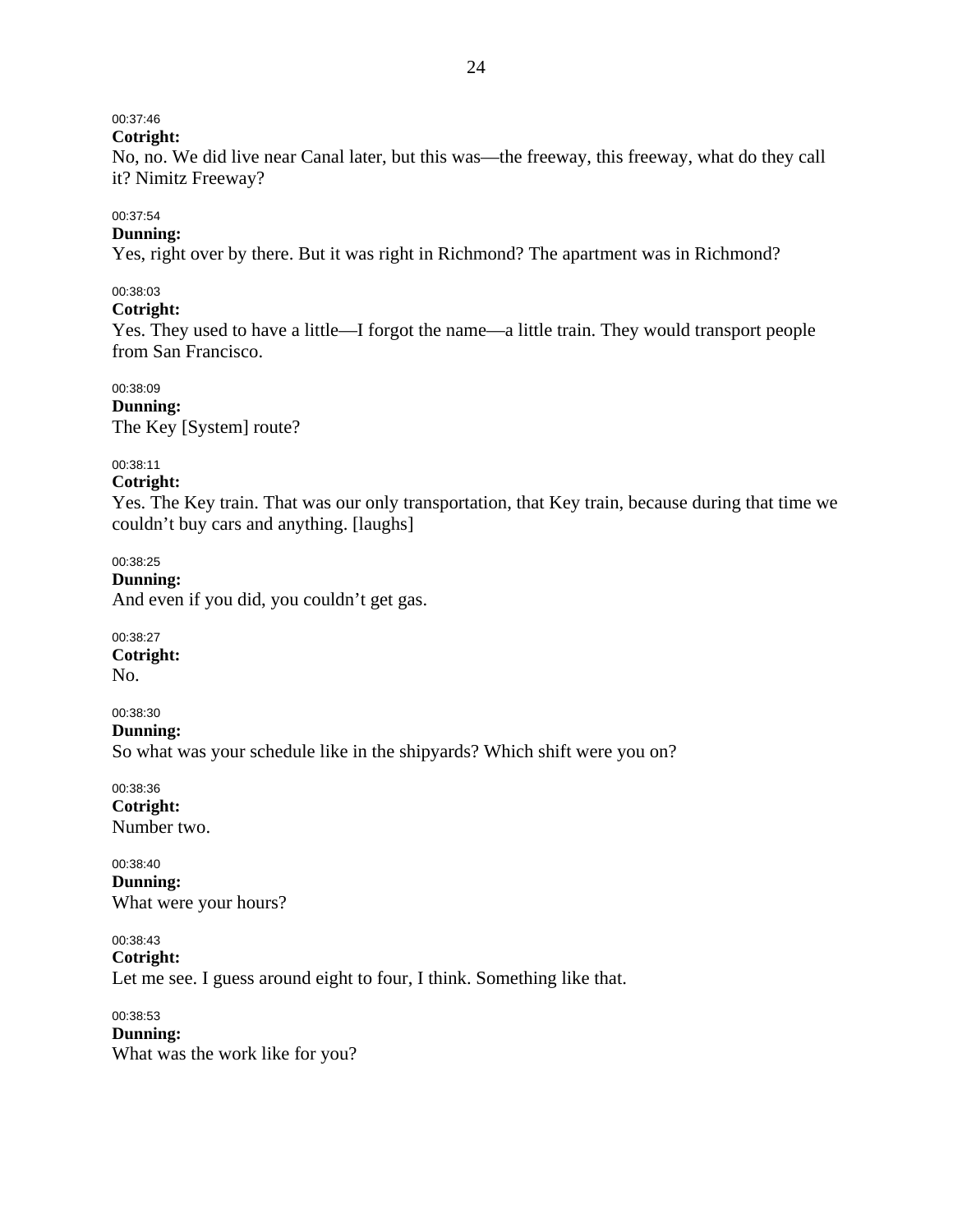### 00:38:58

**Cotright:** 

Oh, well, I enjoyed it. I enjoyed thinking about what I would be able to accomplish, so I enjoyed working and saving my money.

### 00:39:17

# **Dunning:**

Well, probably getting that first check was pretty nice.

### 00:39:21

### **Cotright:**

That was good. [laughs] 'Cause, you know, during that time we would do day work. You would get maybe a hundred—I don't mean a hundred.

00:39:38 **Webster:**  A hundred a month. [laughs]

00:39:44 **Dunning:**  Back in Louisiana.

00:39:45 **Cotright:**  Yes.

00:39:46 **Dunning:**  So it was pretty different.

### 00:39:48

**Cotright:** 

You'd get about maybe two-fifty or three dollars a week. So you know you wanted to do better.

### 00:39:54

**Dunning:** 

Did you feel rather well-to-do after you started getting your salary?

00:40:01 **Cotright:**  Yes, I did. I really did.

### 00:40:07

**Dunning:** 

What do you recall about some of the other people on your crew? Were there other women?

00:40:21 **Cotright:**  On the crew? What do you mean?

### 00:40:23

**Dunning:**  When you were welding. When you were at the shipyard.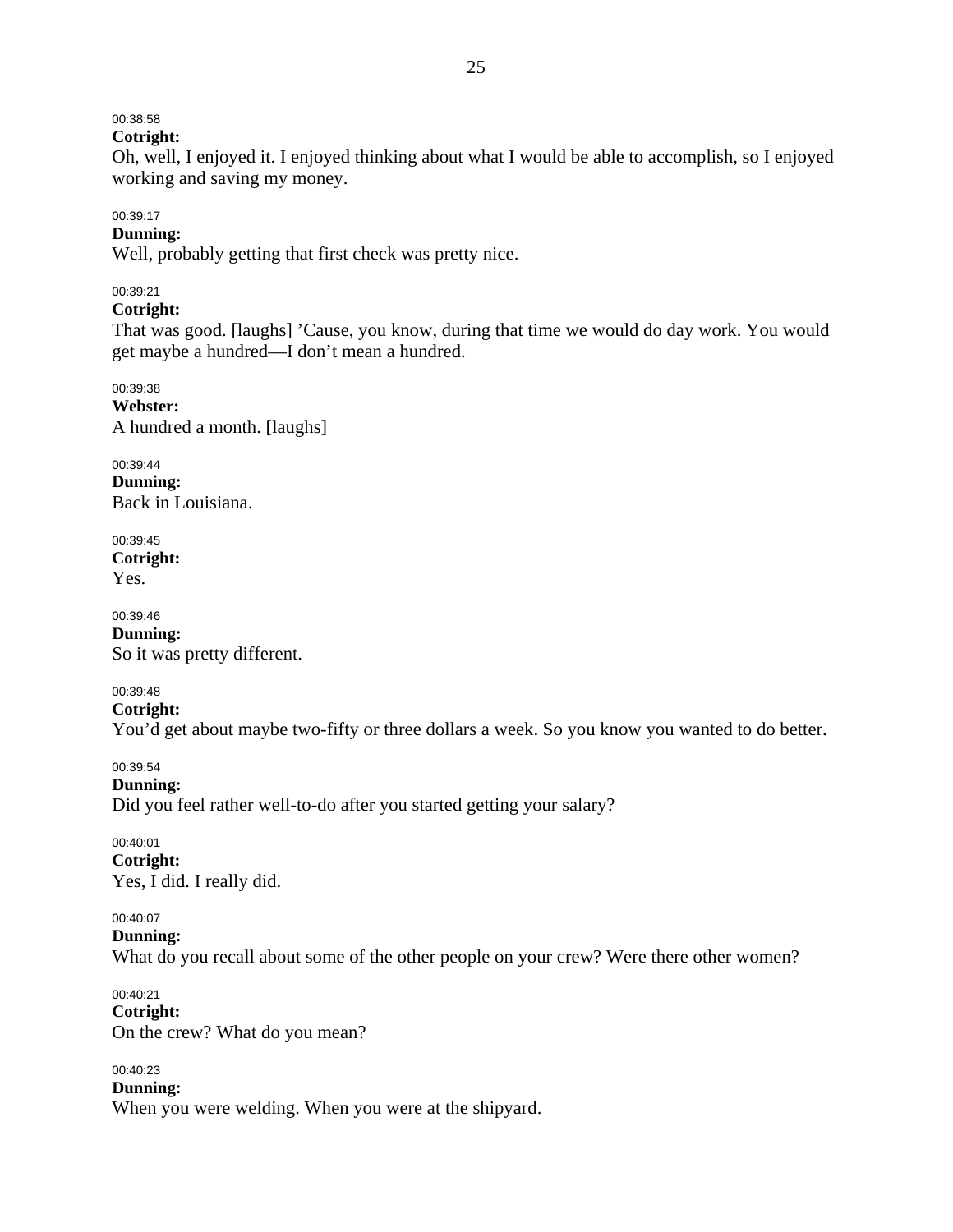# 00:40:26

**Cotright:** 

Oh, yes. I made a lot of friends during that time. That's the only way we could kind of meet people, during working, because, you know.

# 00:40:40

### **Dunning:**

Was your welding team integrated? Were there all kinds of people working together?

### 00:40:49

### **Cotright:**

All kinds, yes. We didn't have that, on the, no.

00:40:57

**Dunning:** 

You didn't find that there was a problem.

00:40:59 **Cotright:**  No.

# 00:41:03

### **Dunning:**

Since you were there from the beginning, do you ever remember—one of the people I interviewed a long time ago was Lewis Van Hook, who was a member of what they called the "Singing Shipbuilders." He was in a gospel quartet, and they used to sing during the lunch hours. They were four guys. I believe he was from Texas, and he said one of the reasons they had them singing was to sort of keep people in a good mood and ease some tensions around. Do you ever remember seeing them?

### 00:41:40

### **Cotright:**

I knew some Van Hooks, but I don't know.

### 00:41:44

### **Dunning:**

Big family. He came, and he and his wife had twelve children. They're a big Richmond family.

### 00:41:54

### **Cotright:**

I remember some of the Van Hooks.

### 00:41:58 **Webster:**  There was a slew of them.

00:42:01 **Cotright:**  Did you know them?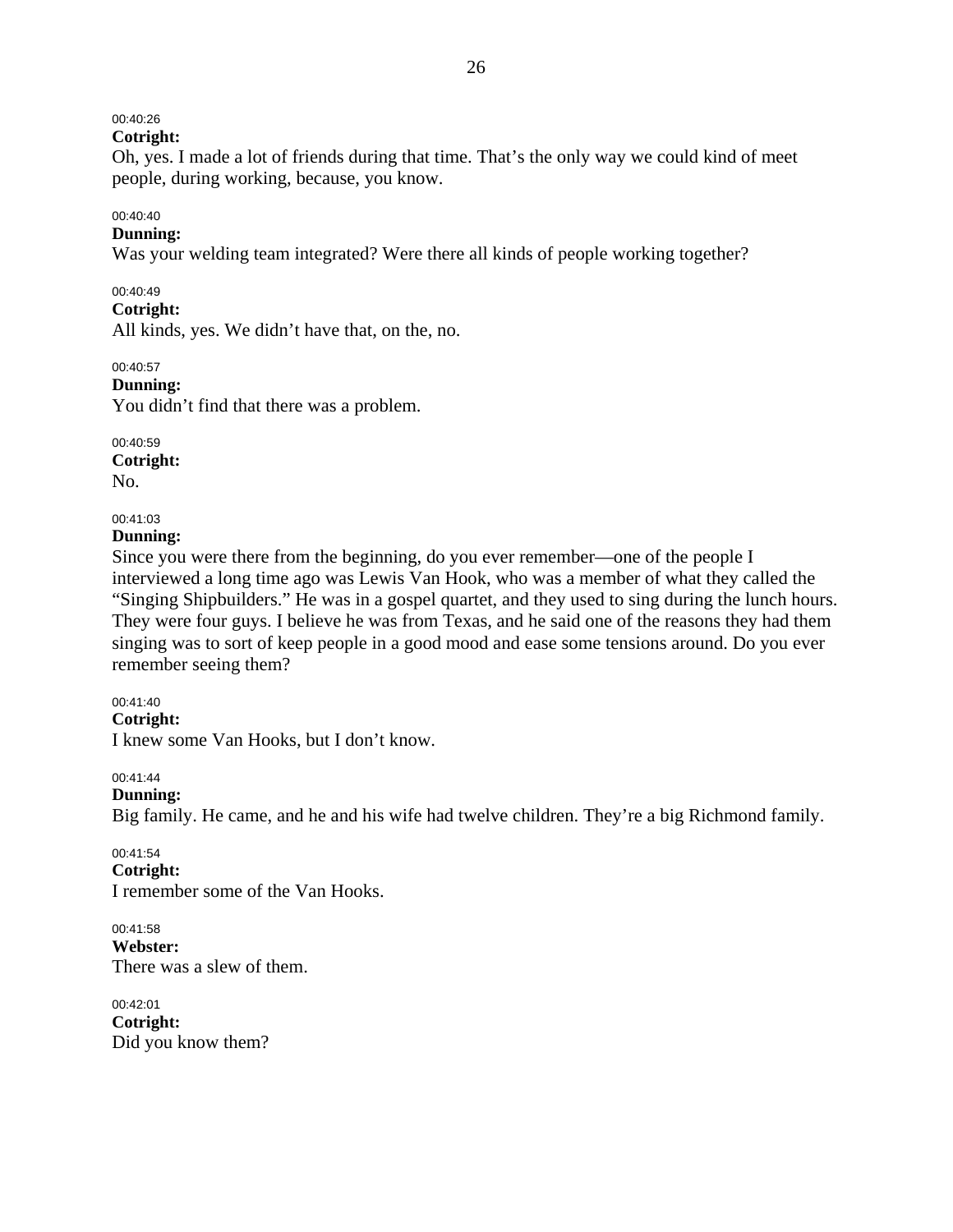### 00:42:03

## **Webster:**

Yes, there was a whole bunch of 'em.

### 00:42:06

### **Dunning:**

They're a big family, yes. Some of the people that you met in the shipyard, did any of them remain friends with you?

#### 00:42:13

### **Cotright:**

Yes. Let me see. I had two real good friends I met in the shipyard.

### 00:42:25

**Dunning:**  Are any of them still around here?

00:42:29

**Cotright:** 

# No, passed away.

### 00:42:32

#### **Dunning:**

So you're probably among one of the oldest people surviving from the shipyards, I would think.

#### 00:42:43

#### **Cotright:**

Well, every now and then I would hear of different ones, you know, that used to work at the shipyards.

#### 00:42:53

#### **Dunning:**

What happened when your husband joined you? Did you find new accommodations?

#### 00:42:59

#### **Cotright:**

When he came, he didn't work in the shipyards, so he couldn't get an apartment. When he left home, he was a presser. When he came out, he went right into what he was doing.

### 00:43:22

### **Dunning:**

Let me follow up on that a little bit, because you had mentioned earlier that you couldn't get an apartment unless your husband was working. Was that the case? Was it because you were a woman?

#### 00:43:42

### **Cotright:**

No, the man had to work in the shipyard to be able to get the apartment.

#### 00:43:45

#### **Dunning:**

A woman working in the shipyard couldn't get an apartment?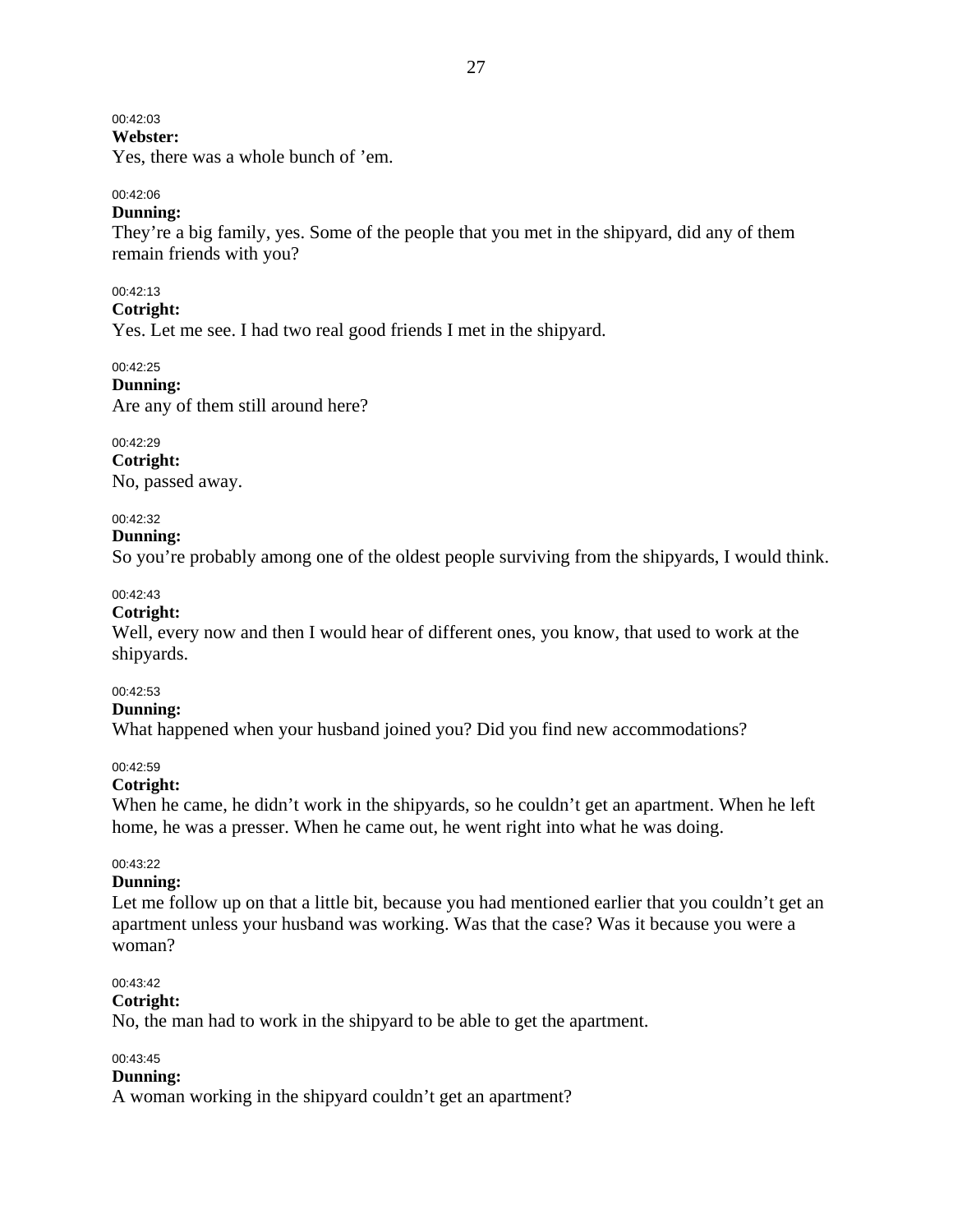#### 00:43:48 **Cotright:**  No.

### 00:43:51

### **Dunning:**

But could they get into war housing? You know, the projects that were just built for shipyard workers? The women, were they able to get their apartments by themselves?

#### 00:44:04

### **Cotright:**

You know, I never did. Did you? I didn't even remember the women.

### 00:44:12

**Webster:** 

I wasn't here, I was in the army during that point.

### 00:44:15

### **Cotright:**

Right. I don't remember just women getting an apartment.

### 00:44:18

### **Dunning:**

One of the people I interviewed, after she and her husband split up, I think I remember her saying she couldn't stay in the war housing. She ended up getting a trailer with some other women, all the way out in Hayward. They would commute back and forth.

### 00:44:36

### **Cotright:**

I just don't remember that, because we lived with the ones I mentioned. We stayed together. Then as soon as we could get an apartment, we got our own apartment.

00:44:58 **Dunning:**  Where was that first apartment?

00:45:03 **Cotright:**  I don't mean the first apartment.

00:45:06 **Webster:**  Was it in the Canals?

00:45:07 **Cotright:**  In the Canals; we lived in the Canals.

00:45:12 **Dunning:**  In the Canal area.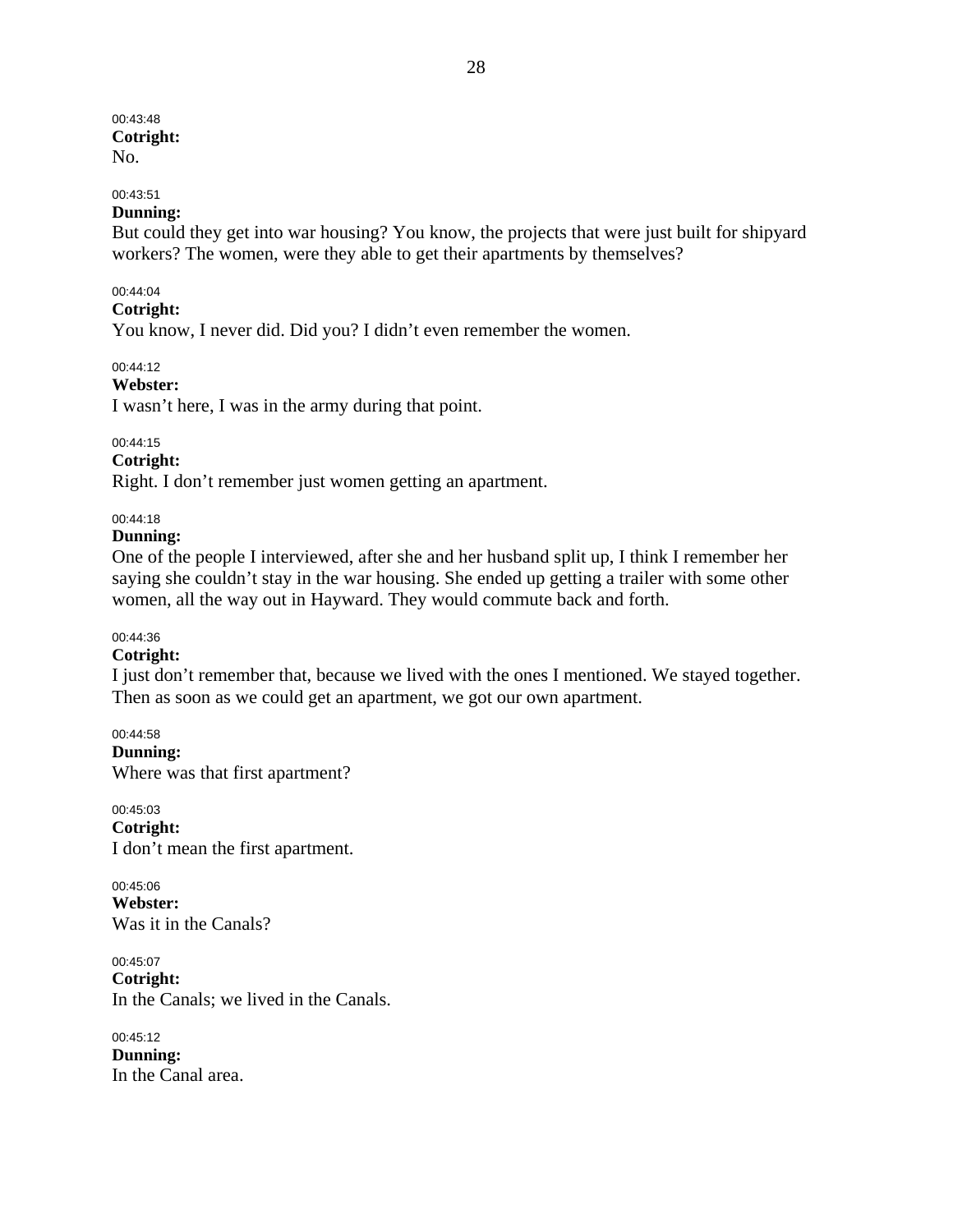### 00:45:14

# **Cotright:**

But then we were staying with somebody else during that time. We never was able to get an apartment ourselves. Always had to stay with somebody.

### 00:45:28

**Dunning:**  Was it a financial reason?

#### 00:45:31 **Cotright:**

No, no, no.

00:45:33 **Dunning:**  Or racial?

### 00:45:33

### **Cotright:**

Not racial, but just like I said, you had to work in the shipyard or something before they'd give you an apartment. You couldn't get an apartment.

00:45:46

**Dunning:** 

Even though you were working in the shipyard.

00:45:47 **Cotright:** 

Yes.

00:45:50 **Dunning:**  Did you have any children at this point?

00:45:57

**Cotright:** 

No children, no. Raised nieces and nephews.

### 00:46:03

### **Dunning:**

Oh, okay. I've met a lot of people who've done that. Tell me what Richmond looked like when you first arrived.

### 00:46:16

**Cotright:** 

[laughs] This is funny. I was ready to go back home. I was disappointed. As I said, I was just looking for it coming into town, blooming and everything.

### 00:46:33

### **Dunning:**

Orange trees growing, and palm trees.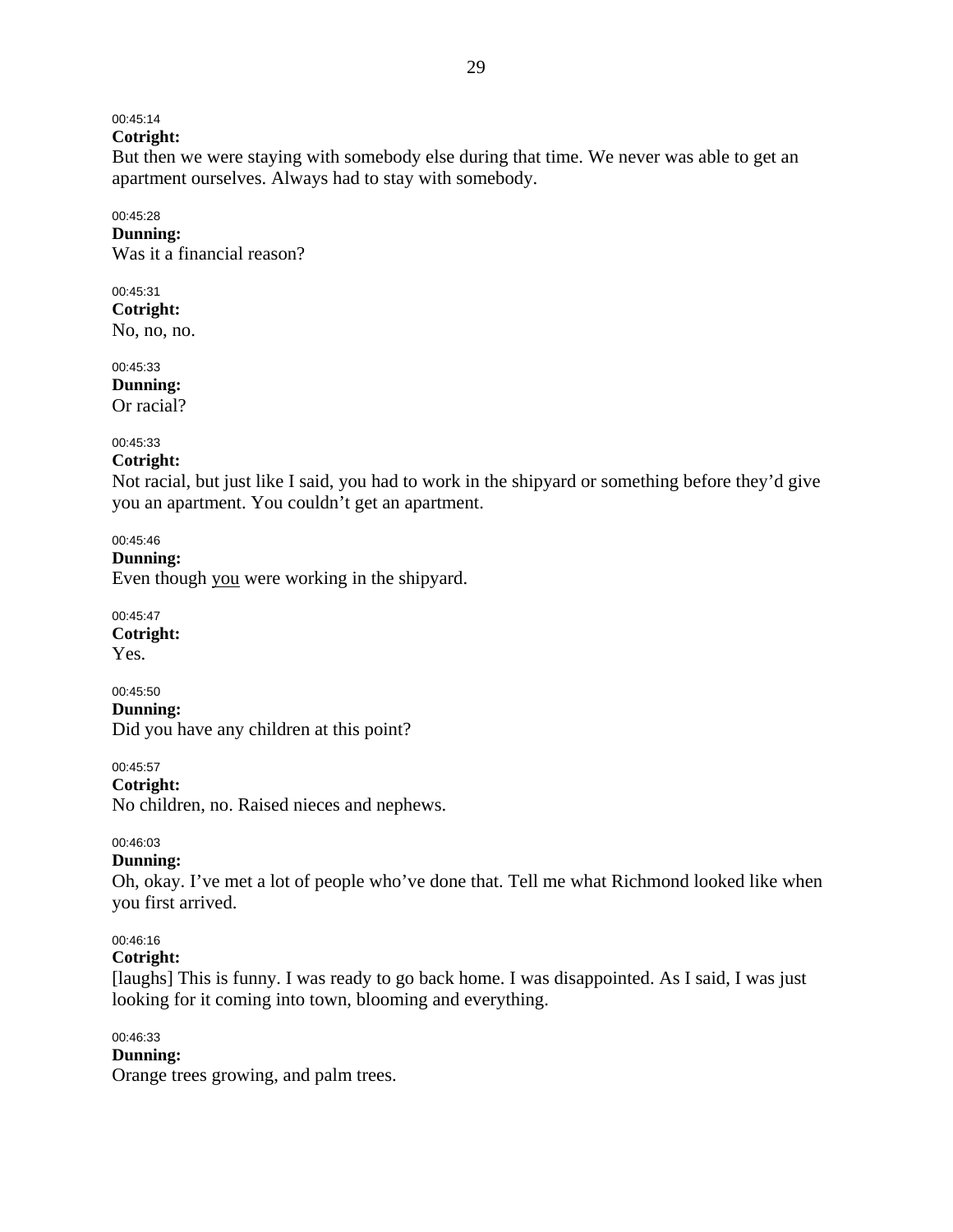### 00:46:38

### **Cotright:**

Mmm. I had to see it grow. Had to help it, you know, grow. It wasn't like I thought it was going to be.

# 00:46:52

### **Dunning:**

It had been quite a quiet town before the war. Chevron was the biggest organization here. But things got kind of turned upside down.

### 00:47:07

**Cotright:** 

Oh, yes.

### 00:47:09

### **Dunning:**

Did you have much contact with some old-time Richmond residents? People who lived here before the war? Did you meet many people like that?

### 00:47:24

**Cotright:** 

No, I didn't. 'Cause everybody that I met was coming here and seeking, just like I was.

### $00.47.42$

**Dunning:** 

How did Richmond change for you when the shipyards closed?

### 00:47:48

### **Cotright:**

When the shipyards closed... Let me see, the first thing I did, I went to beauty school in Oakland, took up cosmetics. I became a hairdresser. That's my first project. Then I worked in the beauty shop. And my husband came out, so worked in the beauty shop. Then we decided that we were going into a store. So my next project was the store.

### 00:48:32

**Dunning:**  Will you talk about that a bit?

### 00:48:36

### **Cotright:**

Yes. We decided that we would go into the store business. So we rented this store. I think that first night, we only had a total of, I think we only made fifty-four dollars or something. [laughs]

### 00:49:14

**Dunning:**  What kind of store was it?

### 00:49:16

### **Cotright:**

It was a grocery store, then finally we moved. Then we got a liquor license, so we had grocery and liquor.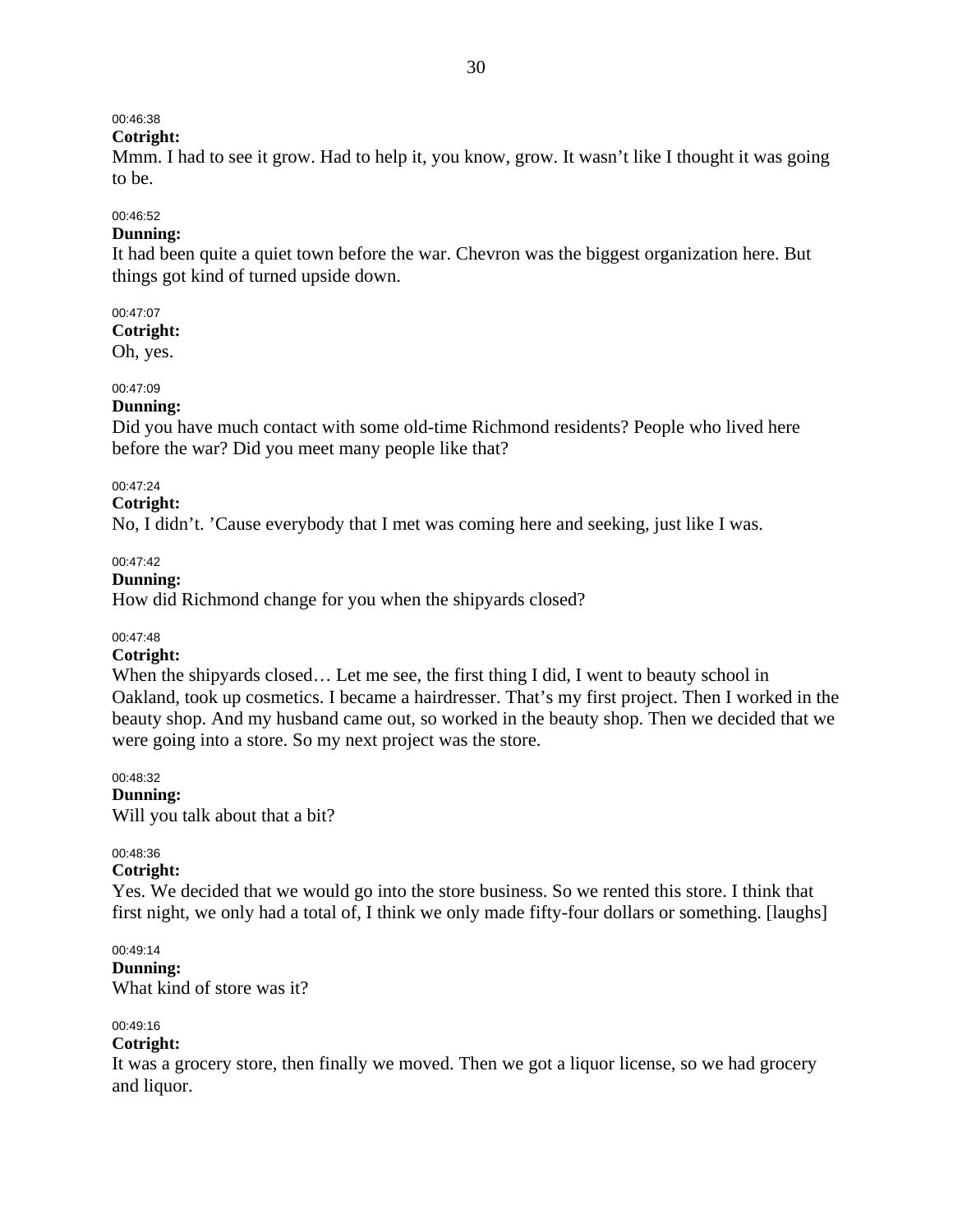00:49:27 **Dunning:**  Where was this located?

00:49:31 **Cotright:**  At 432 Barrett [Avenue], in Richmond.

00:49:33

### **Dunning:**

So Fourth and Barrett. Not too far from where the Richmond Museum is. That's over one block, at Nevin [Avenue]. That's like Fourth and Nevin area.

00:49:50 **Cotright:**  That's Fourth and Nevin?

00:49:52 **Dunning:**  Yes. So you rented the store.

00:49:58 **Cotright:**  Yes.

00:50:00 **Dunning:**  What was that neighborhood like at that time?

00:50:03

**Cotright:** 

At that time when we had the store, downtown was still kind of close.

00:50:19 **Dunning:**  By Macdonald.

### 00:50:20

00:50:41

### **Cotright:**

Yes, Macdonald. So anyway, we did pretty well, because they didn't have too many cars so they had to walk to Macdonald. We was on the corner in the neighborhood, so we did okay. Finally, we got a liquor license.

00:50:40 **Dunning:**  That's a big deal.

**Cotright:**  Yes, we got the liquor license. That made it much better.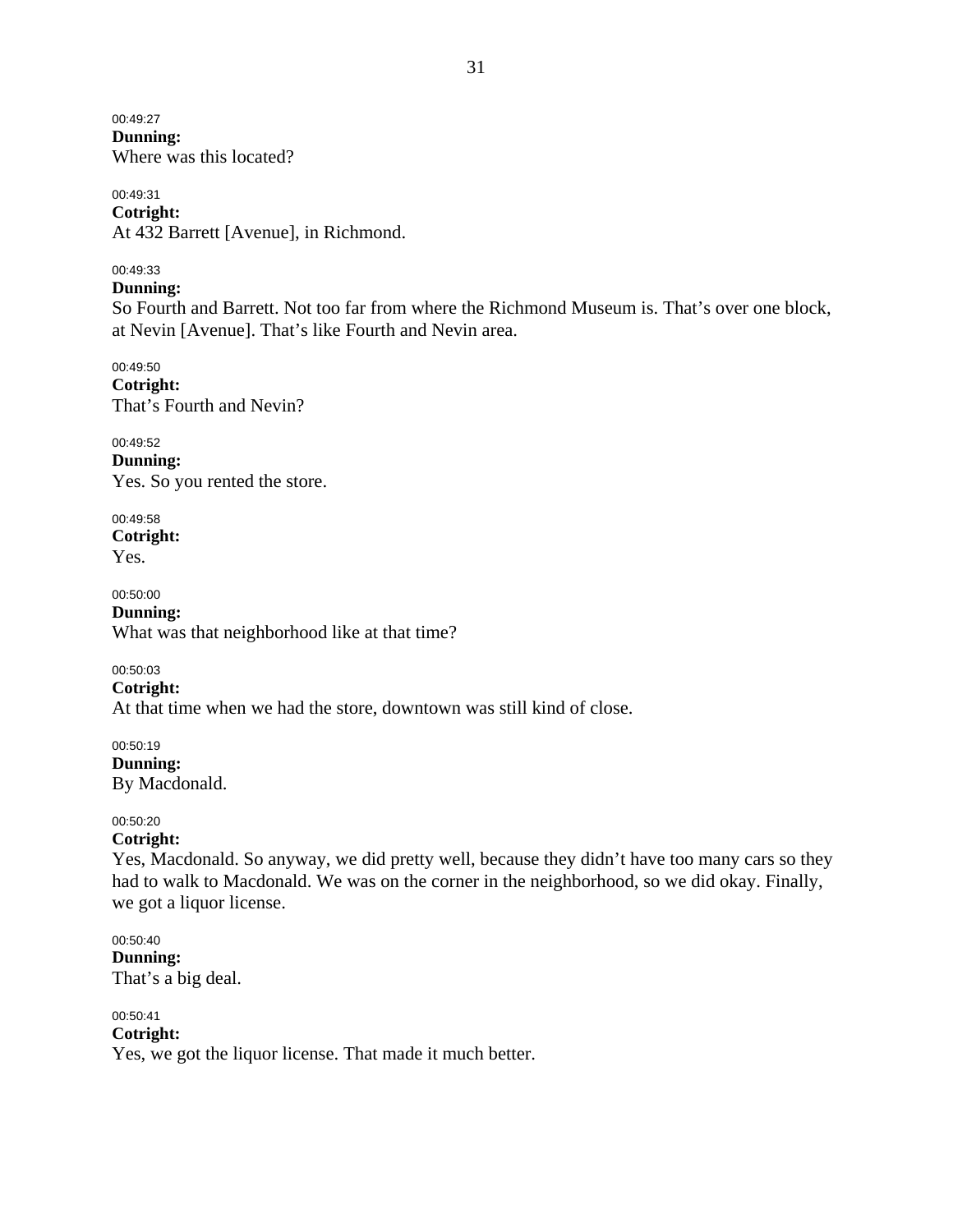00:50:47 **Dunning:**  What did you name your store?

00:50:50 **Cotright:**  Cotright Grocery.

00:50:53 **Dunning:**  How many years did you have it?

00:51:00

### **Webster:**

Don't ask me, I don't know. It was roughly—it was over thirty years, wasn't it? She didn't have a—you had a store when I got married.

00:51:16

**Cotright:** 

Yes, it was over thirty years.

00:51:18

**Webster:** 

And then she moved from that store building into another building on the corner of Fifth and Nevin.

00:51:25 **Cotright:**  Yes, it's over thirty years.

00:51:28 **Webster:**  It's a good thirty years or better.

00:51:32 **Dunning:**  Was it mostly you and your husband running the store?

00:51:35 **Cotright:**  We had help. We had to have help.

00:51:42

**Dunning:** 

I was told that this was one of the first black-owned businesses in Richmond.

00:51:47 **Cotright:**  It was.

00:51:57 **Dunning:**  Who was your clientele?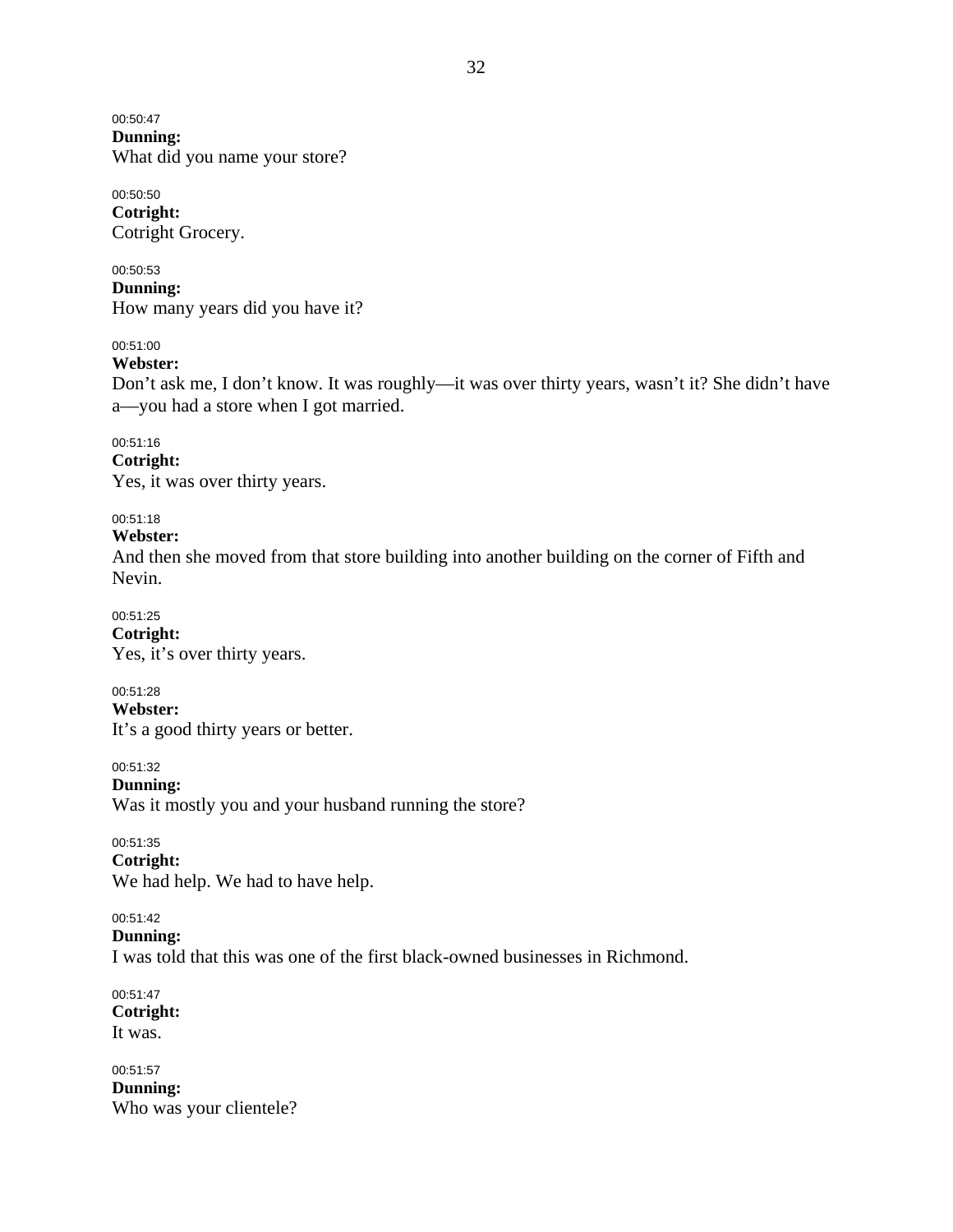### 00:52:03

**Cotright:** 

It was mixed, because all around the neighborhood, they were mixed.

#### 00:52:15

### **Dunning:**

I've heard that there was a lot of Mexican, Portuguese, Italian…

### 00:52:20

### **Cotright:**

Well, when we first moved, there weren't too many Mexicans. Not too many.

00:52:34

### **Dunning:**

And were they mostly the people came from the small houses that I think are still there?

### 00:52:40

**Cotright:**  No. They're not still—just a very few.

### 00:52:50

### **Dunning:**

Some. Well, Mr. Webster, I'm wondering if maybe you would like to join in the interview for the period of time where we're talking about Richmond?

00:53:00

**Webster:**  Well, I lived in the projects.

### 00:53:03

**Cotright:** 

Oh, okay. We're going to change the tape right now. This would be a good time.

###

[begin audio file Cotright2 12-13-02 (with Webster).wav]

### 00:00:03

### **Dunning:**

Well, Mr. Webster has joined the interview with Mrs. Cotright. We interviewed you yesterday. First, for the sake of the people watching this, tell us about when you two first met. It sounds like you've been friends forever.

### 00:00:23

```
Webster:
```
[laughs] I don't know, when did we meet? Around '39, wasn't it? Or earlier?

00:00:34 **Dunning:**  You met in Louisiana.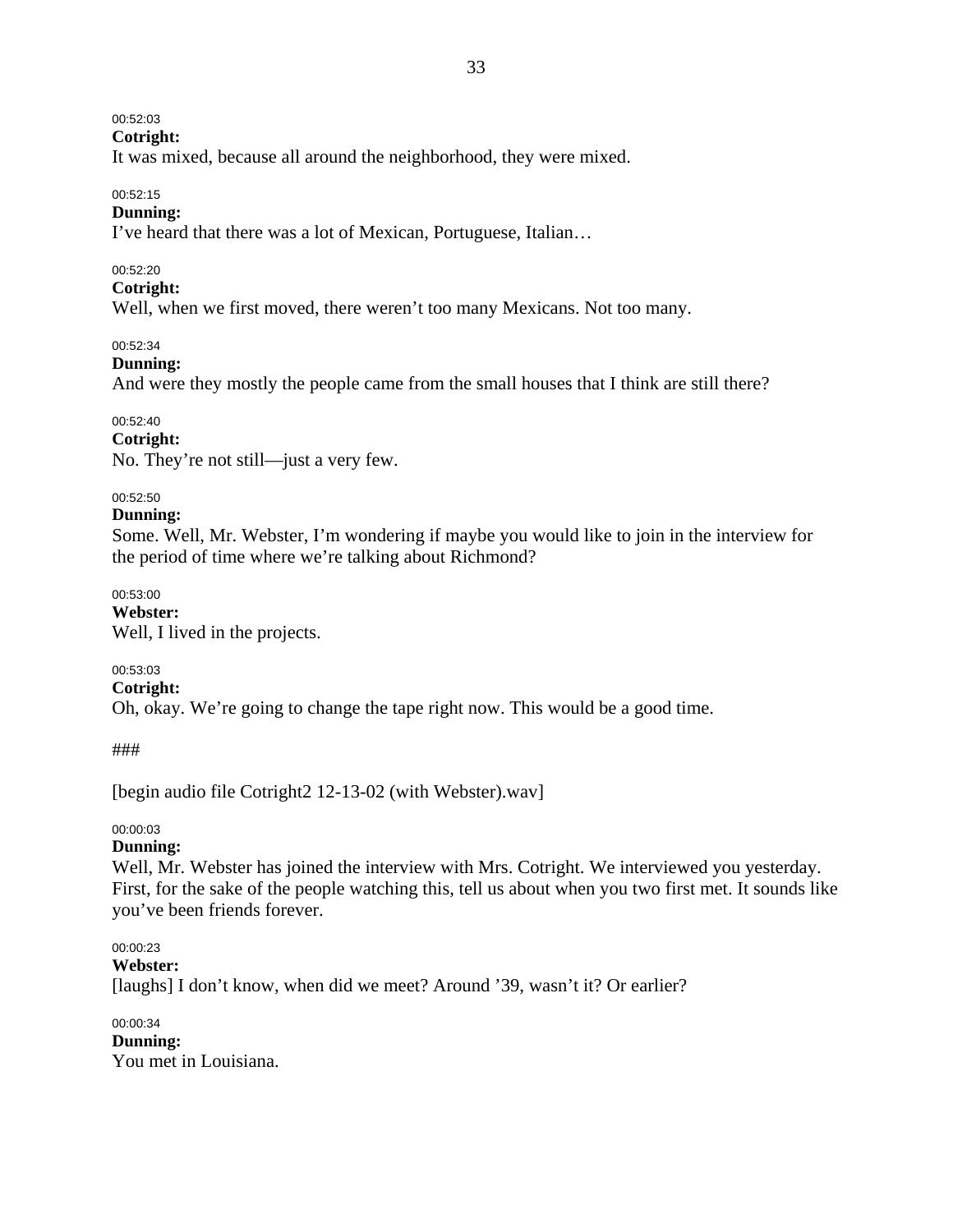# 00:00:35 **Cotright:**

Yes.

# 00:00:37

**Webster:**  Yes. My brother was married to her sister.

### 00:00:47

**Dunning:** 

Oh, okay. Was it your brother who came out here, or your brother who stayed?

### 00:00:51

### **Webster:**

My brother came out here. He and a fellow named Stevenson came together. When I got here, my brother and his wife and Willie Mae and her husband was in the same apartment. I moved in with all of them. [laughter]

### 00:01:15

**Dunning:**  So you were living here with one of your sisters?

00:01:19 **Cotright:**  Yes.

00:01:25 **Dunning:**  So you two have been really connected.

00:01:27 **Cotright:**  Yes.

00:01:31 **Dunning:**  You're the godmother of Mr. Webster's daughter, Catherine?

00:01:34 **Cotright:**  Yes, right.

### 00:01:36

### **Dunning:**

So you go back a long way. On the first tape, we were beginning to talk about your family store at around Fourth and Barrett, which was the first black business in Richmond. Any recollections that you'd care to talk about, either of you? You must have gone to her store.

00:02:01 **Webster:**  Yes, I've been to her store.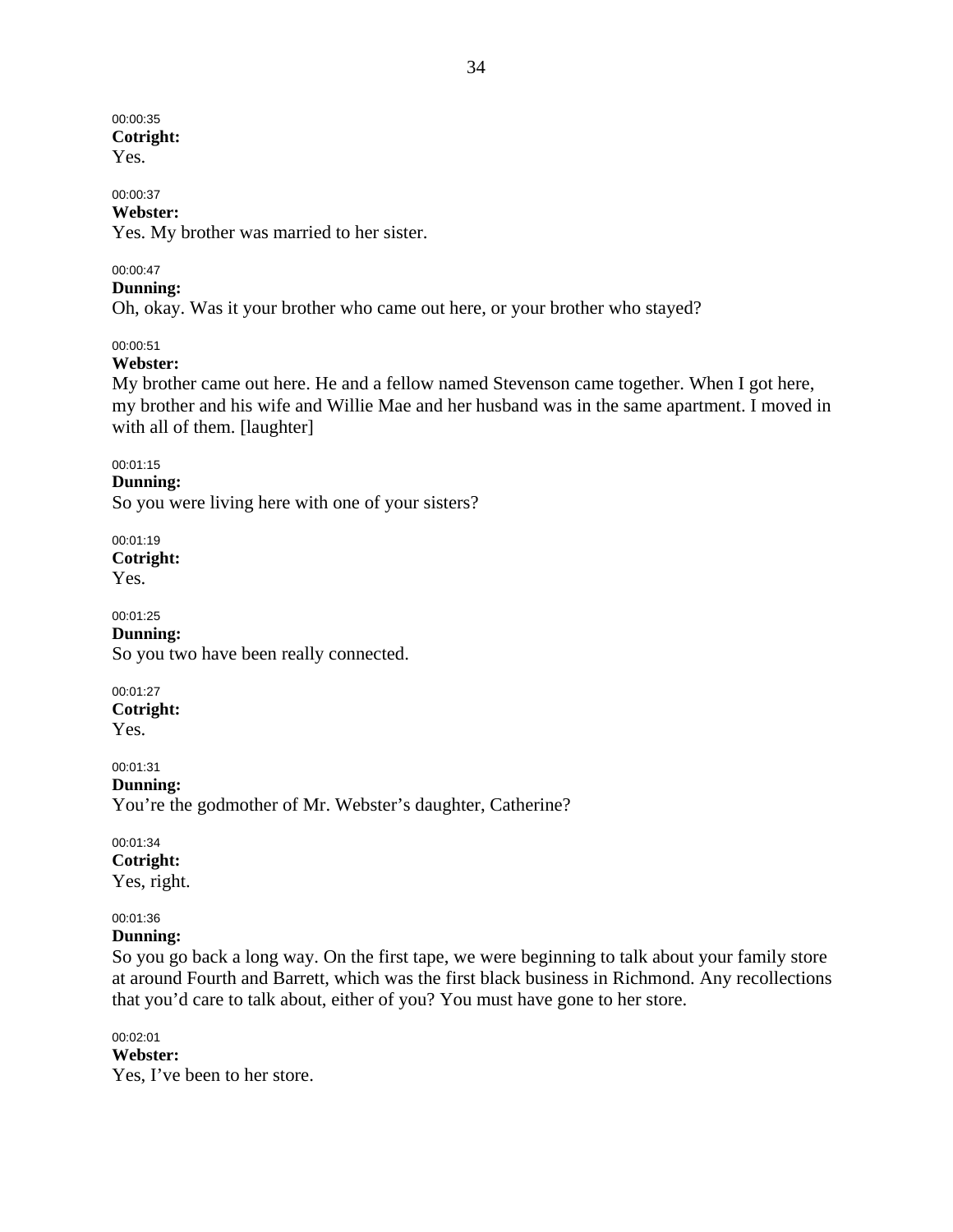# 00:02:03

# **Dunning:**

What did it look like? From the outside, and from the inside.

#### 00:02:07

### **Webster:**

A common building in Richmond; they all looked alike. It needed painting. [laughs] They stayed there. They moved from one store to this store, the last one they had. They fixed it up, painted it and everything. Rearranged the inside of it from what the person had it before they did. It was nice. She congregated good customers.

### 00:02:46

**Dunning:** 

Would you have meats and produce and canned goods?

00:02:51 **Cotright:**  Everything.

#### 00:02:53

**Dunning:**  Where did you get your meats from? Did you have your own butcher in the store?

00:03:01 **Cotright:**  No, no, no. Oh, yes.

### 00:03:04

#### **Webster:**

That's to cut up the meat, but to bring the half a cow or a quarter of a cow into the store, I don't know who y'all bought that meat from.

### 00:03:16

**Dunning:** 

I just wondered where the suppliers were at that time, whether they came from Oakland, or…

00:03:22 **Webster:**  I don't know.

#### 00:03:24 **Cotright:**  I'm trying to think.

00:03:29

**Dunning:** 

Probably quite different from today, running a store today.

### 00:03:34

### **Webster:**

Much different. Very few corner stores is around now. Most of them is all gone. The big stores pushed them out, and the young people didn't want to take the hassle to try to run them.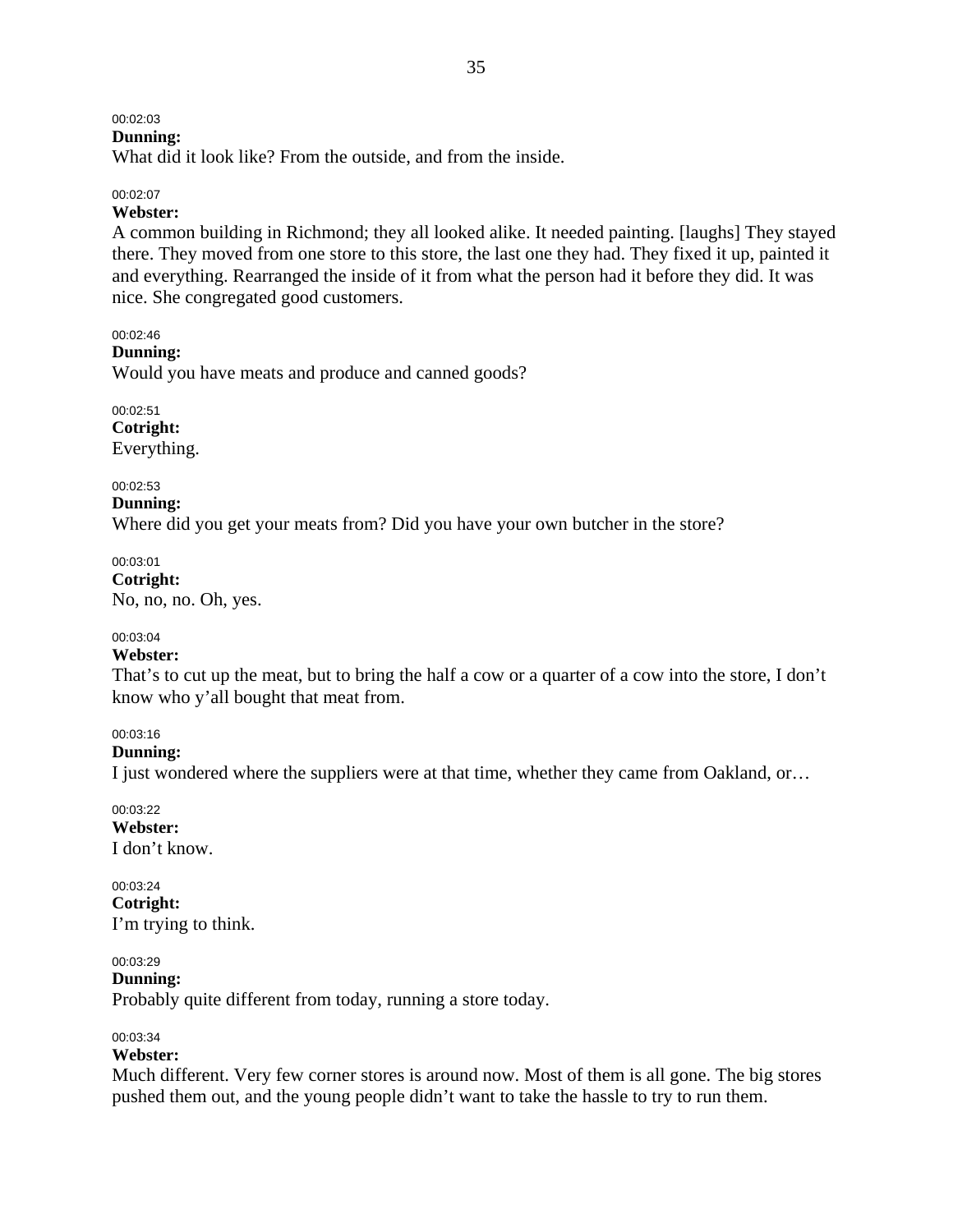00:03:50

**Dunning:** 

How about the produce? Your fruits and vegetables.

00:03:56

**Cotright:** 

We bought them from Leu Produce. All of them.

00:04:06 **Dunning:**  Do you know where they came from?

00:04:11 **Cotright:**  No, I don't.

### 00:04:14

#### **Dunning:**

Would you ever take local produce? Because with so many of the Southerners coming in, like you came from a rural background. We didn't get a chance to talk about your vegetable garden, but lots of people had gardens. Did they ever sell their produce in your store?

### 00:04:31

#### **Cotright:**

No. Regular produce was what we bought from Leu Produce.

### 00:04:53

### **Dunning:**

Today you find lots of fast food, pre-made meals, canned goods. What other kinds of things did you sell in your store?

00:05:11

### **Webster:**

I guess everything Safeway sold, and Lucky. There were some other markets, but they folded. Anything that you could get from Safeway and Lucky, you could get at her store. It was nice.

00:05:34

**Dunning:** 

Did you work pretty hard at your store?

00:05:38 **Cotright:**  Every day. Sunday. Every day.

00:05:46 **Dunning:**  From early morning 'till suppertime?

00:05:50 **Cotright:**  Yes.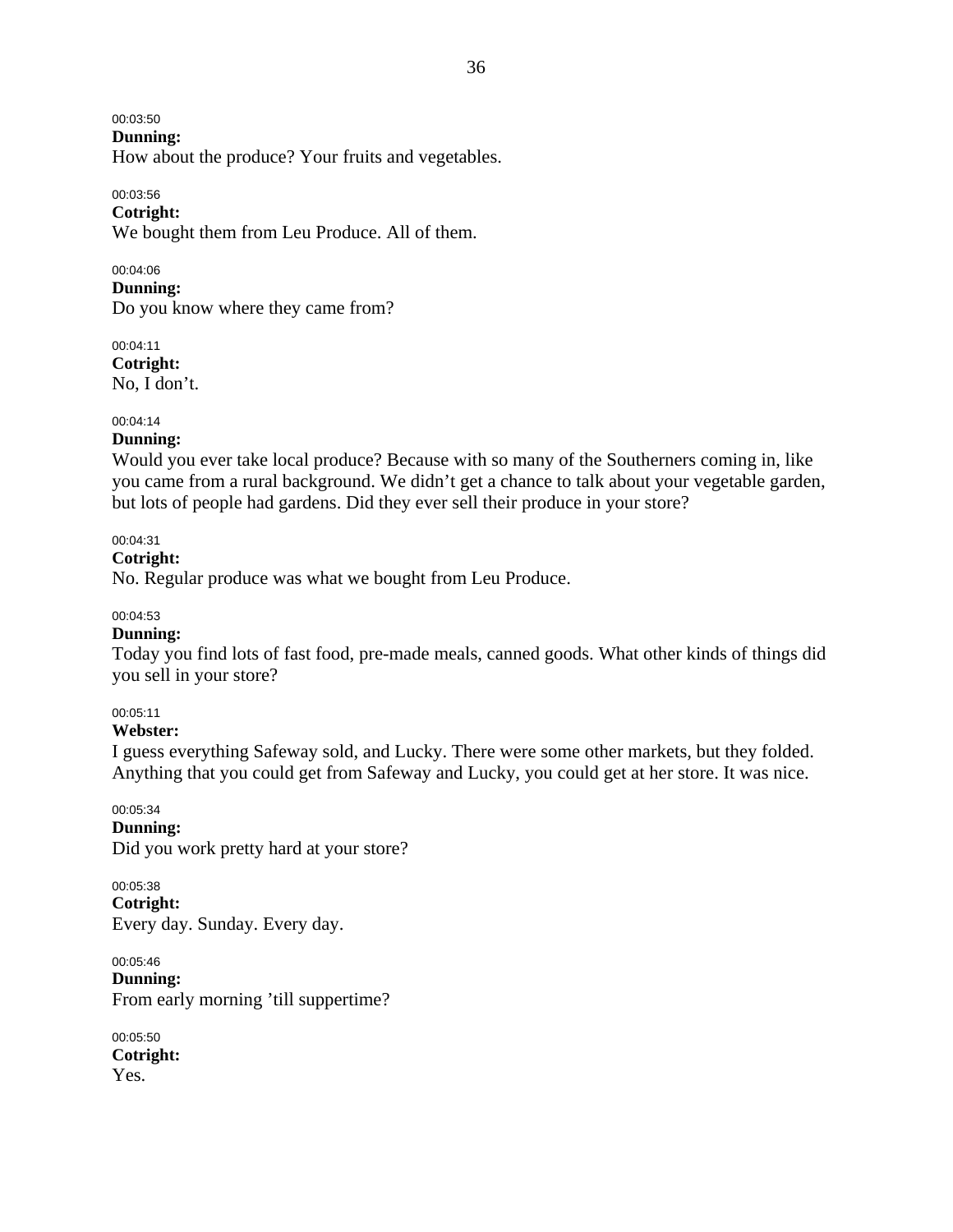# 00:05:53

### **Dunning:**

Now, was that a big deal when you got your liquor license? It seems like that would be not an easy thing to get.

# 00:06:02

### **Cotright:**

It wasn't very easy to get, because the State Board [of Equalization] wouldn't sell—anybody couldn't buy a license, but we was able.

### 00:06:14

#### **Dunning:**

Do you know why you were able to?

### 00:06:29

### **Cotright:**

I'm trying to remember why. The State Board would interview you, and if we passed, you know—

#### 00:06:41

#### **Dunning:**

You pass the inspections, and all that.

### 00:06:43

### **Cotright:**

Yes, the inspections, then you could get it. Another thing: your neighborhood. They would come out and see if it was okay with them to have a liquor store in that neighborhood. Most time, they knew us, so they didn't object.

### 00:07:09

**Dunning:** 

And your neighbors didn't object.

### 00:07:11

**Cotright:** 

No, they didn't object.

### 00:07:15

### **Dunning:**

Was that ever a problem for you, selling liquor? Because I know sometimes if you have a liquor store, it puts you at higher risk for robbery and some other problems.

### 00:07:26

**Cotright:** 

We had one robbery. We only had one robbery. But most people, I don't know, were the kind that like you, they were real respectful of us.

### 00:07:47

### **Dunning:**

You must have become very known in the neighborhood.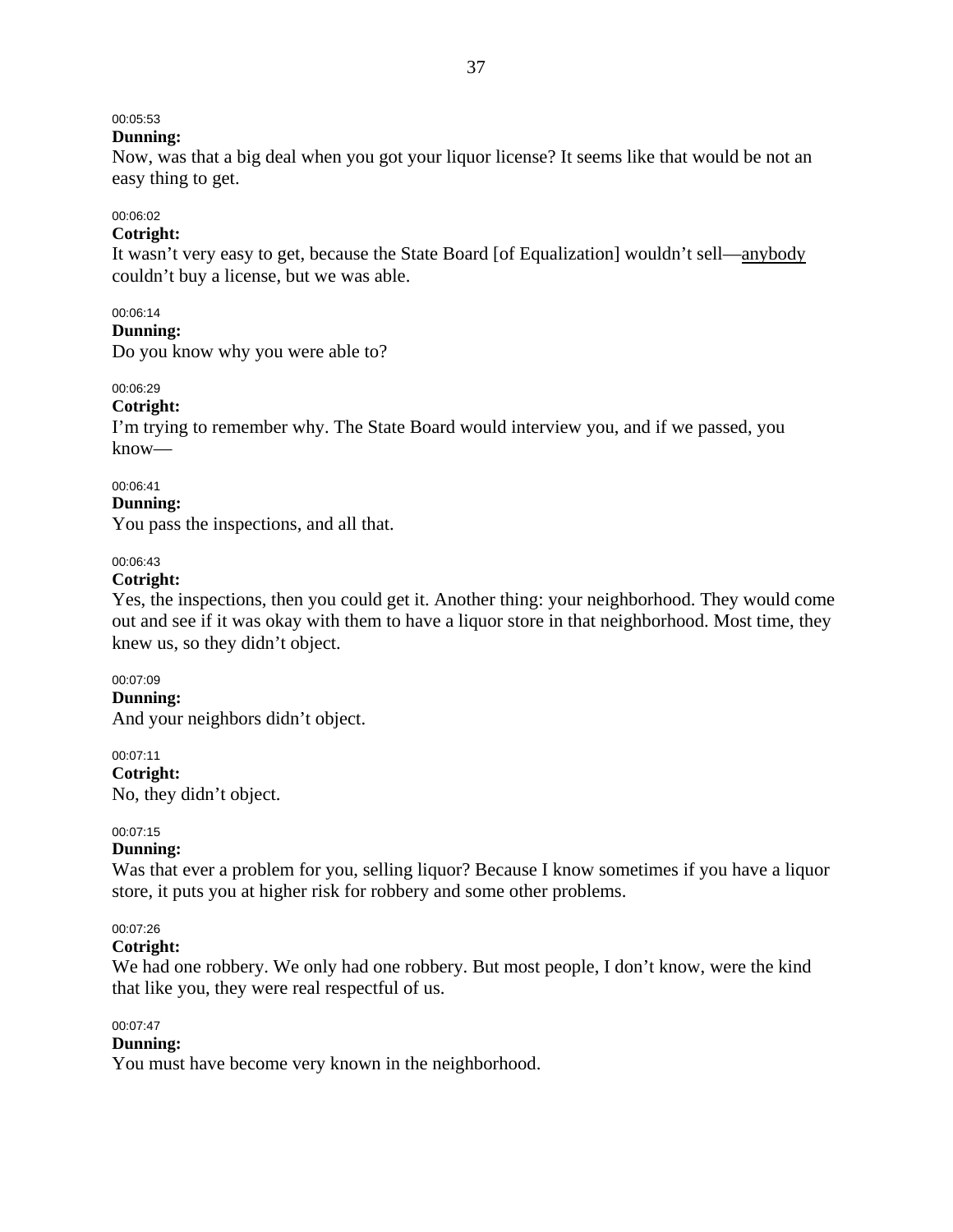00:07:51 **Webster:**  In Richmond.

#### 00:07:57

### **Cotright:**

Yes. And one thing about my husband, he liked first-class meat. He didn't try to sell, like some people, junk. He didn't buy that. The most expensive meat, he would buy.

#### 00:08:15

### **Dunning:**

So you wanted quality in your store.

#### 00:08:17

**Cotright:** 

Quality. That's what our store was built on, the quality.

#### 00:08:27

#### **Dunning:**

During this time, did you become active—[tape interruption for phone]. We were talking about how involved you got in the city of Richmond, being a black business owner. Did you get involved in city council?

#### 00:08:49

### **Cotright:**

City councilman, yes. City council, and I had a life membership in NAACP [National Association for the Advancement of Colored People]. We were real active in—

#### 00:09:11

**Dunning:**  You were very active.

00:09:15 **Cotright:**  Yes. In Richmond.

00:09:17

#### **Dunning:**

Did you ever meet a man, Cleophus Brown in Richmond? He was very active in the NAACP.

#### 00:09:27 **Cotright:**  Yes, I remember him.

### 00:09:30

**Dunning:** 

I used to live right below him. I rented a little apartment below him.

00:09:34 **Cotright:**  Yes, I remember him.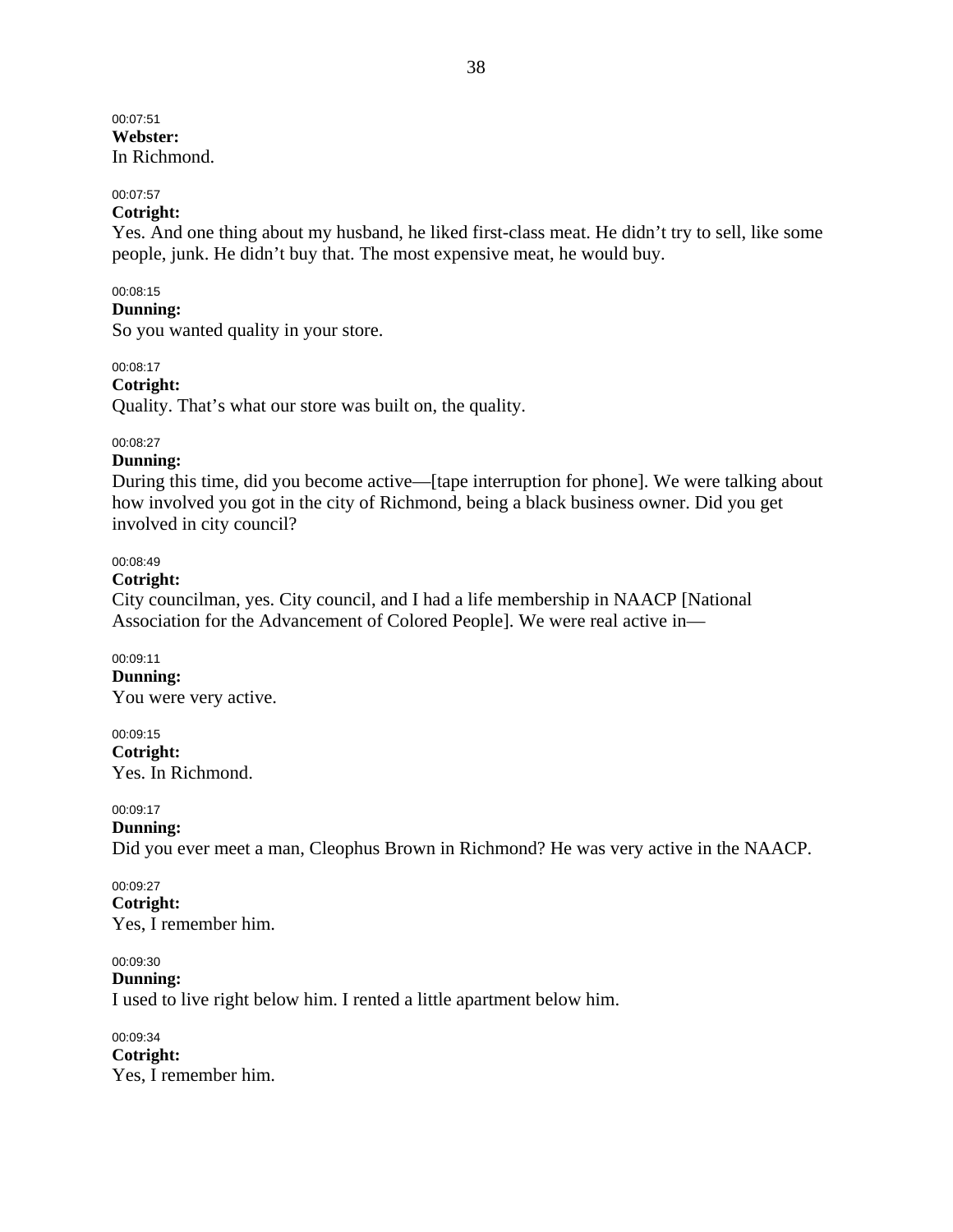# 00:09:41

#### **Dunning:**

Do you have recollections about the recruitment of people into NAACP in Richmond? Was there a real high time for that?

# 00:09:51

### **Cotright:**

Oh yes, you know, we would select—I'm a first cousin of George Livingston. We worked real hard for George Livingston.

### 00:10:07

#### **Dunning:**

You were a first cousin of George Livingston?

### 00:10:11

### **Cotright:**

No, I said we worked—my club—real hard for George Livingston being the first black mayor.

### 00:10:26

#### **Dunning:**

As a member of the NAACP, what were some of the activities that you were involved in in Richmond area?

#### 00:10:36

#### **Cotright:**

We were involved... Maybe there was a problem that the blacks would have, NAACP. And one thing I remember NAACP did, definitely, my niece was working for—during that time they didn't have blacks in the stores. [doorbell; tape interruption]

### 00:11:22

### **Dunning:**

We just had a meals-on-wheels delivery. That's all taken care of. And we were talking about the NAACP and some of the activities.

### 00:11:31

**Cotright:** 

Yes. During that time, Lucky's didn't have black people.

### 00:11:43

### **Webster:**

Employees, at the store.

### 00:11:48

### **Cotright:**

They didn't have blacks during that time. So what happened, I guess the blacks kept complaining about they didn't have a black clerk, and they were doing business with them. So what they did, NAACP came to Otis and asked Otis: could we use Sue to work? They hadn't never had no blacks.

# 00:12:25

**Dunning:**  In which store was this?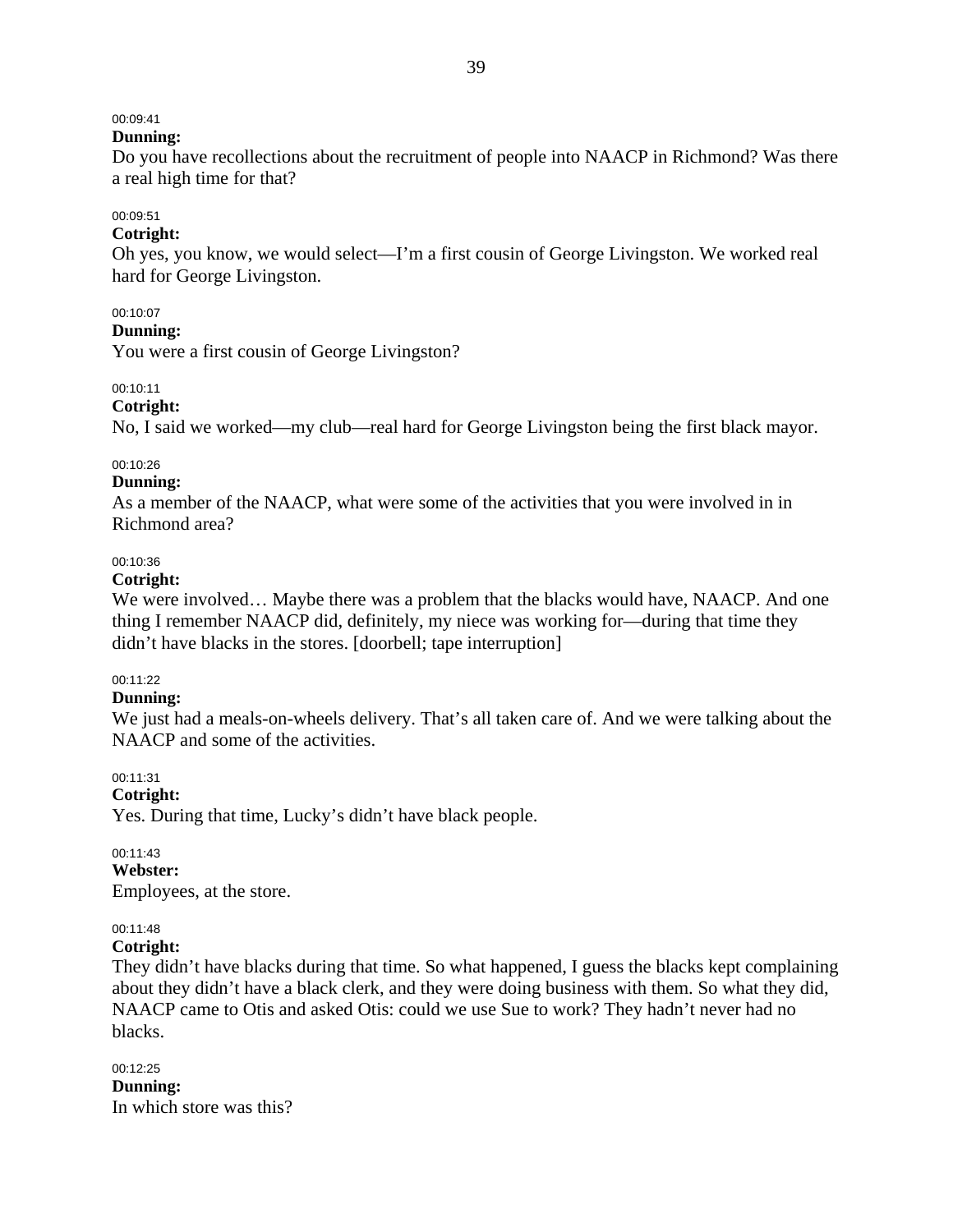# 00:12:29

**Cotright:** 

Lucky's. They didn't have any black clerks. Anyway, Otis told Lucky's okay, that he would let them try her. She did, and she worked real hard. Ooh, they made her work hard, hard, hard. But finally she passed. She was the first black clerk in Richmond.

### 00:13:08

### **Dunning:**

Let me make sure—what is her name?

### 00:13:14

**Cotright:** 

{Carolyn Sue Bluett?}. She was a {Bluett?} then. She's a Conner now, she got married. She's the first black clerk.

00:13:30 **Dunning:**  Is she still alive?

00:13:32 **Cotright:**  Yes.

00:13:35 **Dunning:**  And living in the area?

00:13:36 **Cotright:**  Yes.

00:13:38 **Dunning:**  Do you two ever see her?

00:13:40 **Cotright:**  All the time.

00:13:39 **Webster:**  That's her niece.

### 00:13:41

# **Dunning:**

Oh, that's your niece. Well, she might be a good person to talk to as well. When I did an interview with some African Americans who lived in Richmond before the shipyard period, they felt that at that time everybody was kind of all mixed, and they didn't feel discrimination when they went into the stores. People waited on them. But they found after the shipyards closed and you had lots of Southern whites working in the store, that they had a real problem being waited on. No one would wait on them. They really weren't used to it. It sounds like maybe coming from where you were, you probably had that experience more in the South—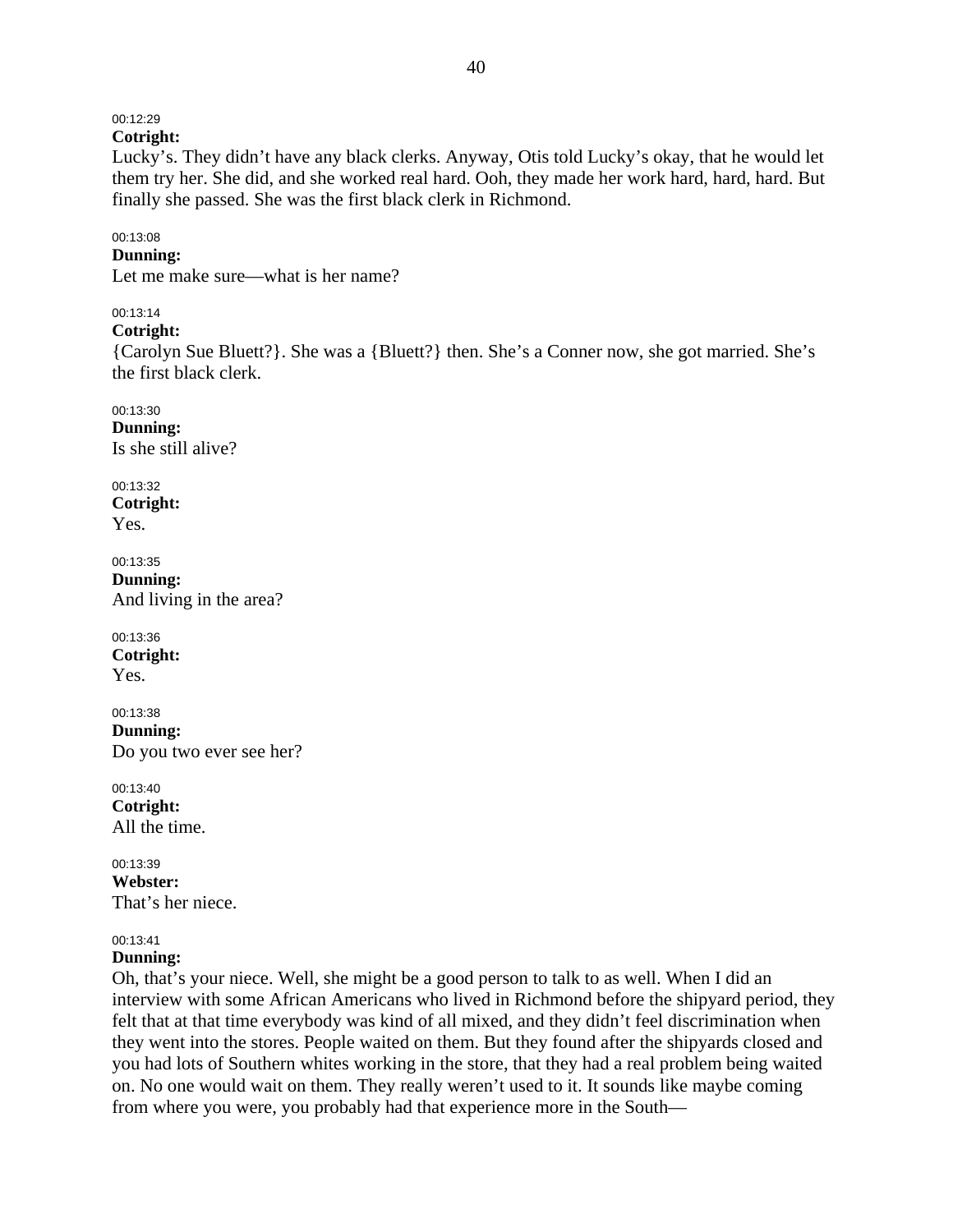## 00:14:35

**Cotright:** 

Oh yes, we knew all about that.

# 00:14:36

### **Dunning:**

—than some of the old-time blacks that were here. Did you ever meet many of the old-time black families? There were only about fifteen of the families before the shipyard period. The Ellisons, the Graves, Harry Williams and the family. I don't know if any of those names ring a bell. Pat Grave?

00:15:06 **Cotright:**  Pat Grave, I remember that name.

00:15:14 **Dunning:**  So it seemed like the NAACP really had an impact.

00:15:18

**Cotright:**  They did. They really did. They helped blacks a lot. They did.

00:15:26 **Dunning:**  Was there a large membership in Richmond?

00:15:29 **Cotright:**  It was.

00:15:30 **Webster:**  Yes, real large.

00:15:33 **Dunning:**  Did you join, as well?

00:15:35 **Webster:**  Yes, and I joined something—what the other one name?

00:15:44 **Cotright:**  I don't know.

00:15:45 **Webster:**  Yes, I belong to the NAACP and… I can't remember it.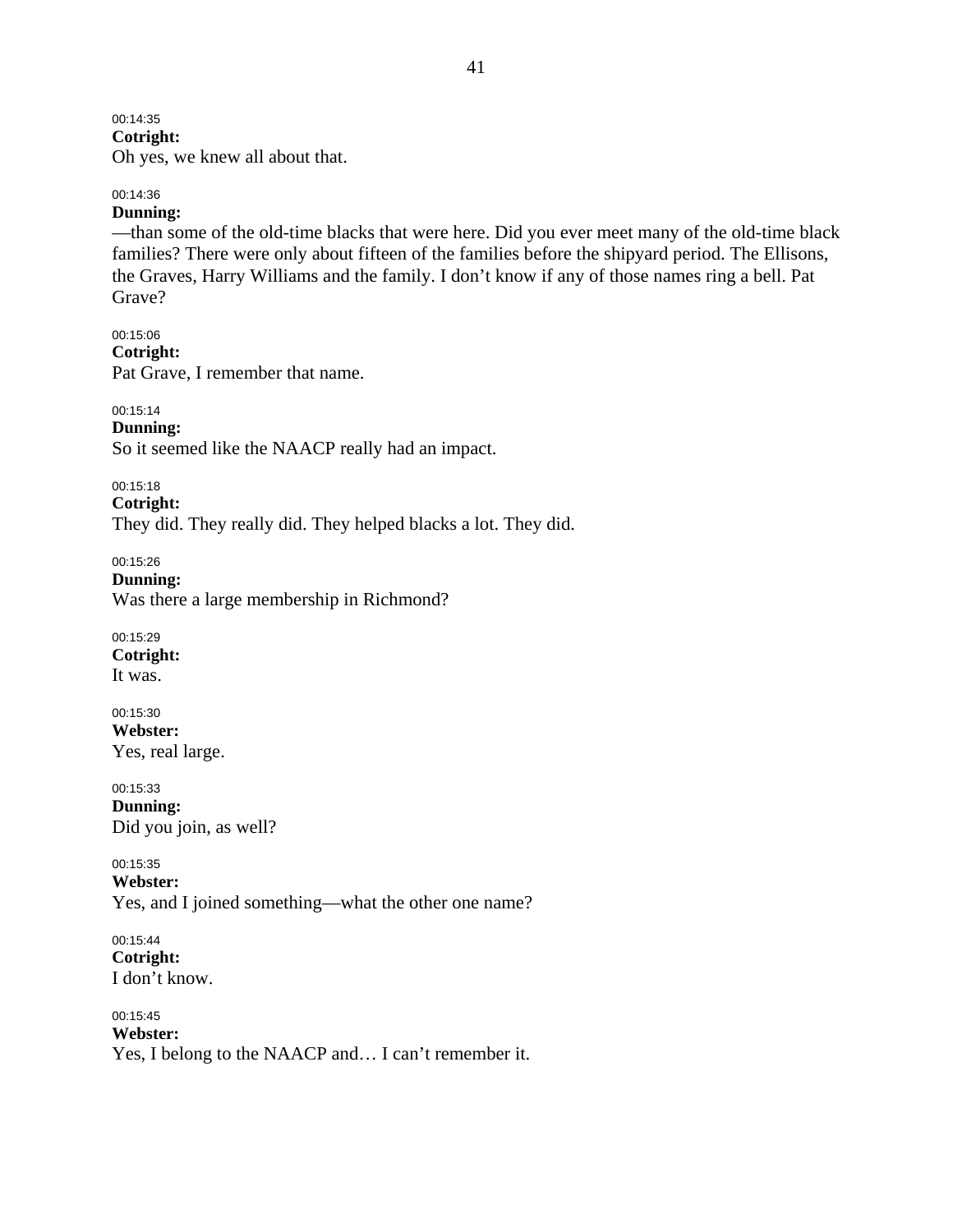#### 00:15:51 **Dunning:**

Were you a member of the Black Chamber of Commerce?

### 00:15:54

**Webster:**  Yes.

# 00:15:53

**Cotright:**  Yes, we were.

### 00:15:59

### **Dunning:**

That was separate from the regular Chamber of Commerce, or was it a branch of it?

### 00:16:03

### **Webster:**

They met once in a while, but there was two separate officers at the head of each one. They would meet, and then they would come back and tell the congregation what was going on.

### 00:16:22

### **Dunning:**

I wanted to follow up, just for a moment, on something your wife said yesterday, that she was a member of the American Legion. Was that an organization in Richmond?

### 00:16:37

### **Webster:**

Yes, but that's an organization of the whole United States. American Legion, that's the soldiers of World War I and World War II.

### 00:16:52

### **Dunning:**

Do you recall when she joined, or why she joined?

### 00:16:58

### **Webster:**

Well, practically everybody was, that had relatives or something into the armed forces and lost them in the armed forces. All of them joined in it. Before World War II, most of them that lost relatives from times back in World War I, they joined.

00:17:23

### **Dunning:**

Do you remember any activities that she did in connection with the American Legion?

### 00:17:32

### **Webster:**

I went to one meeting, 'cause we had World War II. It was just something that I was active in until I got married, and then work started. [laughs] I just fell out of it. I don't know what activities.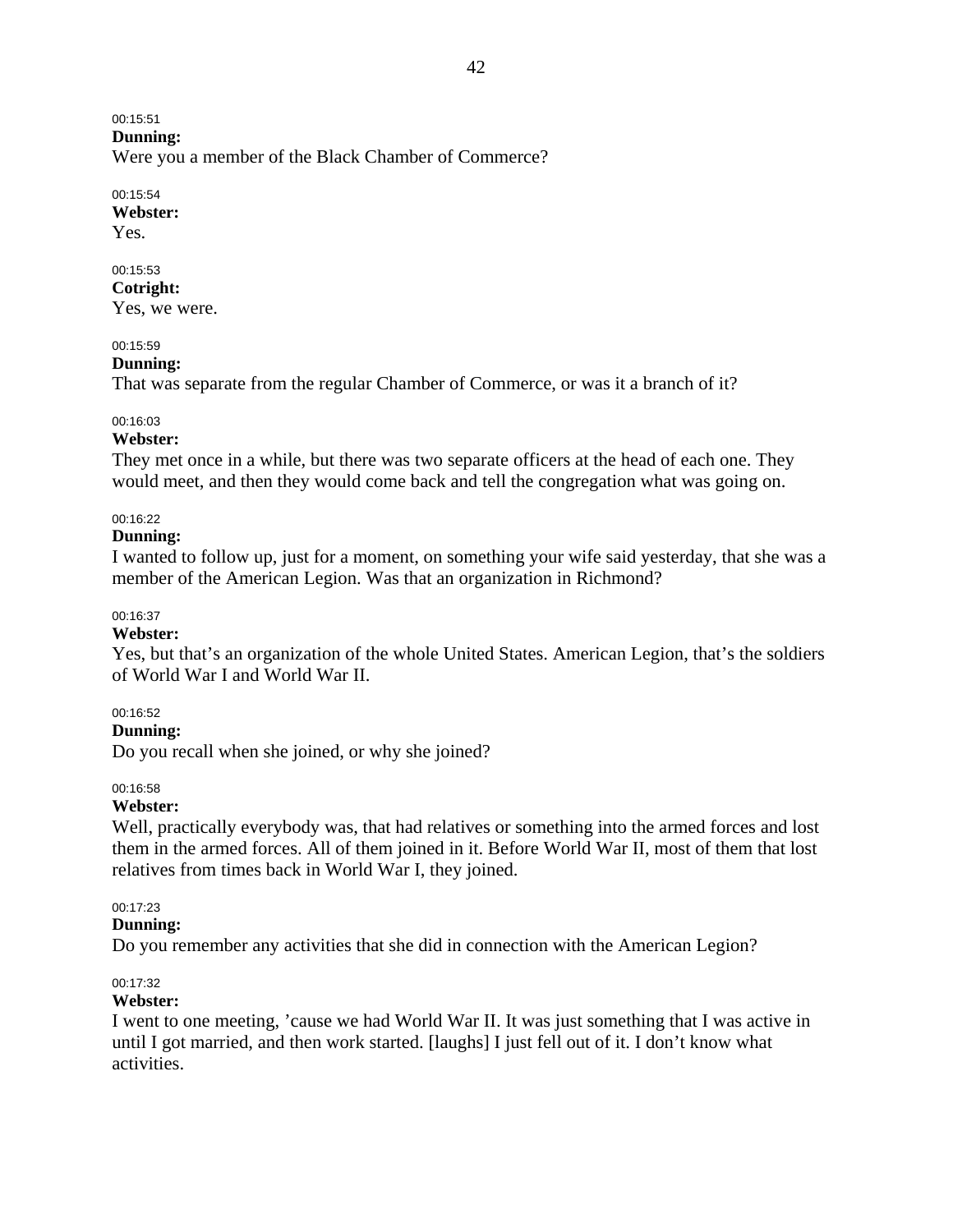# 00:17:55

# **Dunning:**

We were just wondering the different organizations people belonged to. I have met some people that belonged to the Elks or the Moose Lodge. Was that anything that your husband was involved in or you were involved in?

#### 00:18:13 **Webster:**

No, I wasn't.

00:18:15 **Cotright:**  No.

### 00:18:23

### **Dunning:**

I'm kind of interested in what Richmond looked like after the war. A lot of people expected everybody to just leave and go back to where they came from. Some people left, but then they came back with more family members.

# 00:18:42

**Cotright:**  Yes.

00:18:43 **Webster:**  Yes.

### 00:18:44

**Dunning:** 

Did you see the population shift after the war?

00:18:51

**Cotright:** 

A lot of people left. I don't know, they wanted to go back home.

### 00:19:02

### **Webster:**

Lots of people left and went to different parts of the United States. Lots of our mens and womens completed their education out here. They had relatives on the East Coast and the central part of the United States. Lots of them left here and went to Denver. I always wanted to go to Denver and see what it was like.

00:19:25 **Dunning:**  To Denver.

#### 00:19:28 **Webster:**

Yes, but I never did. Lots of them went to work up there.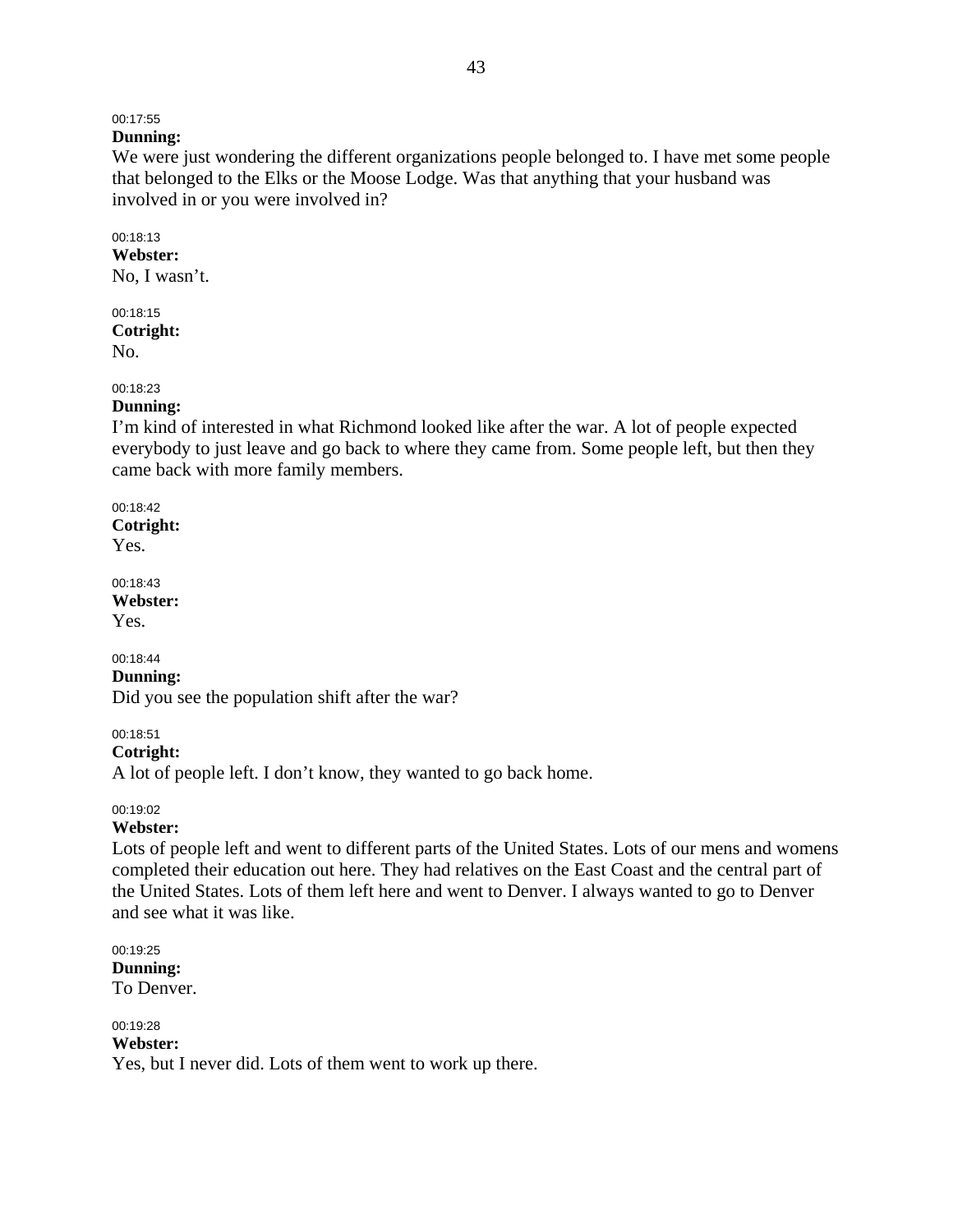### 00:19:34

**Dunning:** 

Did either of you ever seriously consider going back to Louisiana, other than for a visit?

#### 00:19:43 **Webster:**

I didn't.

00:19:44 **Cotright:**  I never did want to go back. Only to visit.

00:19:50

**Dunning:** 

Would you get homesick for Louisiana?

### 00:19:56

### **Webster:**

When I did, I'd go back home to visit. My mother and two sisters were back there, and my brother and I were out here, so one of us would go back and bring them the news, and everything would settle down.

### 00:20:15

### **Dunning:**

What did your family that stayed back in Louisiana think of this whole thing, coming to California and starting a new life?

### 00:20:26

### **Cotright:**

I had a niece. I guess she's been out here about now maybe two years. A lot of her relatives, her sisters and brothers were coming to California, but she never did like California that much about coming. But now, finally we got her out here. She's out here now. We only have one niece that didn't come to California. All the rest of my relatives in California, but she stayed.

### 00:21:08

### **Dunning:**

Did many of your relatives stay in the Richmond area, or did they move to other parts of the state?

# 00:21:17 **Cotright:**

Most of them stayed.

# 00:21:19

**Dunning:**  Stayed right in Richmond. Same with you?

### 00:21:22

### **Webster:**

Well, I have more relatives in the Los Angeles area than I do up here. I had some come out here and stay in Los Angeles, turn around and they moved back to Dallas. [laughs] But that's not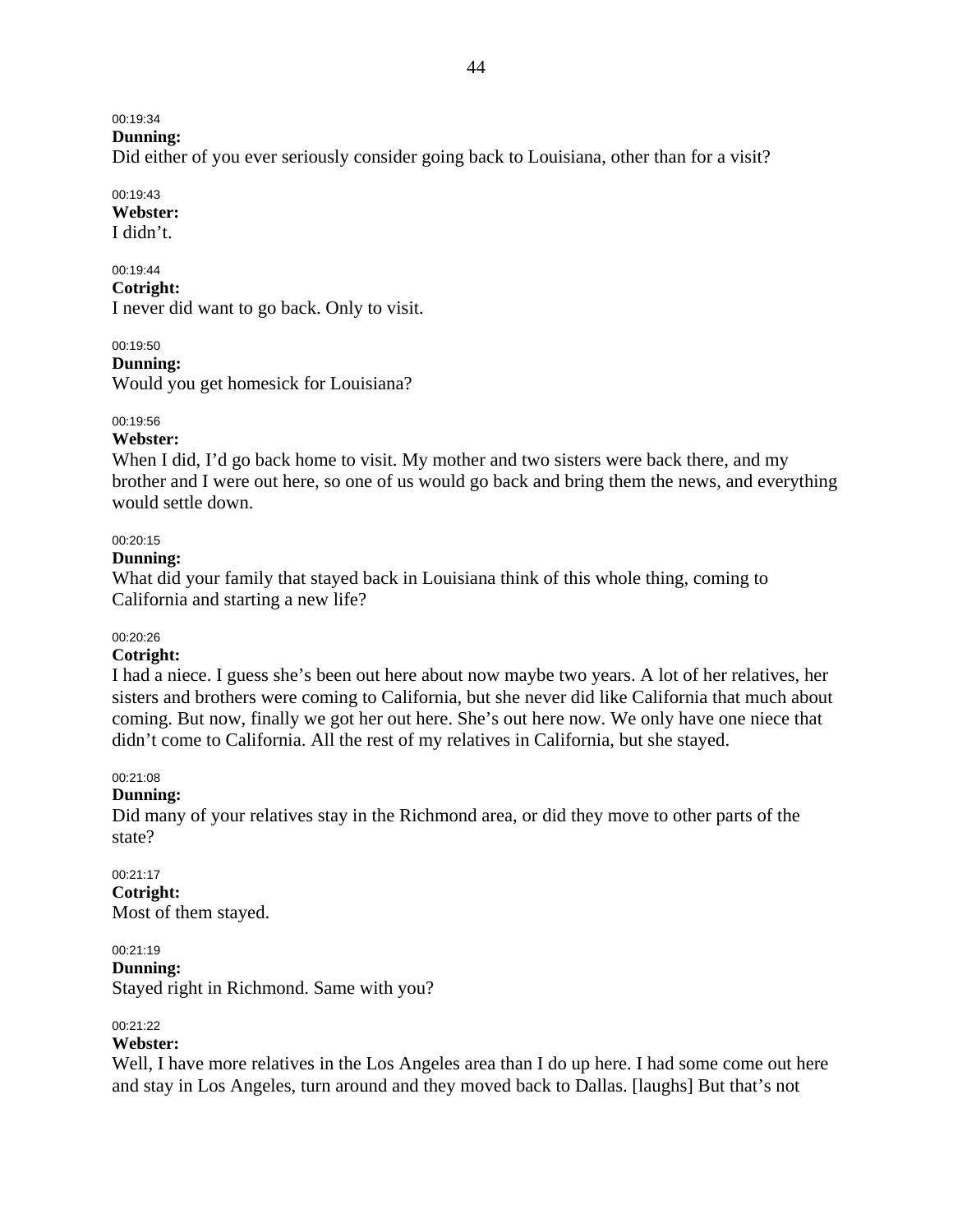where we were born at. We was born up in Good Pine, Louisiana. But they wind up sticking in the outer edges of Dallas and made it their home, raised their children.

#### 00:21:55

#### **Dunning:**

Yesterday we talked a little bit about the changes in downtown Richmond after the war, when it went from a twenty-four-hour town, everything was bustling, to lots of buildings being torn down and demolished during urban renewal, and then the move to Hilltop [Mall]. Did that have an impact on you, Mrs. Cotright? Or your store, when the shopping area left downtown?

#### 00:22:31 **Cotright:**  No, it didn't. Not for me.

#### 00:22:35 **Dunning:**

Would you go shopping downtown, when they had the [J.C.] Penney's and the Macy's?

00:22:42 **Webster:**  Yes, I did.

00:22:46 **Cotright:**  Yes, Macy's. Just a visit.

00:22:50 **Dunning:**  Did you miss them when they left?

00:22:52 **Cotright:**  I did.

00:22:53 **Webster:**  Well, I did too.

### 00:22:57

### **Cotright:**

I missed them when they left because, usually when—there was a Macy's on Macdonald and I had to pass Macdonald going to the bank, to make the deposit for the bank. Every time when I passed I'd be stopping at that store. [telephone; tape interruption] All the time when I go by the bank. But that daughter of his, every time I go by I'd see something pretty, I'd be stopping by there, buying something for her. Every time! I'd pass right by there going to the bank. I always liked to go up there and see something pretty.

### 00:23:52

**Dunning:**  So you spoiled your godchild.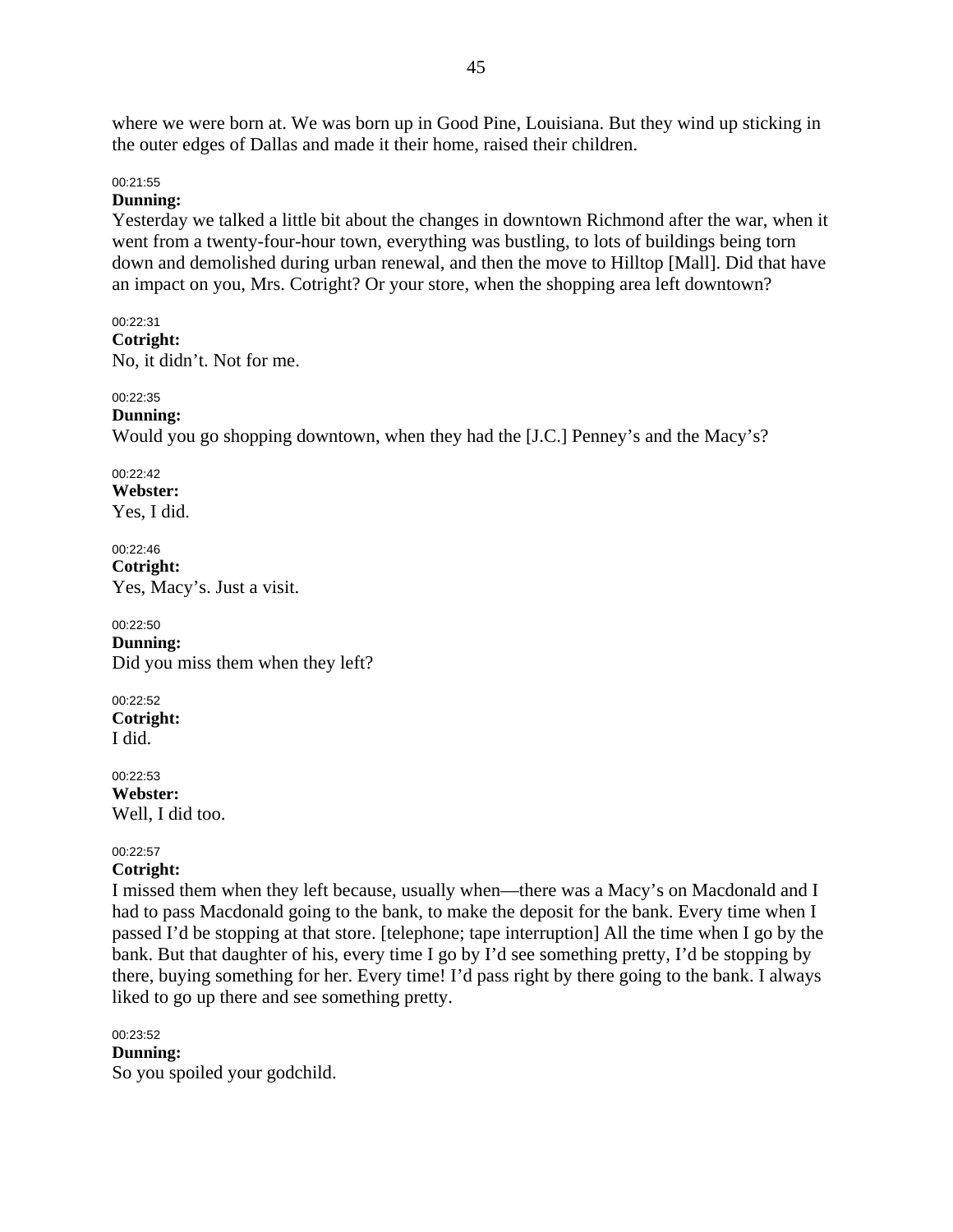00:23:55 **Cotright:**  Yes.

#### 00:23:56 **Dunning:**

In a nice way.

# 00:23:56

**Cotright:**  Really spoiled. Still spoil.

00:24:01 **Dunning:**  That's pretty nice.

00:24:03

**Webster:** 

Yep, she was really a good godmother, mostly a mother.

### 00:24:13

### **Dunning:**

Do you consider Richmond a historical place? Do you think it's important in history, this town?

00:24:30 **Cotright:** 

I think so.

00:24:32 **Dunning:** 

In what way?

# 00:24:35

### **Cotright:**

The reason I think so, because we came out thinking about we could be able to make a good living for the family, and everything. I think that's it. Which we weren't able, back at home. We wouldn't be able to accomplish the things back there that we do out here. So I think it did.

### 00:25:17

### **Webster:**

I think Richmond is historic, because the shipyards—they took more organization than anything. And shipbuilding. The only thing that I don't like about that: they did all that war effort, but after the war was over, they wouldn't clean the bay up. All these piers and things they built to build ships on, they just walked away from them and left them. It looked like a dump. But now the city is beginning to get it. But they still don't look like you ever built a ship on it.

### 00:25:57

### **Dunning:**

Have you worried about pollution and all the toxins that were left in the bay from both the shipyards and then all the industry after, before there were strong regulations? I know a lot of people worry about the emissions from Chevron and the other refineries. Has that been a problem for you?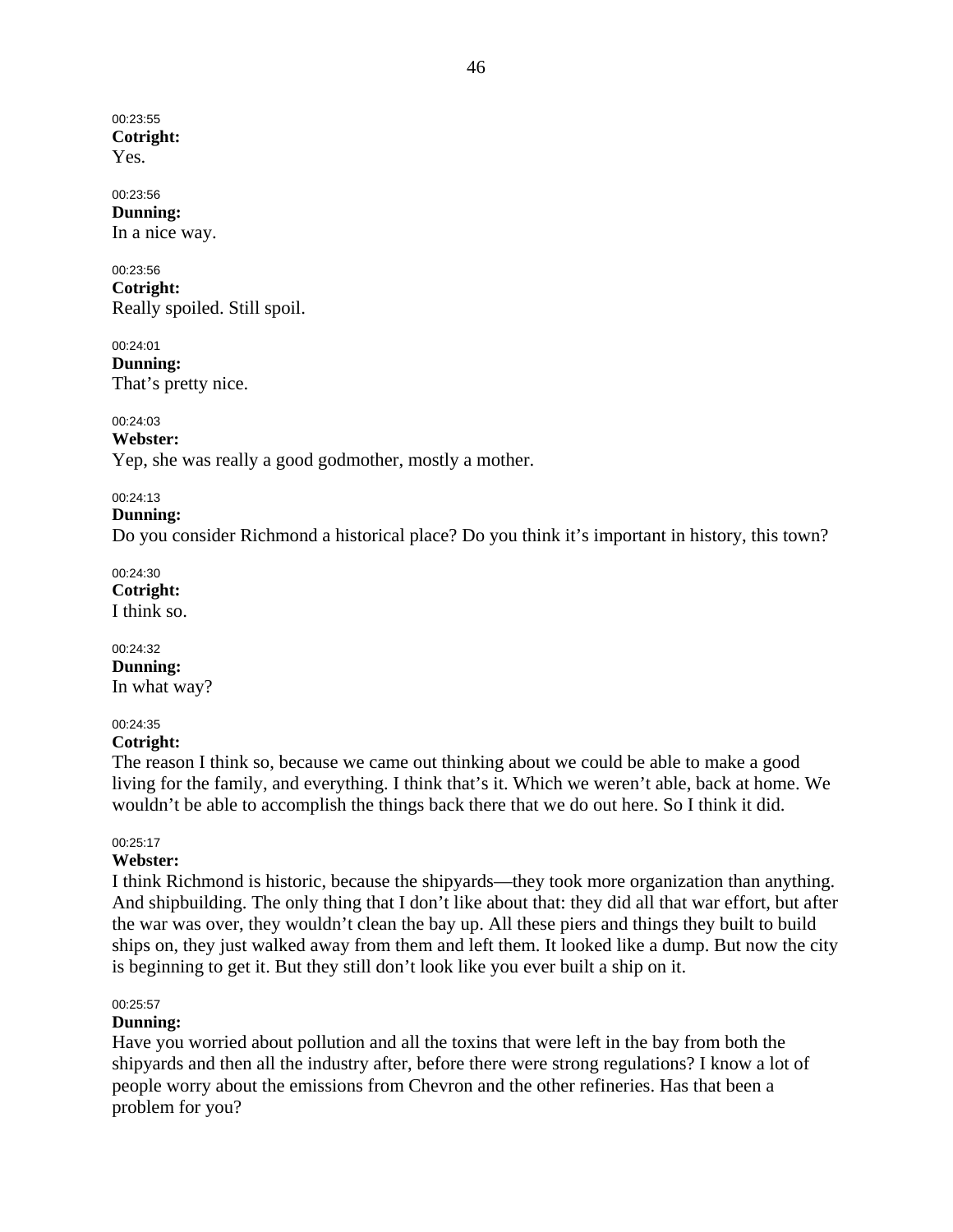### 00:26:23

### **Webster:**

Well, yes and no. Chevron, yes; but some of the other factories, they was a little bit cleaner than Chevron, because Chevron could hire so many people and they would just walk away from it. If you go to the meetings and talk about it, they say, "Yep, we'll do that," and they'd write it down and say we'd have that the next meeting. That particular person that was pushing it then, he didn't show up at the next meeting. If you ask about it: "Yeah, he got the flu. I'll talk to him as soon as the meeting's over." And it just died. Lots of things they say they could have done, but they didn't do.

#### 00:27:11

#### **Dunning:**

Do you feel like the air quality has affected you? I know you mentioned yesterday your daughter has asthma. It sounds like maybe she was born with it, but were there conditions in town that ever worried you?

#### 00:27:27

#### **Webster:**

Yes, when my daughter was about six months old. I used to have to work. My wife would take care in the daytime and at night. There was only one time she scared me; I come in and I picked her up from the wife and I sit on the couch, and her breathing was so loud I could hear it. You could hold her, behind right there in her back. That you could feel it moving; that scared me. We got the car and took off to the doctor's. I don't know what all kind of stuff they did give her, but it eased her where she could breathe. So many persons got asthma and other kind of breathing condition from Standard Oil, because of the pollution.

#### 00:28:50

They still putting pollution in the bay. You can't even see a fish in the bay. On the back side, coming over from San Rafael back out to the river, they catch pretty good-sized fish. But on this side of the bay, you don't catch nothing. Pollution is bad. You can go down to a city meeting, where they're supposed to be talking about the bay, and they wind up talking about something in the streets. I liked to went off on them, but I said, "No, it don't make sense." They're the officials supposed to be correcting it. Far as I can see, I think they're taking shakedowns. The kids used to go fishing from Pepco, San Rafael, where the bay bridge {Richmond-San Rafael Bridge?} crossed, all the way back to Parchester Village, all along, and catch nice perch. Larger than my hand, great big ones. You won't even get a bite.

#### 00:29:35

**Dunning:**  When was the last time you went fishing?

00:29:37 **Webster:**  In the bay?

00:29:38 **Dunning:**  In the bay.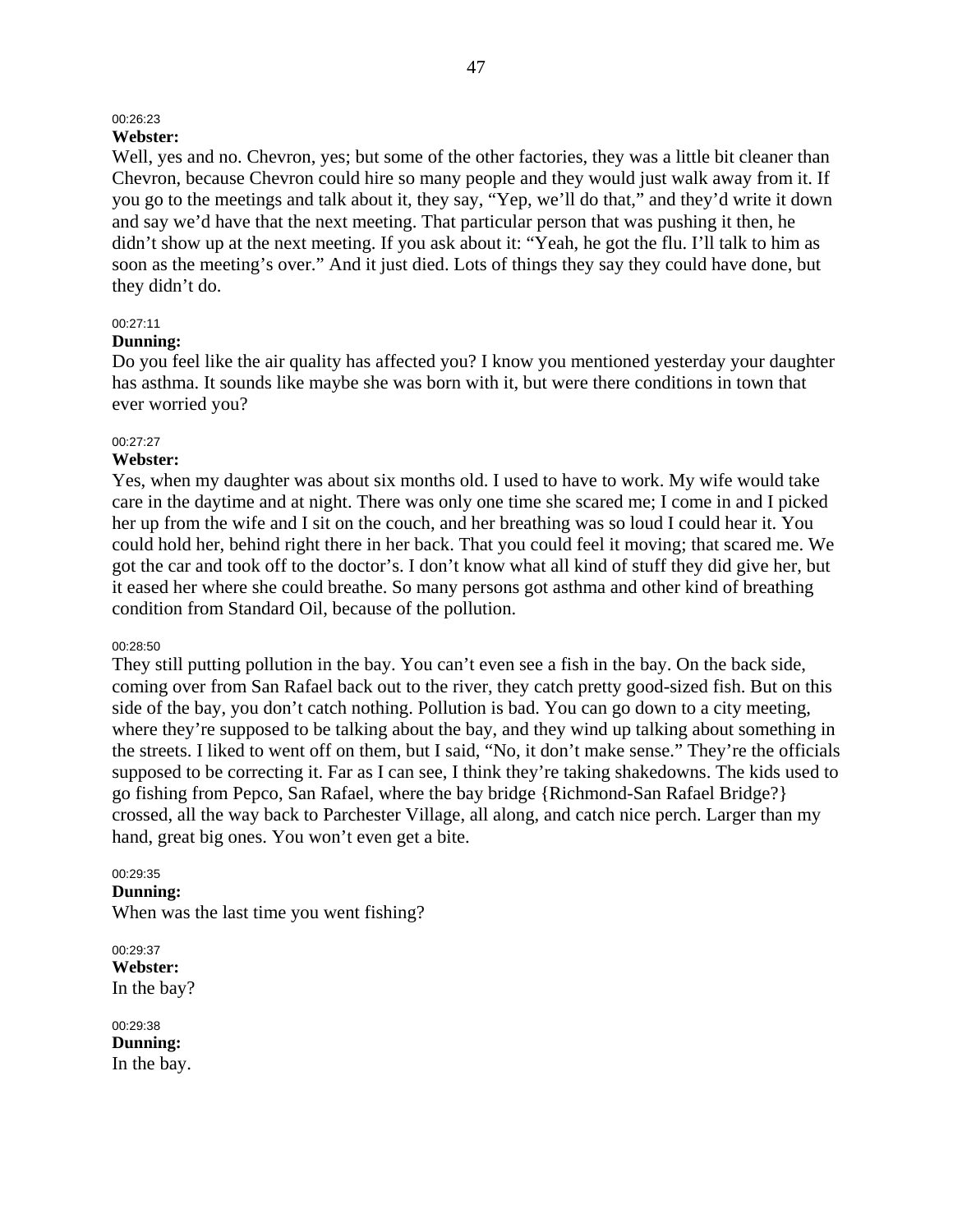00:29:42 **Webster:**  Oh, about a month ago.

00:29:45 **Dunning:**  Where do you go when you go fishing?

00:29:46 **Webster:**  I go up in the rivers and sloughs.

00:29:53 **Dunning:**  You go up in the [Sacramento-San Joaquin] Delta?

- 00:29:55
- **Webster:**

Right, in the back side of the Delta. You can catch nice catfish, but very few bluegills. Really mostly what you get is catfish and carp.

### 00:30:11

#### **Dunning:**

Is there anything else either of you would like to add about Richmond? I think I asked you the question yesterday, about do you have an idea of the future of Richmond? I'd like to ask you that question. Where do you think Richmond is going?

00:30:38

### **Cotright:**

Since I first came, it's really growing. Really growing. I have seen it grow, grow, grow, grow.

#### 00:30:55

**Dunning:** 

Are there changes in Richmond that you would like to see?

00:31:25 **Cotright:**  [pause] I'm trying to think…

#### 00:31:35

### **Dunning:**

I asked Mr. Webster yesterday about how he felt about the city services, the police and fire department. Have you been pleased with the police? I know the police have had rough periods of time when they were called the "Richmond Cowboys." I think that's changed a bit. Have you had any interaction with the police?

00:32:07 **Cotright:**  No, I haven't.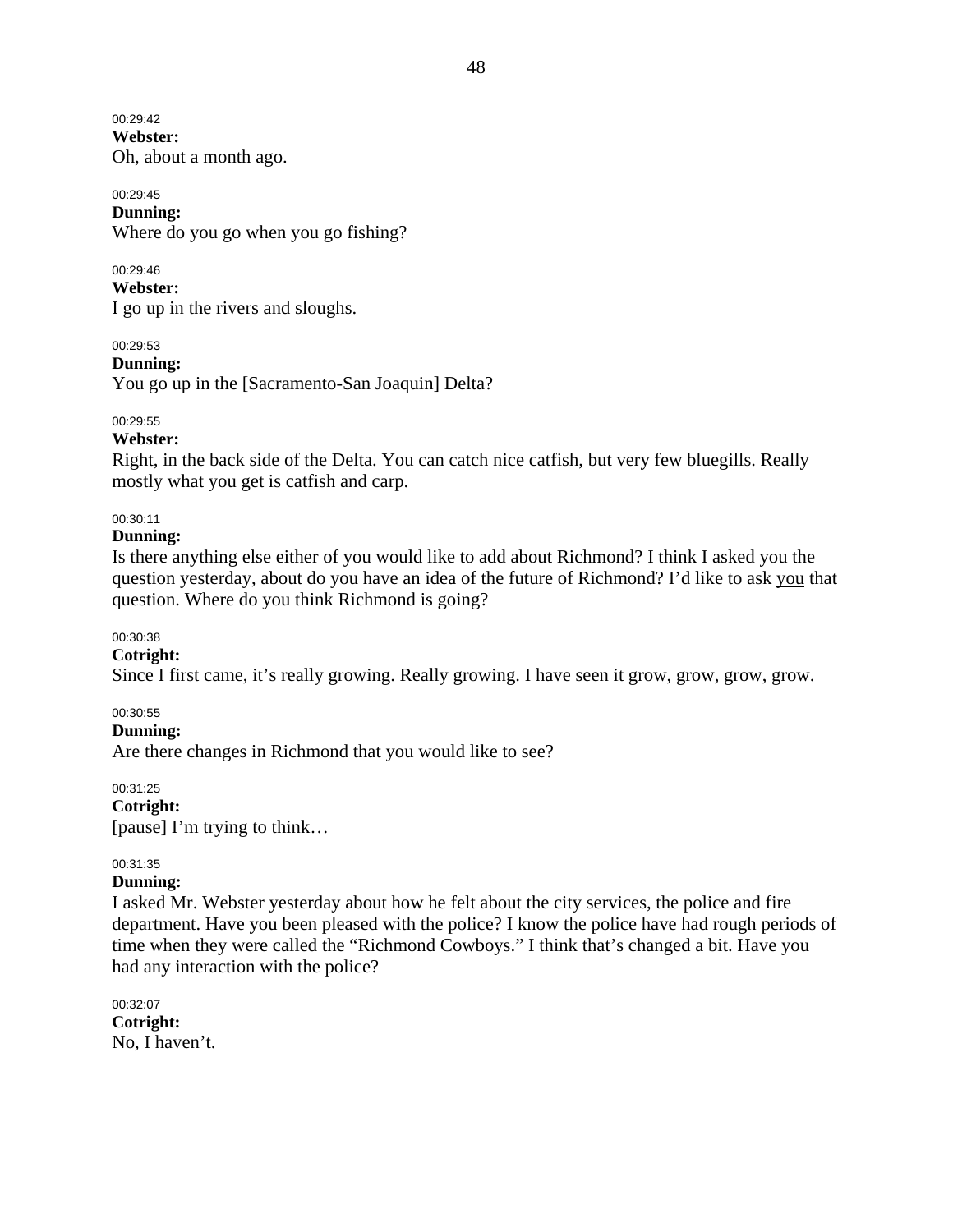00:32:13

**Dunning:** 

You've stayed out of trouble? [laughs]

### 00:32:17

**Cotright:**  [laughs] I most certainly have.

### 00:32:21

### **Dunning:**

Oh, good! Is there anything else you'd like to add? Anything that you forgot to tell us yesterday that you—

00:32:32

**Webster:**  I couldn't tell you. [laughs]

00:32:34

### **Dunning:**

You couldn't tell. [laughs] Okay, I'll take your word for that.

00:32:40

**Webster:** 

It was yesterday I think I almost started crying about Saint-Lô.

00:32:47

### **Dunning:**

When you were in Europe during World War II.

### 00:32:52

### **Webster:**

And Aachen. I don't why they bombed it so flat. Doing all that bombing, the people who had basements, I thought could be now just getting some of the bodies out of the ground. They flattened that town, I mean flattened it, just like a dump.

00:33:09

### **Dunning:**

It seems like an experience that you'll never forget, and it impacts you still.

### 00:33:13

### **Webster:**

Yes. And Aachen, Germany, was the same way. That's where they go from Belgium to Germany. At the Siegfried Line—no, the Siegfried Line was further in Belgium. This was the what did you call that? Hitler called those concrete bars and things they built along there some kind of line that they couldn't drive a truck or a powerful tank through.

### 00:33:45

### **Dunning:**

Have you been involved in any veterans' groups?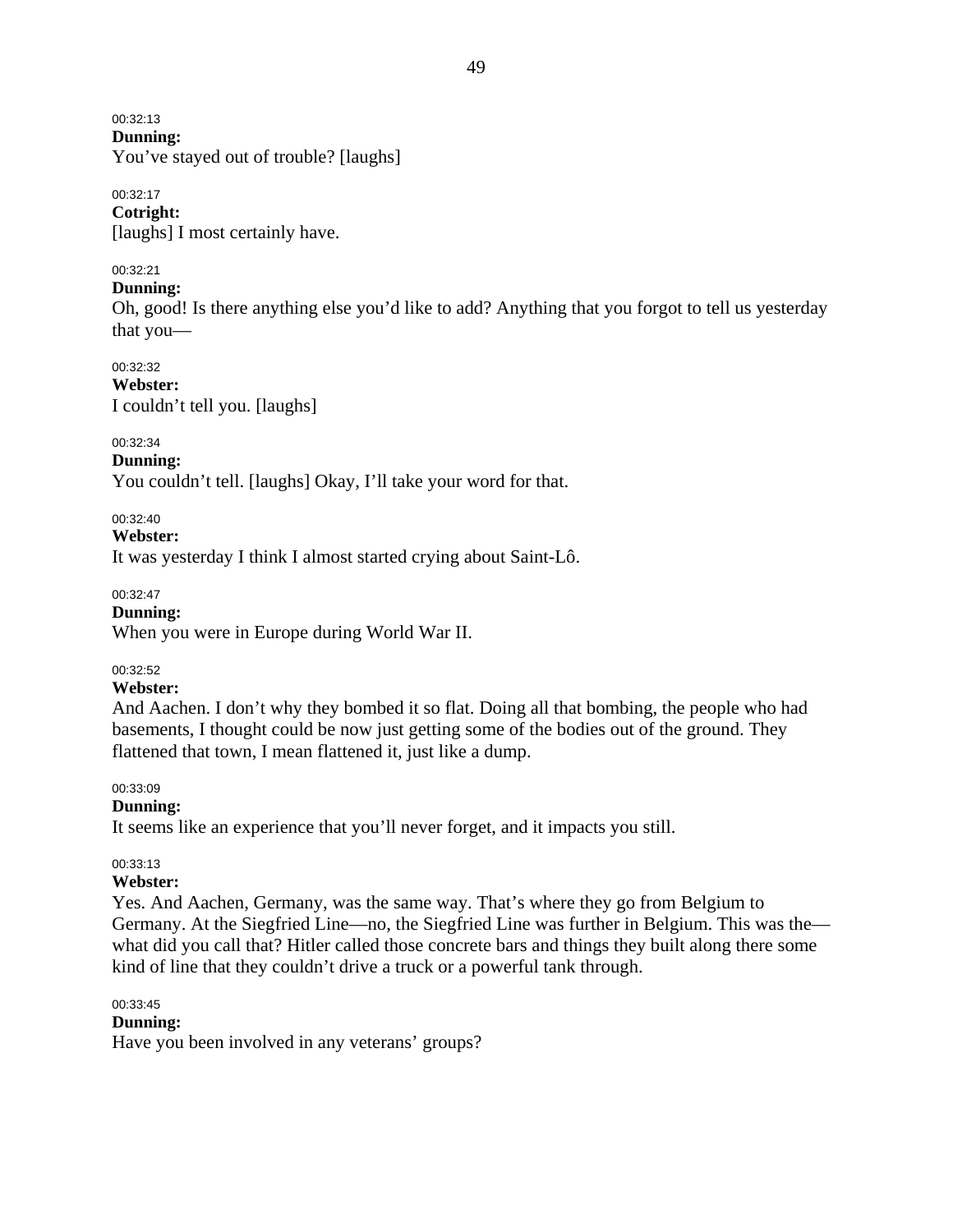# 00:33:48

# **Webster:**

Not lately. I was when I first got out. Most of all the peoples in service when I was in, they've gone to the happy hunting ground. The young ones come out of this peace programs they have, they're not—at least if they are, I never heard about them pushing the American Legion or the Veterans of Foreign Wars.

### 00:34:23

### **Dunning:**

In closing, do either of you have ambitions for what you'd like to happen in your life from now on? Are there things you'd like to do, or places you'd like to go?

#### 00:34:40

#### **Webster:**

I would like to see an ambition: get rid of the drugs. It's killing so many peoples. It's just killing so many young peoples unborn, that won't be born on account of… The doctors are trying to, but they won't give them enough money. Appropriating money for the doctors, they turn around and take him. You get all the peoples in your side of the county that's in trouble, get their names and all that stuff. And so your salary is going to be eighty-five thousand a year. What the heck? Eighty-five thousand would make him happy, but it's not going to make these kids that's on these drugs and things happy. Or sisters got brothers—there's somebody at the front door. [tape interruption]

#### 00:35:44

#### **Dunning:**

I had asked you about your ambitions, and it wasn't a personal ambition you had, but it was more for the community and about the drug problems.

### 00:35:53

### **Webster:**

Right. Well, the drug problem. They appropriate all this money for Contra Costa County, then they put so much away for the city of Richmond or Pittsburg, like that. Then they turn around and hire somebody to oversee it, and he gets near a hundred thousand dollars a year. For what? To write papers? Go through the neighborhood and look? He's never called a meeting. They appropriated so much money for North Richmond and Richmond, period. They had somebody to head it, and they put the money in somebody's hand and it never got out in the neighborhoods. They could meet with him downtown and the guy that's in charge of it come walking in with a four-hundred-dollar suit on and diamonds on his fingers, and all that stuff. That's not helping the kids in the neighborhood.

### 00:36:49

#### **Dunning:**

What do you think will help the kids in the neighborhood?

#### 00:36:52

#### **Webster:**

To put somebody in charge that's interested in the peoples.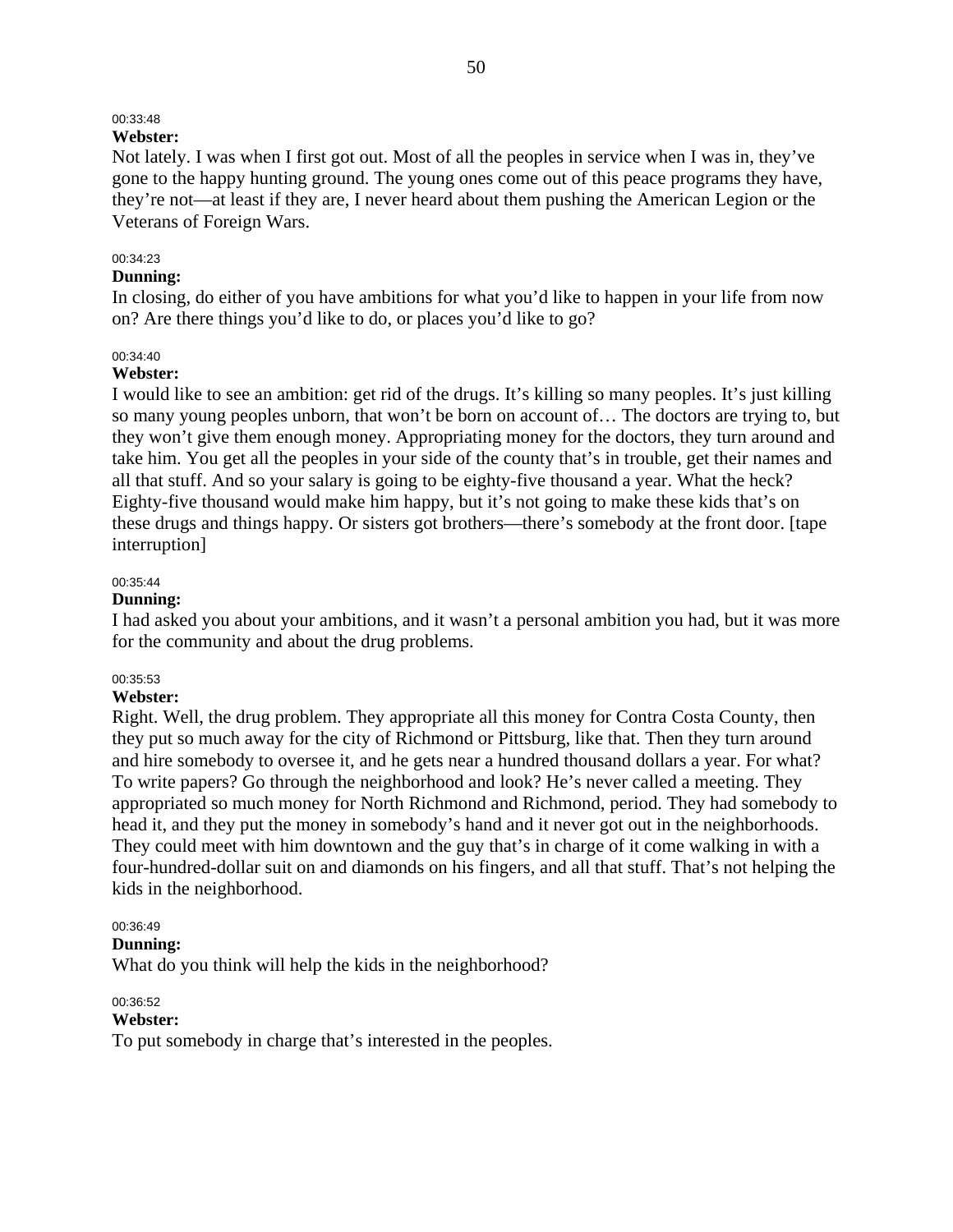### 00:36:55

### **Dunning:**

That's right there and is going to be seeing the kids.

#### 00:37:02

### **Webster:**

Well, put some older person that would be interested in these kids, period, from I guess about nine years old up until—some of them don't grow up until they're thirty. Some of them grow up and die before they get grown, from drugs. They get a whole bad batch and they undercut the good stuff and put this on the market, and the people die from it. They never found out who did it. If they do, they don't prosecute. What they should do, is put somebody out there in charge and help the parents get the kids to go to school.

00:37:24

### **Dunning:**

This is back to the theme that keeps coming up from both of you, is the importance of education.

00:37:33 **Cotright:**  Yes, that's right.

00:37:40 **Webster:**  They don't seem to give a darn about it.

#### 00:37:56

### **Dunning:**

Well, we appreciate your talking about this, because it's very important for everybody.

00:38:07

### **Webster:**

Right. It's not only the black kids that's getting sick from it or dying from it, it's the whites dying from it, the Latinos. Everybody in Contra Costa and Alameda County. Not too much of it in Vallejo. They get sick, but their parents is able to try to keep them off of it. But here, the kids get so crossed up they don't know if they're going crazy or lying.

#### 00:38:37

### **Dunning:**

Mrs. Cotright, do you have anything you would like to add? You look like you're ready for the holidays in your bright red outfit. [laughter] Have you started going to parties yet for holidays?

#### 00:38:51

**Cotright:** 

Yes, we started yesterday.

00:38:59 **Dunning:**  Anything either of you would like to say?

00:39:03 **Webster:**  Do you meet with any of the peoples downtown?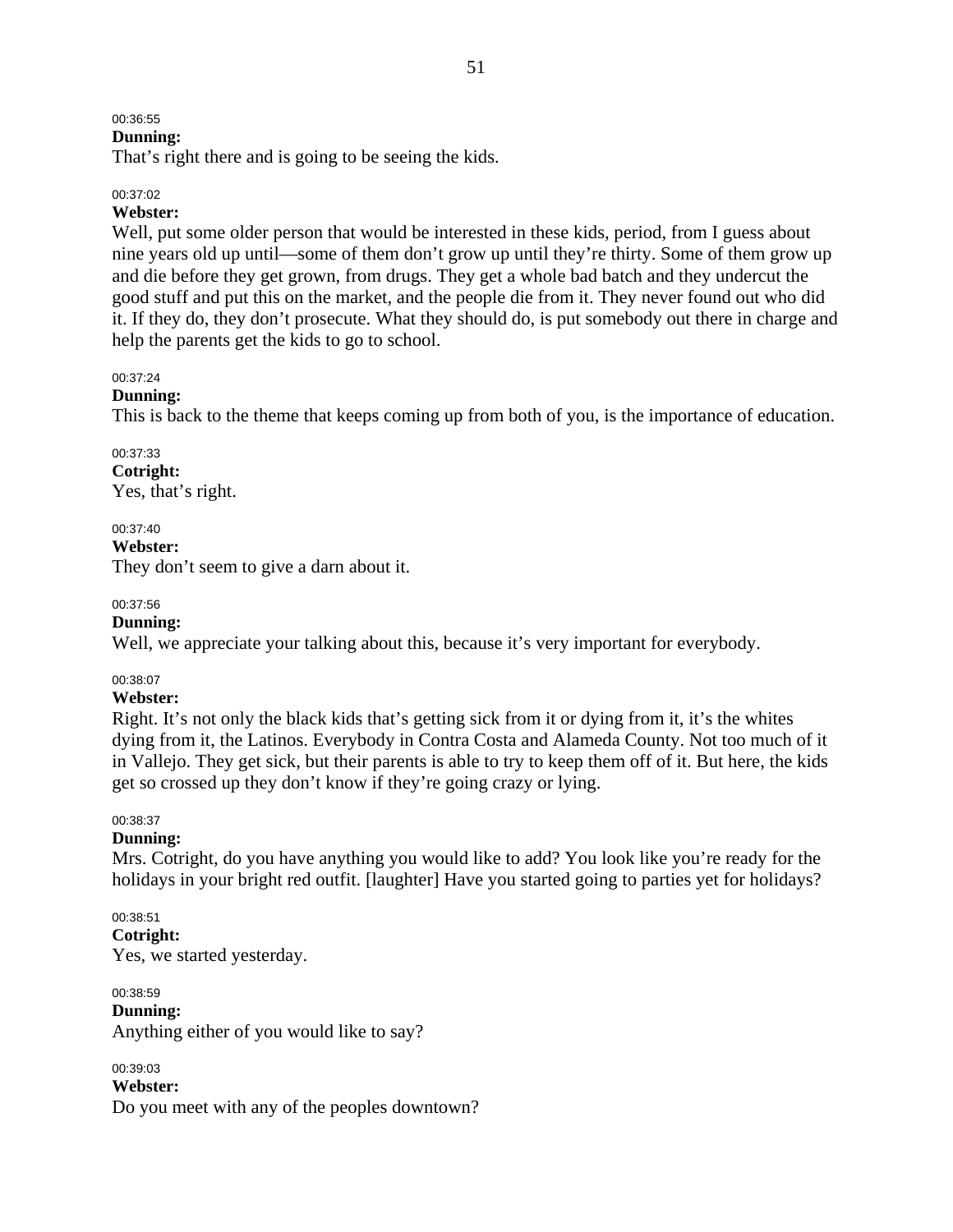# 00:39:09

**Dunning:** 

I haven't. I don't, for this. I'm just working in a piece of this project, but certainly people from downtown, I think, will be listening to these tapes.

# 00:39:18

**Webster:** 

Do you be there when they listen?

### 00:39:23

### **Dunning:**

I'm not sure whether I'll be there. Is there a message you'd like us to say?

### 00:39:29

### **Webster:**

No, just let me know when the tapes are going on and I'll go to the meetings. You have my address. Just drop me a card and tell me where they're meeting at, and I'll go.

### 00:39:41

### **Dunning:**

Okay. It might be down the road a bit.

### 00:39:46

**Webster:** 

That's okay. It could be after the holidays.

### 00:39:49

### **Dunning:**

Well, I mean like after a few seasons of holidays, because I think one of the reasons this is being done now is because of the National Park Service, and they're going to use some of this footage in their new visitor's center, which may or may not be by the old Ford building on the waterfront. But we will try to get you a copy of your video so that you can watch. That would be great.

00:40:19 **Cotright:**  Yes, it'd be good.

### 00:40:22

**Dunning:**  Well, thank you so much.

### 00:40:25

**Cotright:** 

I enjoyed it. I enjoyed speaking to you.

### 00:40:26

### **Dunning:**

Jess and I both really enjoyed meeting both of you, and we appreciate that you were so flexible in seeing us. It was kind of fun to have you both together.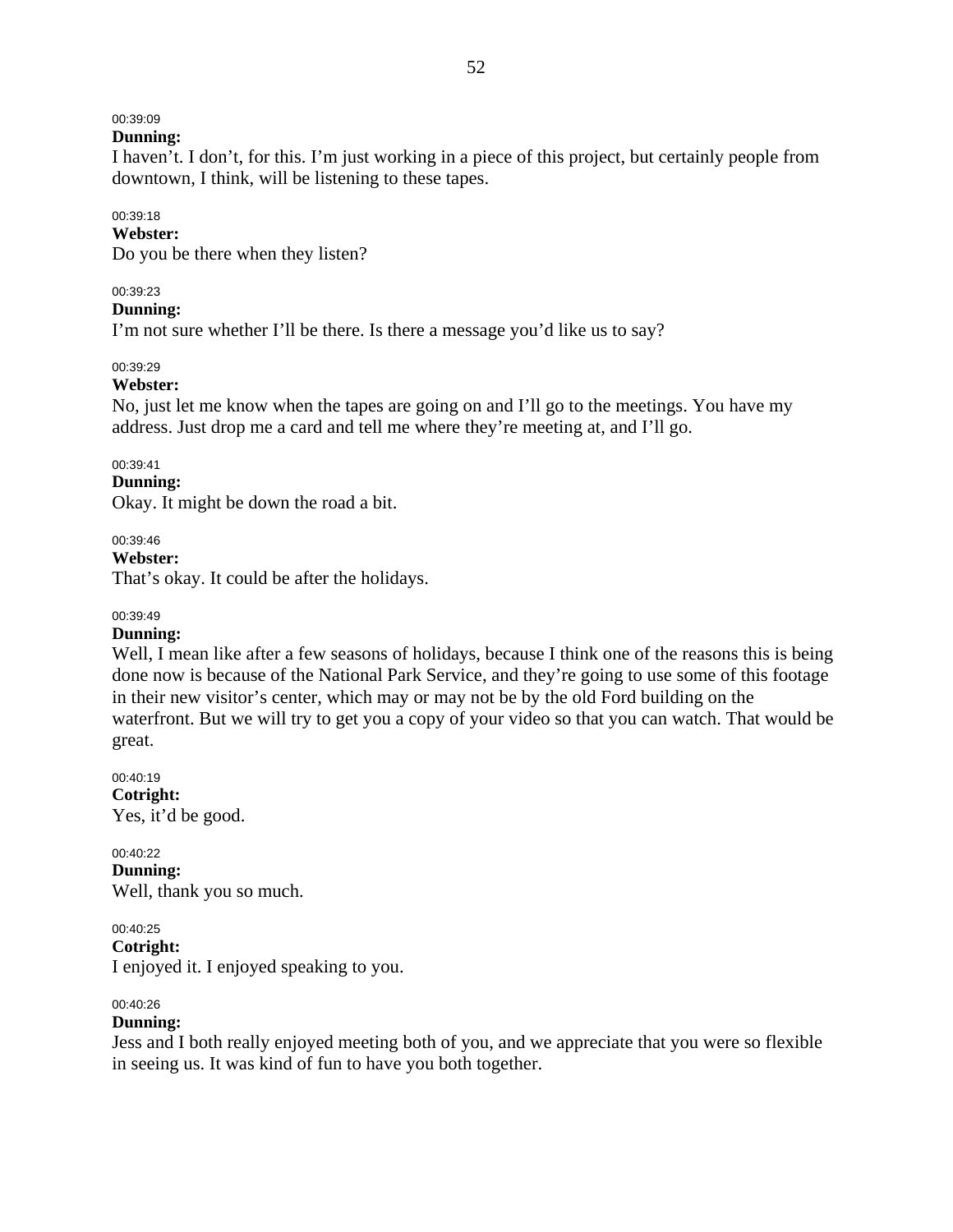# 00:40:39

# **Cotright:**

Yes. It's really nice, because you see, I would like to see Richmond grow, grow, grow. Then, that we'd be able to visit our neighbors. Now you're afraid sometimes it will all be gone.

### 00:41:02

### **Webster:**

Yes. I'd like to see all that stuff they're building up at Hilltop and Pinole, Appian Way, and in between Hilltop and Appian Way, way over the right-hand side going to Vallejo. They could put some of that stuff in downtown Richmond. Only thing they're working on is the old Bank of America, and I don't even know what they're doing there. Central Bank, they done nailed that up.

### 00:41:37

### **Cotright:**

A lot of things they're taking out of Richmond.

### 00:41:44

### **Webster:**

And putting it up on the hillside.

### 00:41:47

### **Cotright:**

A lot of things. A lot of the stores we used to could go to, they closed up. Not much in Richmond left.

### 00:41:58

### **Dunning:**

That's difficult, because it's much harder for people to go up to Hilltop, especially seniors who aren't able to get in the car and drive. It was much easier to take a cab downtown and be close by.

### 00:42:14

**Cotright:** 

Yes, they've taken a lot away from Richmond.

### 00:42:19

### **Webster:**

Downtown is going to hell in a handbasket, and nobody trying to stop it or improve it.

### 00:42:31

#### **Dunning:**

I think that message came out loud and clear.

00:42:35 **Webster:**  [laughs] Okay.

00:42:37 **Dunning:**  Thank you very much.